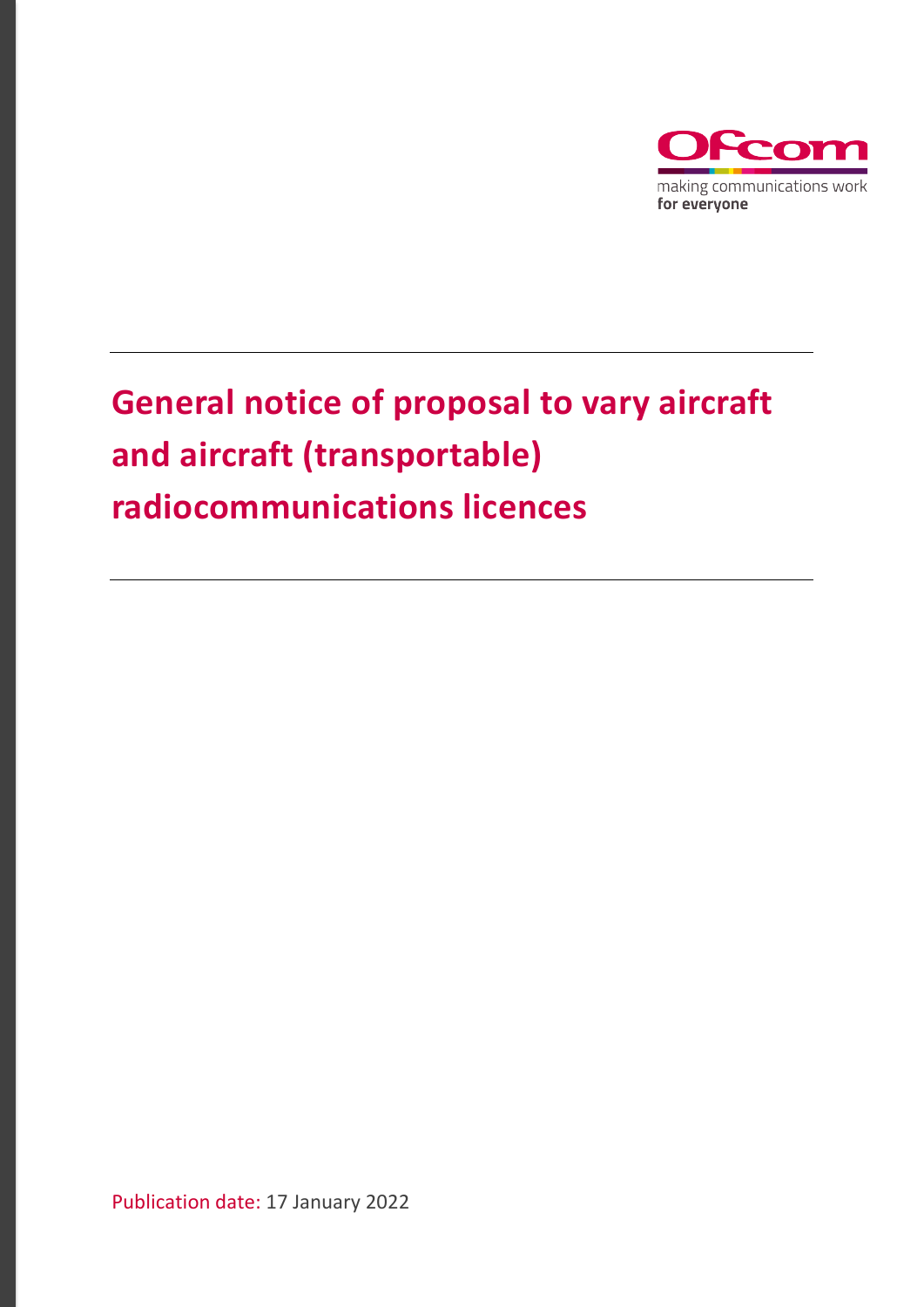# **Contents**

### **Section**

| 1. Overview                                               | 1              |
|-----------------------------------------------------------|----------------|
| 2. Our proposal                                           | $\overline{2}$ |
| 3. Variation process and how to respond                   | 13             |
| <b>Annex</b>                                              |                |
| A1. Proposed changes to aircraft licences                 | 16             |
| A2. Proposed changes to aircraft (transportable) licences | 27             |
| A3. Abbreviations                                         | 37             |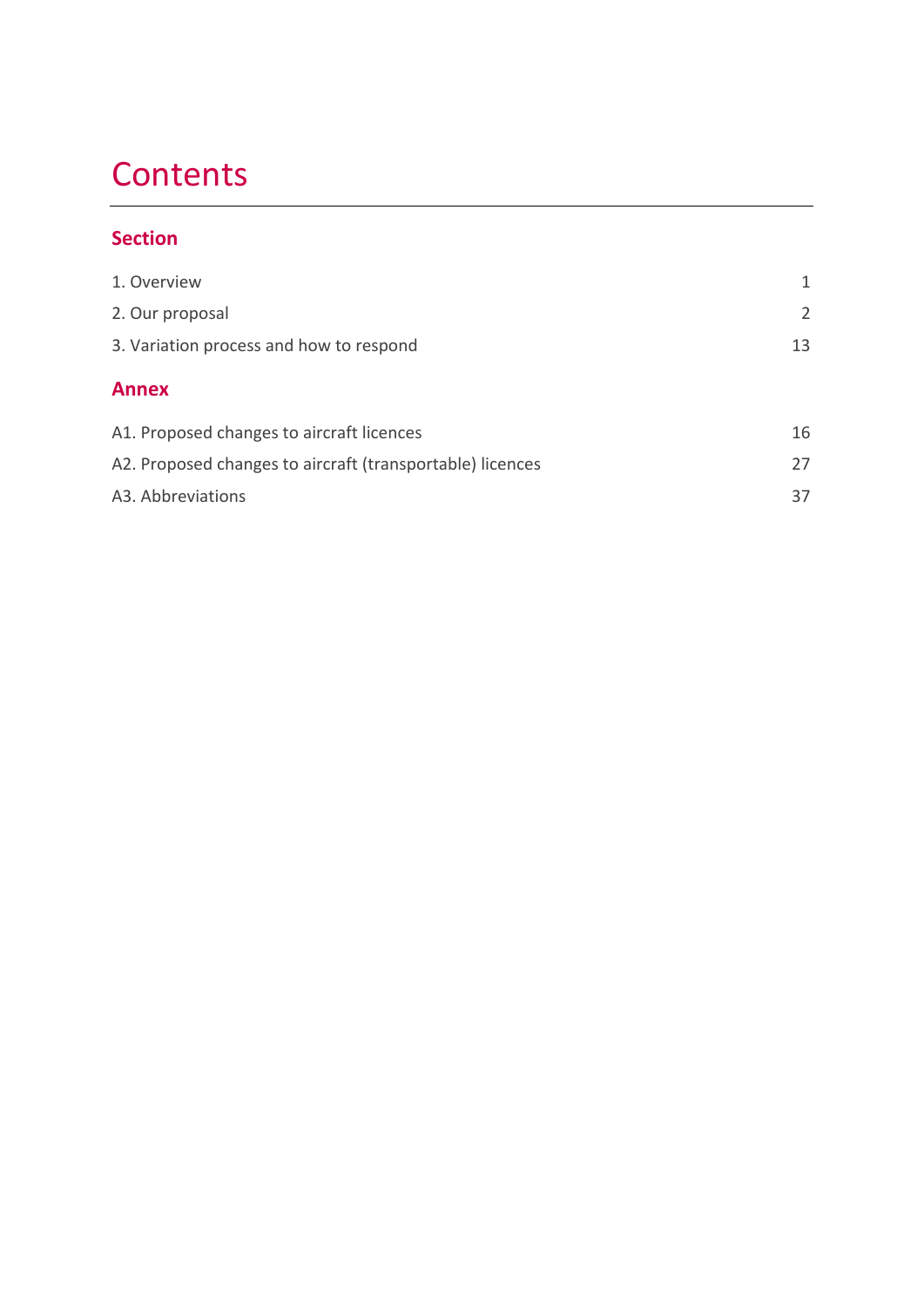# <span id="page-2-0"></span>1. Overview

**This document sets out our proposal to vary all aircraft and aircraft (transportable) licences to update and simplify the licensing documentation that Ofcom issues.** 

- 1.1 Ofcom issues radiocommunications licences which allow the use of radio equipment on aircraft. Our aim is to improve the way we deliver these licences, by making licensing documentation more meaningful and easier to understand. We also want to streamline our licensing processes so that licences are easier to manage in the future.
- 1.2 The key changes we are proposing are to:
	- a) update and align the structure and content in current licences with the style and standard terms and conditions applicable to other licence types; and
	- b) update and simplify the information we hold on aircraft and radio equipment in our licensing database.
- 1.3 To deliver these improvements, we need to make administrative and presentational changes to licences. We are not proposing to change the substance of the terms and conditions or licence fees. This means that if licensees are complying with all the current terms and conditions of their licence then they will also comply with all the proposed new terms and conditions.

#### **What we are proposing – in brief**

We are proposing to make the following key changes to aircraft and aircraft (transportable) licences:

- Remove standard terms and conditions from the main licence document and instead refer to the [Wireless Telegraphy Licence Conditions Booklet OfW 597](https://www.ofcom.org.uk/__data/assets/pdf_file/0016/214117/emf-glc-licence-conditions-booklet.pdf) ('WT Licence Conditions Booklet'), a booklet of standard terms of conditions available on our website.
- Include all terms and conditions which apply to specific types of aircraft equipment in the schedule of the licence document.
- Ensure all licence terms and conditions are clear and up to date.
- Simplify the type of information we hold on licensees.

You do not need to do anything in response to this proposal. However, if you wish to comment on it, you can make a representation via our [General Notice](https://www.ofcom.org.uk/manage-your-licence/radiocommunication-licences/aeronautical-licensing/general-notice) page or the information provided in Section 3. The deadline for providing comments is 20 February 2022.

- 1.4 Full details of our proposal are outlined in this document. This document contains important information and licensees should read it carefully.
- 1.5 If we decide to proceed with the proposed changes, we will begin contacting affected licensees to provide them with their new licence document from the date of our final decision.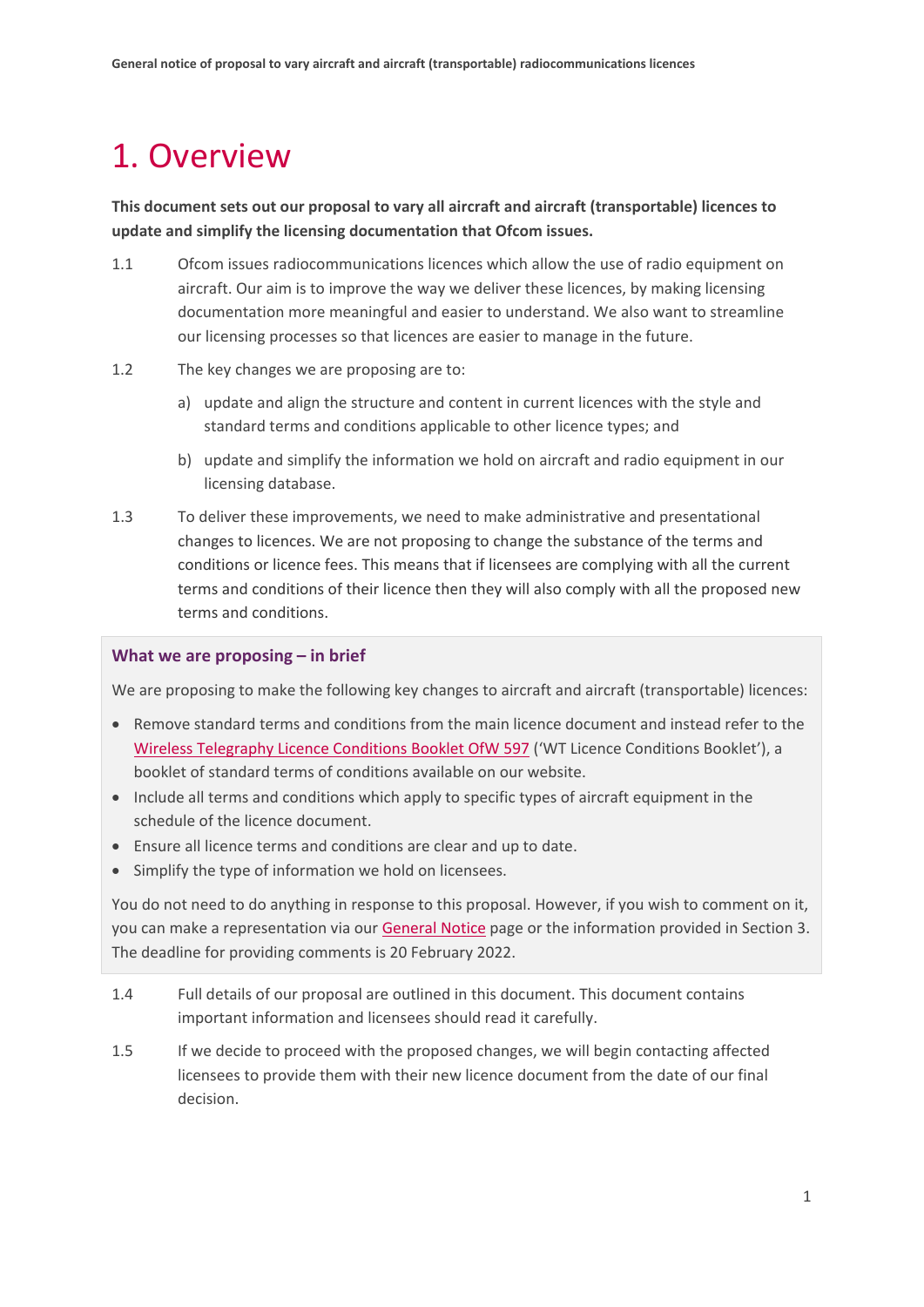# <span id="page-3-0"></span>2. Our proposal

- 2.1 In this section, we provide an overview of the current licence structure and our proposal to vary all licences.[1](#page-3-1) We explain the proposed changes, why we want to make them and what this means for affected licensees.
- 2.2 In Section 3, we set out the variation process including how licensees can respond. We also set out the next steps and the legal requirements that apply to the variation process.
- 2.3 Annexes 1 and 2 set out how the text in aircraft and aircraft (transportable) licences would change if we decide to proceed with the proposed changes.
- 2.4 Annex 3 explains the abbreviations that are used in this document.

#### **Current licence structure**

- 2.5 Ofcom issues radiocommunications licences to allow the use of radio equipment on aircraft (**aircraft licences**). Ofcom also issues licences which allow the use of hand-held portable radios on any aircraft, as well as the use of electronic conspicuity devices (ECDs) on piloted aircraft or unmanned aerial vehicles (**aircraft [transportable] licences**).
- 2.6 Currently, aircraft and aircraft (transportable) licences consist of at least the following two documents:
	- a) the main licence document, which contains:
		- i) information specific to a licensee including their contact details, licence number and issue date; and
		- ii) standard terms and conditions relating to the installation and use of the radio equipment which are (1) specific to aircraft and aircraft (transportable) licences; and (2) apply to many licence types that Ofcom issues including aircraft and aircraft (transportable) licences; and
	- b) a separate schedule containing Ofcom's rules relating to exposure to electromagnetic frequencies (EMF) which apply to most licence types that Ofcom issues.<sup>[2](#page-3-2)</sup>
- 2.7 Some licences also include the following:
	- a) a separate document containin[g terms and conditions](https://www.ofcom.org.uk/__data/assets/pdf_file/0015/140082/aircraft-radio-licence-equipment-terms-conditions.pdf) relating to specific equipment the licensee is authorised to use;
	- b) a separate document containing terms and conditions relating to use of equipment on the emergency services network (ESN) (which are applicable to some specialist services involved in search and rescue activities); and/or

<span id="page-3-1"></span><sup>&</sup>lt;sup>1</sup> We refer to these licences as radiocommunications licences, spectrum licences or Wireless Telegraphy Act licences.

<span id="page-3-2"></span><sup>&</sup>lt;sup>2</sup> More information abou[t electromagnetic fields \(EMF\)](https://www.ofcom.org.uk/manage-your-licence/emf) is available on our website.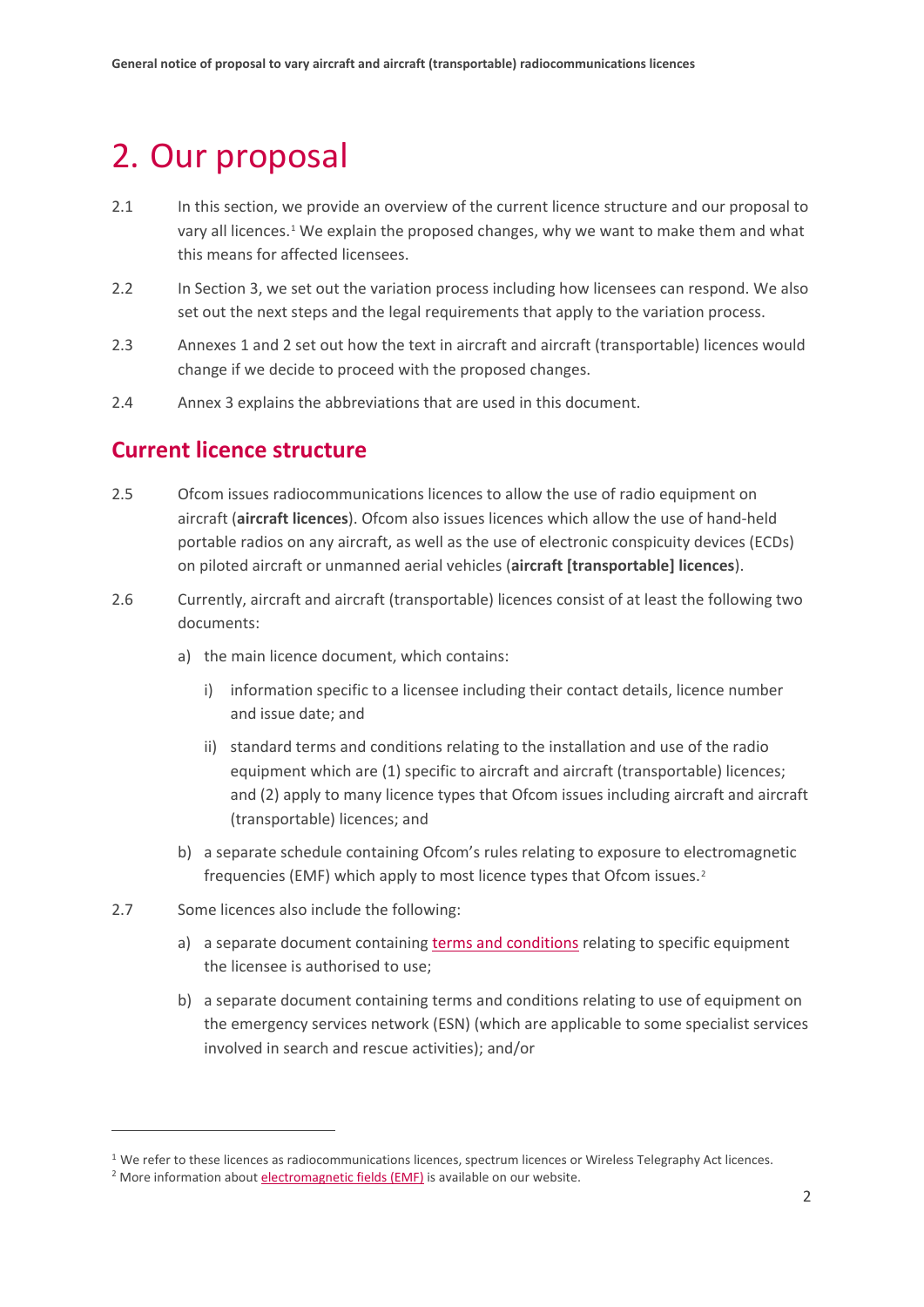c) a separate document containing terms and conditions relating to use of Search and Rescue (SAR) aircraft radio equipment and Maritime Mobile Service Identity (MMSI) (which are also applicable to some specialist services involved in search and rescue activities).

### **Summary of proposals**

#### **Update and align the licences with other licences Ofcom issues**

- 2.8 We are proposing to:
	- **Proposal A**: Align standard terms and conditions, which are applicable to most other licence types, with the WT Licence Conditions Booklet and remove them from the aircraft and aircraft (transportable) licence documents.
	- **Proposal B:** Update and clarify standard terms and conditions in the licence document that are specific to aircraft and aircraft (transportable) licences.
	- **Proposal C**: Simplify text in the licence document on when licence fees are due to align it with other licence types.

#### **Update and simplify the terms and conditions for some equipment types**

- 2.9 For aircraft licences only, we are proposing to:
	- **Proposal D:** Amend how the terms and conditions for certain equipment are set out in the licence by including them all in the schedule of the licence.
	- **Proposal E:** Remove references to certain European Union (EU) Decisions and Directives that are no longer applicable to licensees and update the table of frequency bands licensees can use to operate Wireless Access System (WAS) or WiFi equipment.

#### **Update and simplify the type of information we display on a licence**

- 2.10 We are proposing to:
	- **Proposal F**: Remove the Ofcom internal product codes and instead state the 'Product' name as aircraft or aircraft (transportable).
- 2.11 For aircraft licences only, we are proposing to:
	- **Proposal G**: State the aircraft make and model details in the licence separately, as recorded in the individual aircraft registries and International Civil Aviation Organisation (ICAO) database.
	- **Proposal H**: Simplify how equipment types are presented by converting the description of radio equipment to a generic name for that equipment type.
	- **Proposal I:** For gliders, we are proposing to include the registration number in the licence document.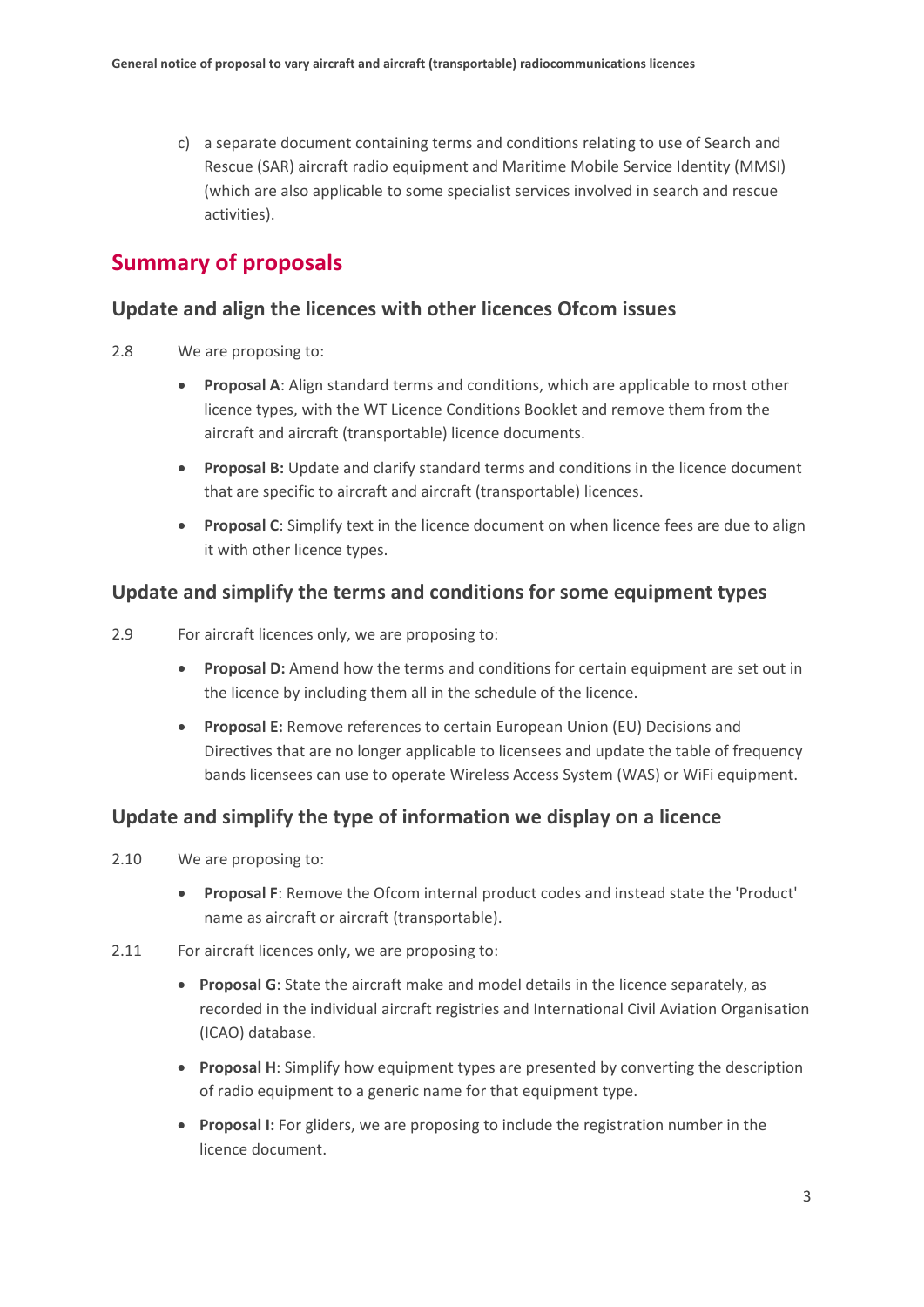2.12 We have published a draft version of the proposed new [aircraft](https://www.ofcom.org.uk/__data/assets/pdf_file/0023/230648/sample-licence-aircraft.pdf) and [aircraft \(transportable\)](https://www.ofcom.org.uk/__data/assets/pdf_file/0024/230649/sample-licence-aircraft-transportable.pdf) licence documents on ou[r General Notice](https://www.ofcom.org.uk/manage-your-licence/radiocommunication-licences/aeronautical-licensing/general-notice) page. The current version of the [WT Licence](https://www.ofcom.org.uk/__data/assets/pdf_file/0016/214117/emf-glc-licence-conditions-booklet.pdf)  [Conditions Booklet](https://www.ofcom.org.uk/__data/assets/pdf_file/0016/214117/emf-glc-licence-conditions-booklet.pdf) is also available on our website. Our proposed changes are listed individually as proposals A to I in this document. Annexes 1 and 2 further sets out how the text in the licence would change if we decide to proceed with the proposed changes.

#### **Proposals to vary aircraft and aircraft (transportable) licences**

#### **Proposal A – Aligning standard terms and conditions and removing them from the licence document**

#### **Licence structure**

- 2.13 Aircraft and aircraft (transportable) licences currently consist of both information specific to a licensee and standard terms and conditions.
- 2.14 We are proposing to change the structure of the licences by (a) removing the standard terms and conditions applicable to many licence types that Ofcom issues; and (b) adopting the standard terms and conditions and the EMF schedule in th[e Wireless Telegraphy](https://www.ofcom.org.uk/__data/assets/pdf_file/0016/214117/emf-glc-licence-conditions-booklet.pdf)  [Licence Conditions Booklet OfW 597](https://www.ofcom.org.uk/__data/assets/pdf_file/0016/214117/emf-glc-licence-conditions-booklet.pdf) which is available on our website. This would align the structure of aircraft and aircraft (transportable) licences with other licence types that Ofcom issues.
- 2.15 We are proposing that going forward the licence would consist of two separate parts:
	- a) **The licence document**: This would include information specific to a licensee or specific to aircraft and aircraft (transportable) licensees including:
		- i) Licence Details and Validity: This section would include information such as the licensee's contact details, licence number and the date their licence was issued.
		- ii) Radio Equipment: This section would identify the radio equipment authorised under the licence.
		- iii) Use of Radio Equipment: This section would set out standard terms and conditions relating to the use of the aircraft or aircraft (transportable) equipment which do not apply to other licence types that Ofcom issues.
		- iv) For aircraft licensees only, any terms and conditions relating to specific equipment types the licensee is authorised to use (see Proposal D below).
	- b) **WT Licence Conditions Booklet**: This would include the standard terms and conditions applicable to the installation and use of many licence types that Ofcom issues including all aircraft and aircraft (transportable) licences. These standard terms and conditions will be available on our website via [Wireless Telegraphy Licence Conditions Booklet](https://www.ofcom.org.uk/__data/assets/pdf_file/0016/214117/emf-glc-licence-conditions-booklet.pdf)  [OfW 597](https://www.ofcom.org.uk/__data/assets/pdf_file/0016/214117/emf-glc-licence-conditions-booklet.pdf) and include the following conditions:
		- i) Condition 1: Licence Term, Variation and Revocation;
		- ii) Condition 2: Changes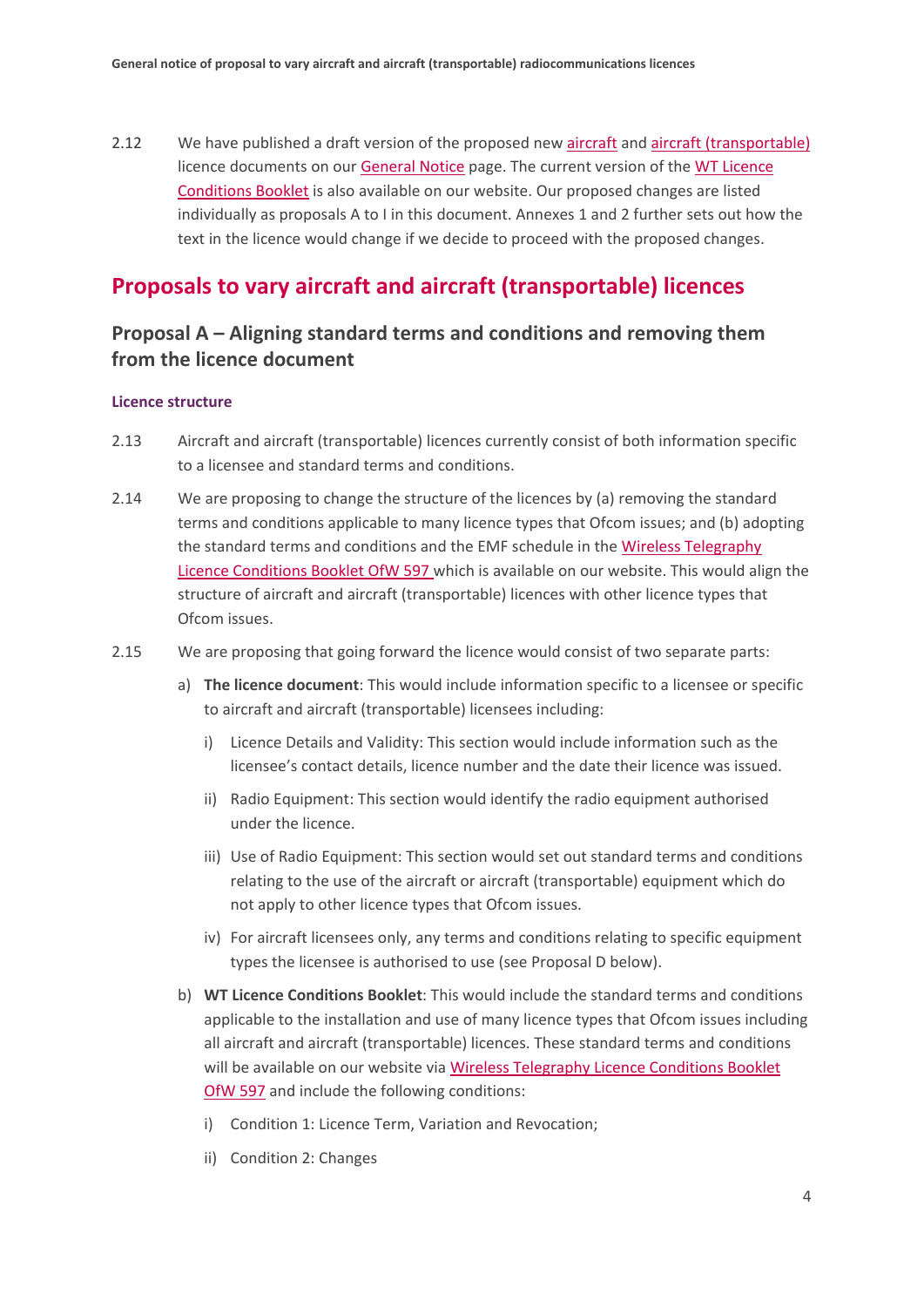- iii) Condition 3: Licence Fee
- iv) Condition 4: Radio Equipment Use
- v) Condition 5: Access and Inspection
- vi) Condition 6: Modification, Restriction and Closedown
- vii) Condition 7: Electromagnetic Fields (EMF) Compliance
- viii) Condition 8: Interpretation
- 2.16 These two documents together would form the licence. Licensees would be required to comply with all the terms and conditions in both the licence document and the separate WT Licence Conditions Booklet.
- 2.17 Licensees would be issued with their own licence document and would be able to access the WT Licence Conditions Booklet online.
- 2.18 We have used this same approach for several years in relation to many other licence types, enabling us to present a clear, single version of standard terms and conditions which can be easily accessed on our website. In particular, the EMF condition (which is applicable to all aircraft and aircraft (transportable) licences) would no longer be contained in a separate schedule and would be available in the WT Licence Conditions Booklet.
- 2.19 Ensuring the licence document only contains information specific to aircraft and aircraft (transportable) licences would also make it shorter and easier for Ofcom to manage its licensing processes efficiently in the future.

#### **Aligning standard terms and conditions**

- 2.20 By aligning them with the standard terms and conditions in the WT Licence Conditions Booklet we would, in practice, be changing or adding text in some of the standard terms and conditions currently applicable to aircraft and aircraft (transportable) licences.
- 2.21 There are a number of areas where current wording is different to the text used for other licences or does not reflect our current licensing practices. For example:
	- a) The licence currently only sets out the delivery mechanism by which Ofcom will notify licensees of any variation or revocation of their licence (it simply states that Ofcom can issue a written notice to a licensee or issue a General Notice to a class of licensee). We are proposing to expand the text to (i) provide clarity on the grounds on which Ofcom can revoke a licence in accordance with the law; and (ii) identify the legal process we must follow when proposing to vary or revoke a licence.
	- b) There are currently references to the Civil Aviation Authority (CAA) being authorised to carry out inspections of radio equipment on Ofcom's behalf and agree changes to aircraft (transportable) equipment. However, Ofcom is now fully responsible for ensuring compliance with all the terms and conditions of aircraft and aircraft (transportable) licences and the CAA has its own separate processes relating to other aeronautical legislation and requirements.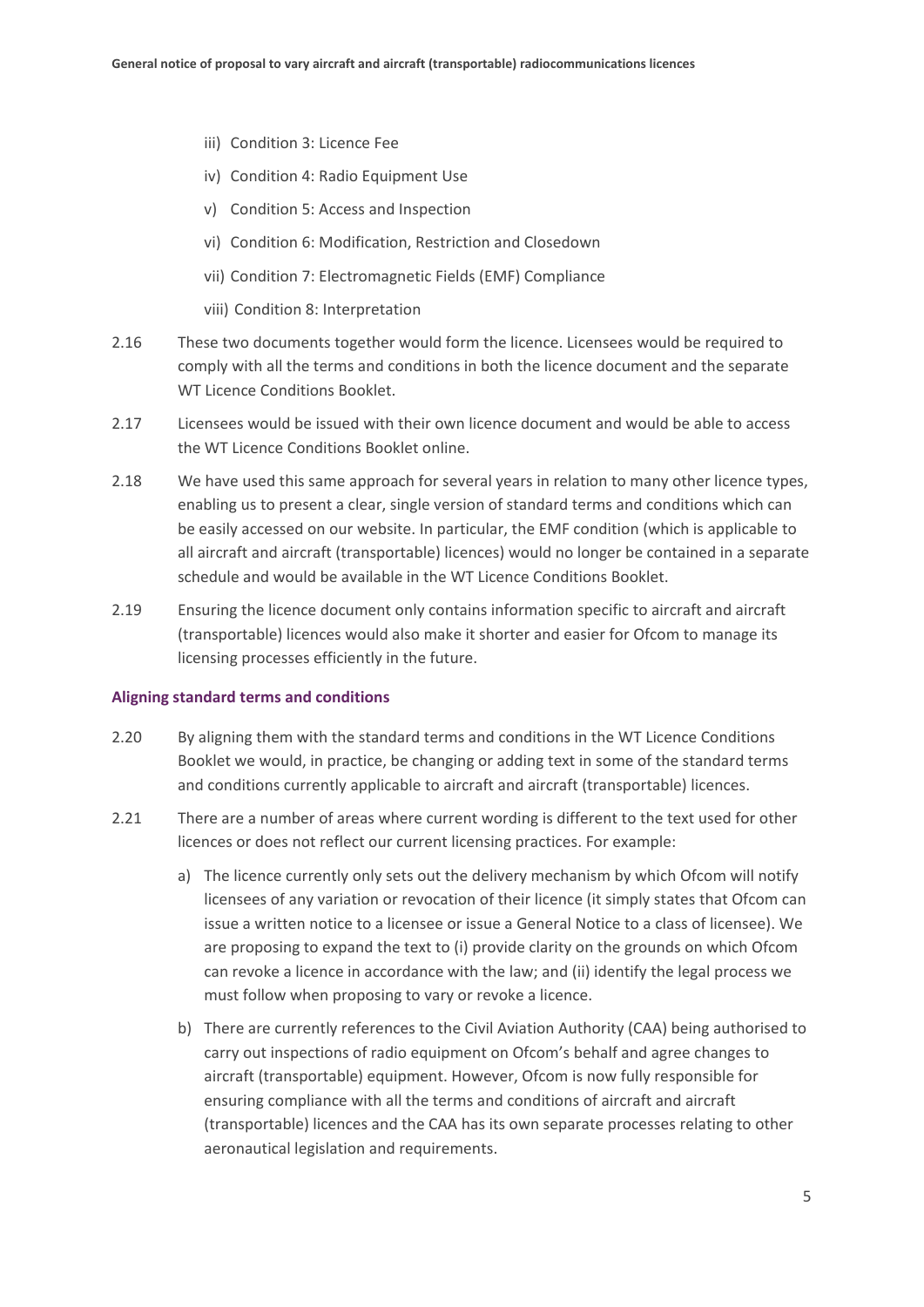2.22 We consider these proposed changes to be administrative amendments. They are either presentational changes to the style and formatting or updates to wording which do not change the substance of the relevant term or condition. The proposed changes would not impose any new restrictions on current operational radio use or impact the rights and obligations of licensees.

### **Proposal B – Updating and clarifying standard aircraft terms and conditions in the licence document**

- 2.23 We are proposing to update and clarify the standard terms and conditions, which would remain in the licence document, that are specific to aircraft and aircraft (transportable) licences. The key changes we are proposing would:
	- a) clarify the radio equipment authorised by the licence, terms and conditions relating to its use and the persons that are authorised to use the equipment. We are proposing to:
		- i) state that in the event of an emergency, where there is a risk to life, any person can use radio equipment to summon assistance.
		- ii) for aircraft licences, remove the text relating to glider pilots as this information is already covered under the Air Navigation Order 2016 (or equivalent legislation in the Crown Dependencies) and is therefore not necessary to include in the licence document.
		- iii) for aircraft (transportable) licences, clarify the circumstances in which a person using an ECD is not required to hold a Flight Radio Operators Licence.
	- b) remove references to obligations set out in other aeronautical legislation. These include:
		- i) obligations in the Air Navigation Order 2016 which do not relate to the use of radio equipment and are separately enforced by CAA (and equivalent obligations in legislation that applies in the Isle of Man, Guernsey, or Jersey). Licensees need to comply with these provisions regardless of whether they are identified the Ofcom licence.
		- ii) obligations in the Radio Regulations (made under the Constitution of the International Telecommunication Union) which are already covered by other provisions in the licence. Their removal would therefore simplify the licence text.

### **Proposal C – Simplifying and aligning information on when licence fees are due**

2.24 Currently most aircraft and aircraft (transportable) licensees are required to pay a licence fee every three years and licences include a 'Fee payment date' at the start of the licence identifying the next date on which the licence fee is due. Until recently, Ofcom sent licensees a new version of their licence after they paid their licence fee which set out the next payment date. This process ensured that the licence always reflected a payment date in the future. Consequently, if inspected, the licence would not appear out of date.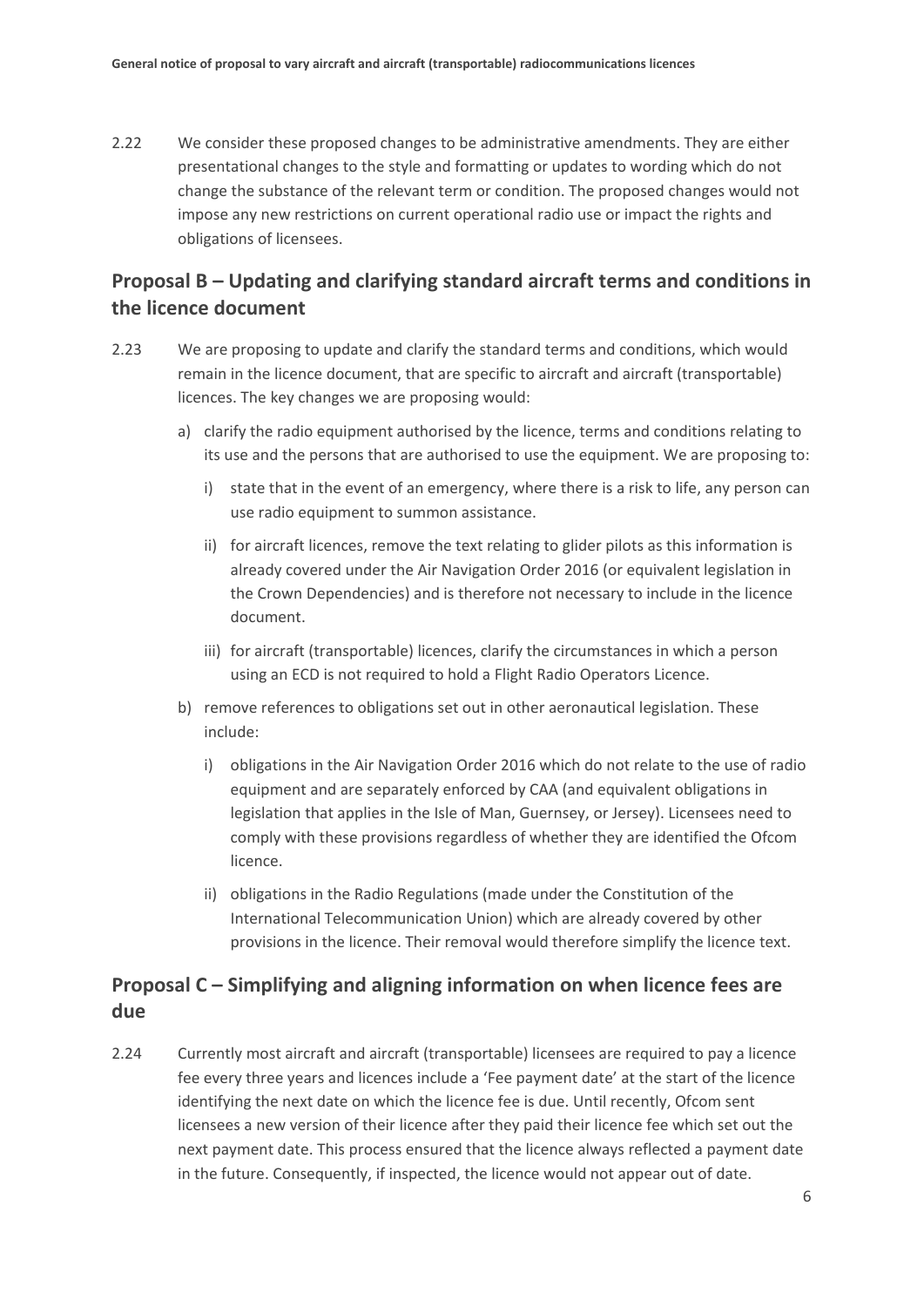- 2.25 To align with the approach taken for other Ofcom licences and to streamline the process, we recently decided not to issue a new licence every time licensees pay their fees. To address any inspection requirement to demonstrate a valid licence on request, we now instead, issue a letter acknowledging the receipt of payment and confirming the new payment due date for the licence which we encourage all licensees to keep with their licence document to present on any inspection. Licensees do not, therefore, need to replace the current version of the licence document for a new version every time they pay their licence fees and print a new version for inspection. There was no other reason for us to reissue the licence beyond updating the payment date since the licence continues in force upon payment of the fee (unless varied or revoked in accordance with the terms and conditions of the licence).
- 2.26 Consequently, to provide more meaningful information for licensees, in the licence document we are proposing to replace 'Payment date' with 'Payment interval'. This is to avoid confusion with regards to any future inspections where a date in the past could be confused with an expired licence.
- 2.27 Ofcom does issue some short-term licences which do not continue indefinitely but have an end date, (for example, for air shows) and in these cases the 'Payment interval' would be blank. For these short-term licences we would instead include a new row in the licence for 'Expiry date'. We believe this new information would be more meaningful and provide clarity for short-term licensees.
- 2.28 To reiterate, these are presentational changes and would not impose any new restrictions on current operational radio use or impact the rights and obligations of licensees. They would have no impact on the licence fee payable or on the timing or method by which we request payment. Licensees would be charged in the same way and at the same payment interval in the future.

#### **Proposal D – Amending how the terms and conditions for certain equipment are set out in the licence**

- 2.29 We are proposing a change to the way that the terms and conditions relating to the use of specific pieces of equipment are included in the licence. These conditions are currently contained in three areas i.e., the main body of the aircraft licence document, the licence schedule or in a separate document. As part of this licence variation, we are proposing that these terms and conditions would all be contained in the schedule of the licence. This is an administrative change and would not impact on licensees' current use of equipment.
- 2.30 We are proposing to move the provisions relating to the following equipment from the main body of the licence to the schedule:
	- a) Aeronautical VHF hand portable radio equipment operating in the frequency band 118 to 137 MHz.
	- b) UHF radio equipment operating between 453.0125 to 462.4875 MHz.
	- c) Emergency locator transmitter operating on 121.5 and 406 MHz.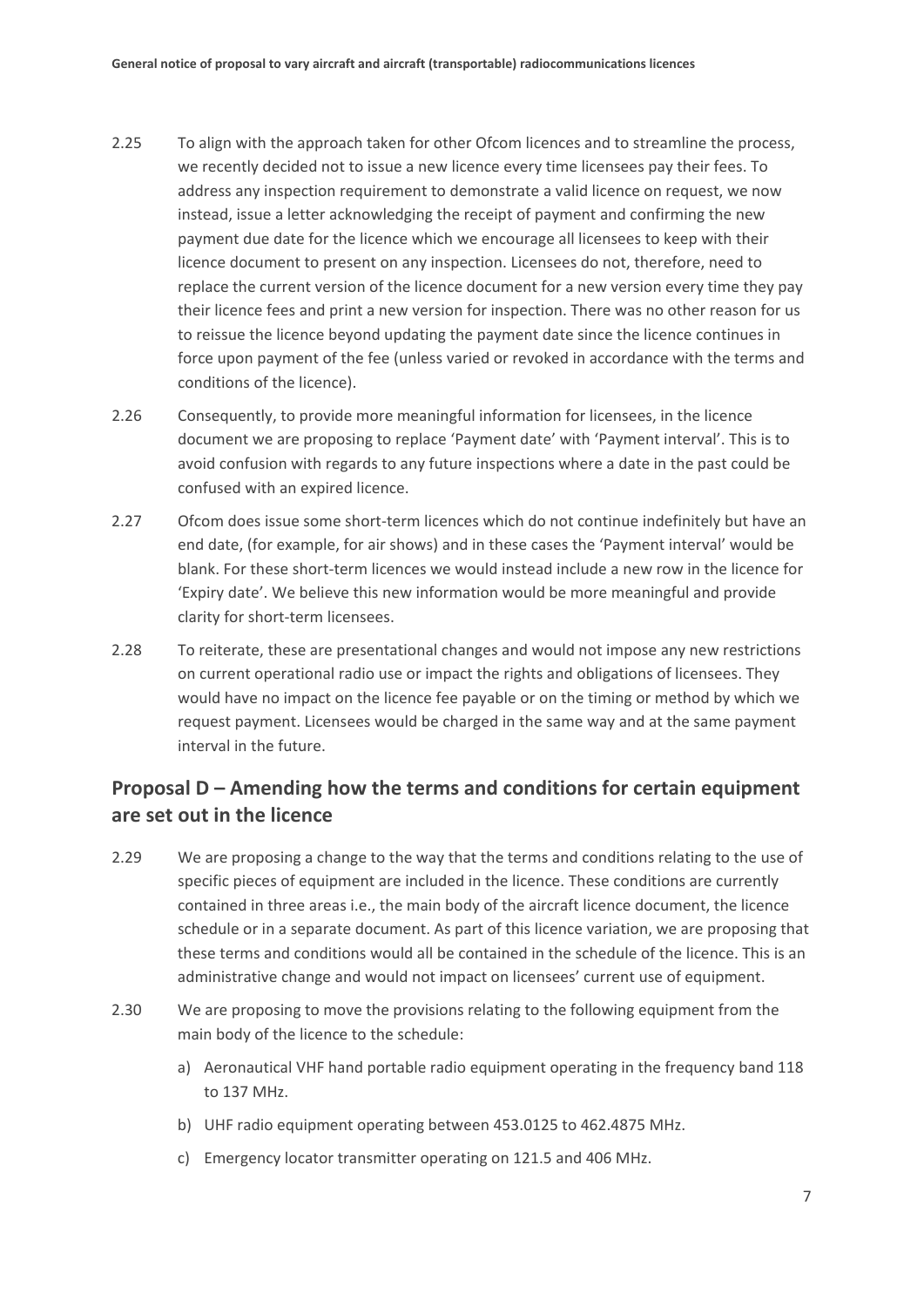- d) Emergency radio equipment operating on 121.6 and 123.1 MHz.
- 2.31 For some other equipment (listed below) licensees must download additional terms and conditions from the Ofcom website.<sup>[3](#page-9-0)</sup> We are also proposing to move the terms and conditions for this other equipment to the schedule of the licence (and remove the separate document currently containing those terms and conditions from our website):
	- a) Air Traffic Control (ATC) Transponder operating between 1030 to 1090 MHz
	- b) Earth Station On Mobile Platform (ESOMP) operating between 17300 to 30000 MHz
	- c) Mobile Communications on aircraft operating between 925 to 2170 MHz
	- d) 2 GHz CGC Satellite-Facing Terminals and Complementary Ground Component-Facing Terminals Formatting Part of 2 GHz Mobile Satellite Service. This is referred to in the application form as *"2 GHz CGC operating between 1980 to 2185 MHz".*
	- *e)* Wireless Access Spectrum (WAS)/ WiFi installation and use of a satellite earth station and wireless access points on board the aircraft. This is referred to in the application form as *"WAS/WiFi operating between 2412 to 14500 MHz".*
- 2.32 In addition to the proposal to move this equipment into the schedule of the licence, we are proposing to make some updates to these terms and conditions. These further proposed changes are set out in more detail in Proposal E.
- 2.33 For equipment used on the emergency services network or for search and rescue we currently issue a separate schedule to the licence including terms and conditions relating to the use of that equipment. We are proposing that these terms and conditions are also included in the schedule of the licence.
- 2.34 We believe that including all the additional terms and conditions relating to specific pieces of equipment in the licence schedule would make them more accessible. It would further simplify the licensing documentation and make the licence easier to understand.
- 2.35 Going forward, for new licence applications we would no longer include a default set of radio equipment as part of each licence. Applicants would instead need to select all the equipment they wish to install and use. We are making this change as not all licensees use all types of equipment listed on the licence and it would make the licence simpler and more relevant if we only identify equipment types a licensee intends to use.

#### **Proposal E – Updating the terms and conditions for specific aircraft equipment types**

2.36 We are proposing to update some of the terms and conditions in aircraft licences relating to the use of specific pieces of equipment to remove references to certain EU Decisions and Directives that are no longer applicable to licensees. We intend to:

<span id="page-9-0"></span><sup>&</sup>lt;sup>3</sup> Downloadable [terms and conditions](https://www.ofcom.org.uk/__data/assets/pdf_file/0015/140082/aircraft-radio-licence-equipment-terms-conditions.pdf) for some specific equipment are available on our website.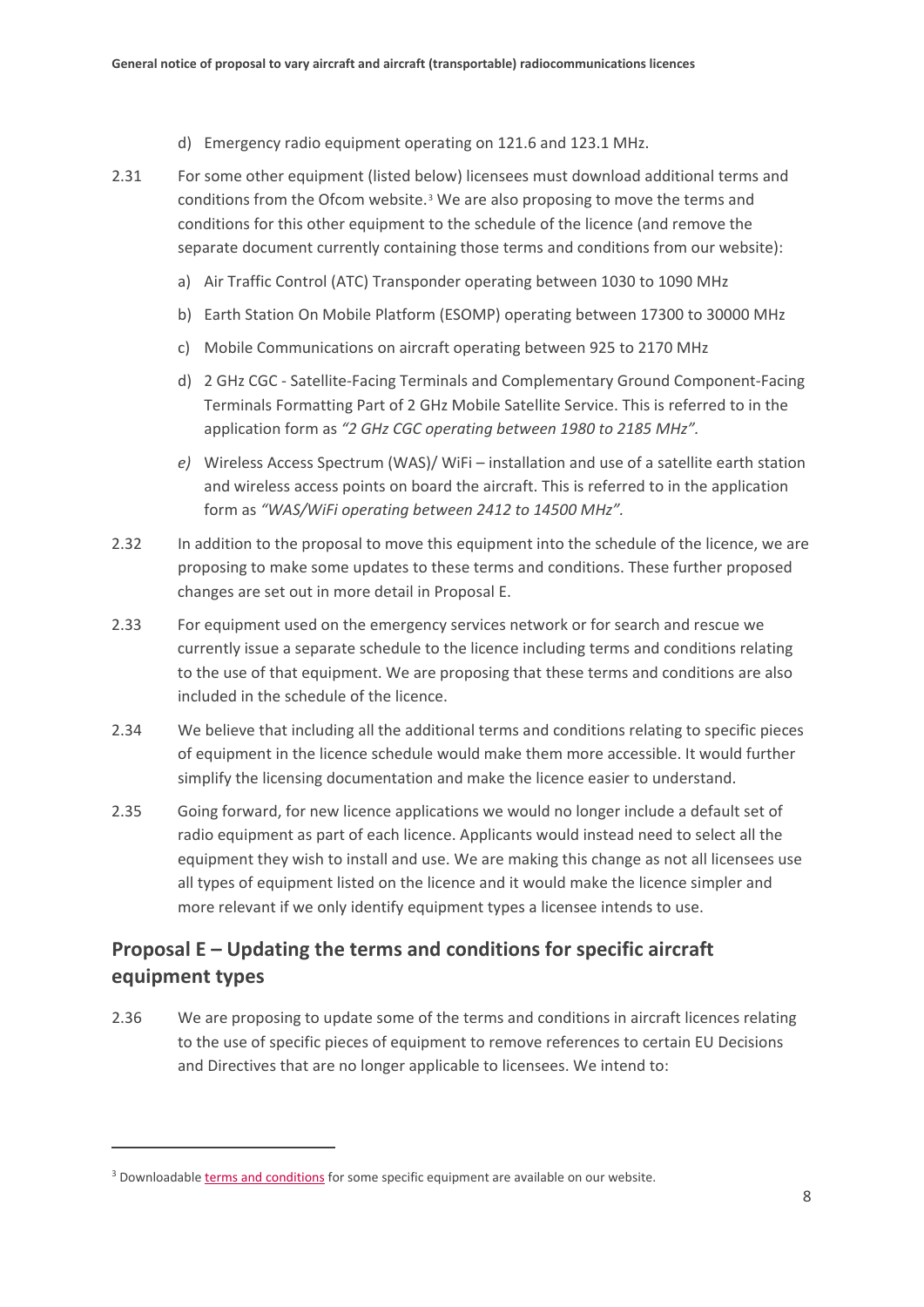- a) Remove references to the Radio Equipment Directive (2014/53/EU) in the additional terms and conditions for 2 GHz Complementary Ground Components (CGCs) and Earth Stations on Mobile Platforms (ESOMPs) and replace them with references to the Radio Equipment Regulations 2017.
- b) Remove reference to Commission Decision 2016/2317/EU in the specific terms and conditions relating to mobile communications on aircraft specific conditions which states that "equivalent specifications" to ETSI's standards may be used and instead confirm that Ofcom may also permit the use of equivalent standards.
- 2.37 We are also proposing to remove definitions that were not or are not now referred to in the specific terms and conditions.
- 2.38 In the terms and conditions relating to WAS/WiFi, we are also proposing to:
	- a) Update the WAS/RLAN table in line with recent changes to the authorisation of these bands and added two additional frequency bands that Ofcom has made available for WAS use. The bands are 5725 MHz to 5850 MHz and 5925 MHz to 6425 MHz.
	- b) Remove text which provided a carve out to allow airborne use in the 5150 to 5350 MHz and 5470 to 5725 MHz bands on the basis the relevant exemption regulations allow for the use of all the Wireless Access Point apparatus within an aircraft. This proposal is explained in more detail at the end of Annex A1 below.

#### **Proposal F – Removing Ofcom internal product codes**

2.39 In both aircraft and aircraft (transportable) licences, we are proposing to remove the three Sector/Class/Product codes currently displayed on the licences (470801, 470802 & 470803) and instead state the 'Product' name as aircraft or aircraft (transportable) depending on the licence type. This change is designed to remove an Ofcom internal code and replace it with a more meaningful description for the licensee.

### **Proposal G – Separately identifying aircraft make and model for aircraft licences**

- 2.40 On the aircraft licence, we currently identify the aircraft type but do not separately identify the aircraft make and model.
- 2.41 We are proposing to separately identify the aircraft make and model details in the aircraft licence document to ensure the information we hold in our licensing database aligns with what is recorded in the individual aircraft registries and International Civil Aviation Organisation (ICAO) databases.
- 2.42 To do this, we plan to use the registration number held in our licensing system to obtain the aircraft make and model held by the individual aircraft registries<sup>[4](#page-10-0)</sup>. Aligning the details

<span id="page-10-0"></span><sup>4</sup> Se[e Civil Aviation Authority \(CAA\),](https://siteapps.caa.co.uk/g-info/) [IoM,](https://www.iomaircraftregistry.com/about-us/registered-aircraft/) [Guernsey,](https://www.2-reg.com/legislation/register/) [Jersey](https://www.gov.je/Travel/MaritimeAviation/CivilAviation/pages/jerseyaircraftregistry.aspx) an[d ICAO.](http://www.intlaviationstandards.org/apex/f?p=240:1)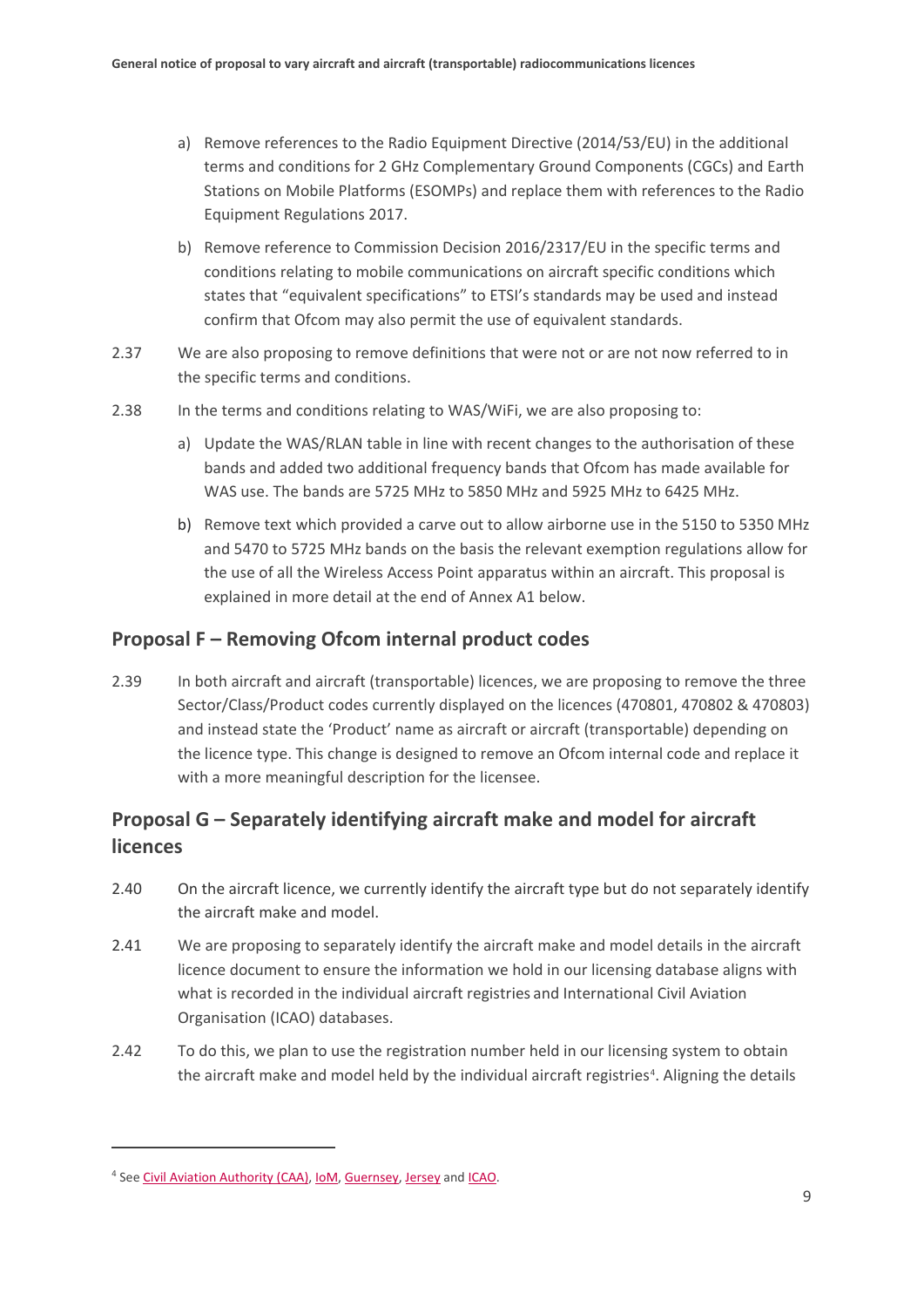in our licensing database with the details held in these other databases would also resolve any inconsistencies.

2.43 For existing licences which are authorised to use equipment for search and rescue, we are also proposing to display the Maritime Mobile Service Identity (MMSI) number (which can be used to uniquely identify a SAR aircraft) in the licence. Licences do not currently display the MMSI number. Instead, we issue MMSI numbers to licensees in a separate document, called a Notice of Variation. Going forward we propose to reduce the number of documents we send to licensees by showing the MMSI number in the licence document.

#### **Proposal H – Simplifying how equipment types are presented in the aircraft licence**

- 2.44 Aircraft licences currently identify radio equipment in a non-standard format which varies between licences. For example, some licences identify the make and model of equipment and some more recent licences use more generic descriptions of equipment. We now use the generic equipment descriptions in our application forms.
- 2.45 We are proposing to convert the current description of radio equipment in aircraft licences to the generic name for that equipment type.
- 2.46 We are proposing that all equipment types authorised under the licence are presented in a list format which specifies the actual frequencies or frequency range that is allowed for the operation of the equipment. We believe this new format would simplify and clarify the equipment types that a licensee can use.
- 2.47 We are proposing to use the following 24 generic equipment types and present them in the licence document as follows (depending on which equipment types the licensee is authorised to use):
	- a) 2 GHz CGC operating between 1980 to 2185 MHz
	- b) Air Traffic Control (ATC) Transponder operating between 1030 to 1090 MHz
	- c) Airborne Radar operating between 13250 to 13400 MHz
	- d) Area Navigation (NAV)/Distance Measuring Equipment (DME) operating between 960 to 1215 MHz
	- e) ATC Transponder Non FRTOL Holder operating between 1030 to 1090 MHz
	- f) Automatic Direction Finding (ADF) operating between 0.255 to 0.526 MHz
	- g) Distance Measuring Equipment (DME) operating between 960 to 1215 MHz
	- h) Emergency locator transmitter operating on 121.5 and 406 MHz
	- i) Emergency radio equipment operating on 123.1 and 121.6 MHz
	- j) Emergency Services Network Equipment operating between 800 to 2100 MHz
	- k) ESOMP operating between 17300 to 30000 MHz
	- l) Global Positioning Systems (GPS) operating between 1227.6 to 1575.42 MHz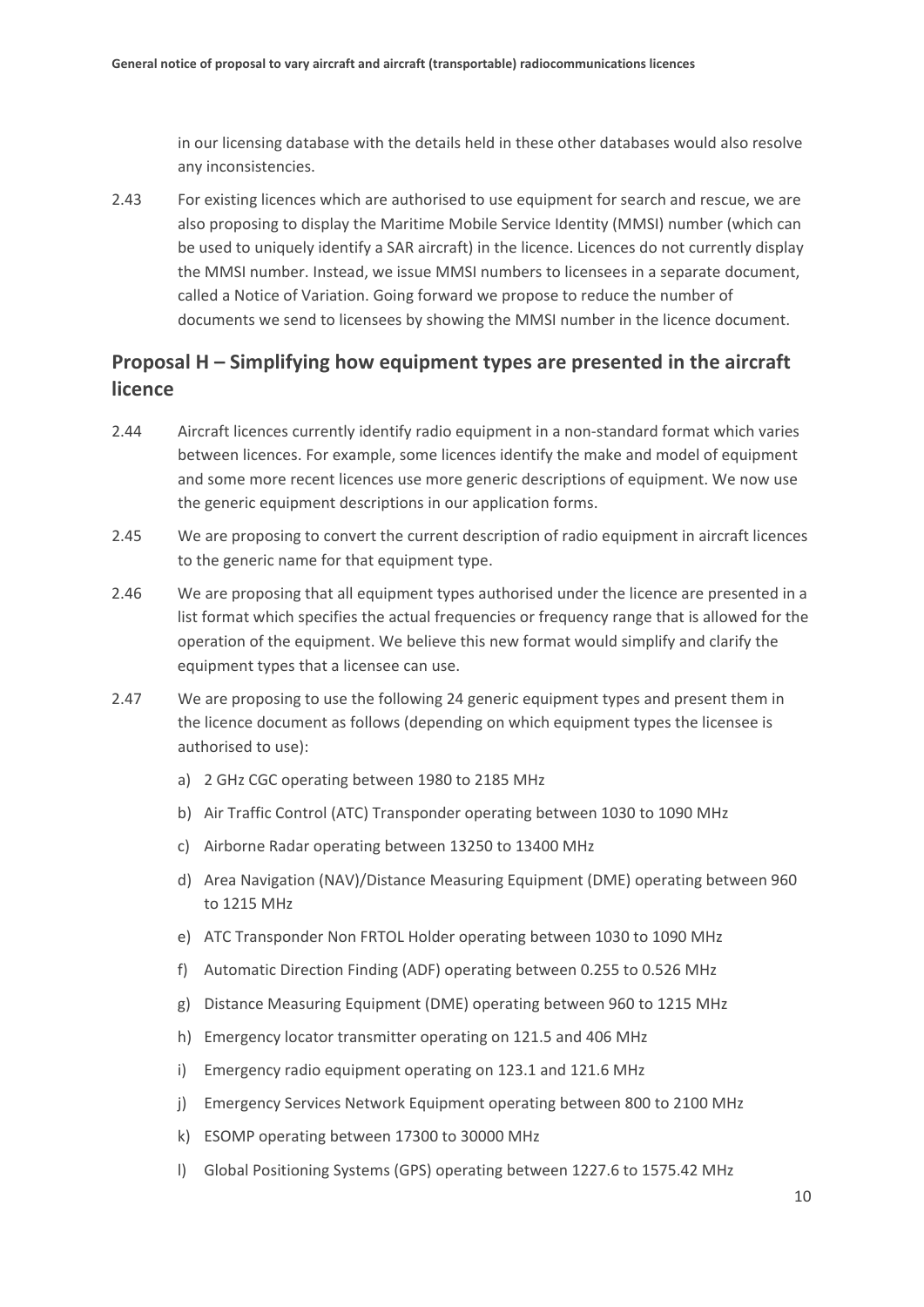- m) High Frequency Communications operating between 2.85 to 22 MHz
- n) Maritime radio equipment/SAR aircraft MMSI operating between 0.415 to 9500 MHz
- o) Marker Beacons operating between 74.8 to 75.2 MHz
- p) Mobile Communications on Aircraft operating between 925 to 2170 MHz
- q) Radio Altimeter operating between 4200 to 15700 MHz
- r) Satellite Communication operating between 1525 to 1660.5 MHz
- s) TCAS/ACAS operating between 1030 to 1090 MHz
- t) VHF Communication operating between 117.975 to 137 MHz
- u) VHF Navigation / Marker operating between 108 to 117.575 MHz
- v) VHF Portable operating between 117.975 to 137 MHz
- w) WAS/WiFi operating between 2412 to 14500 MHz
- x) Weather radar operating between 5350 to 9500 MHz

#### **Proposal I – Adding glider registration number to licence document**

- 2.48 Several aircraft licences are currently issued for aircraft type 'glider'. Some of these aircraft do not have a registration number issued by the individual aircraft registries but have instead been issued a registration number by the British Gliders Association (BGA).
- 2.49 We hold the BGA registration number for the relevant licences in our licensing system but do not currently include this information in the licence document.
- 2.50 We are proposing to include the glider registration number in the licence document, as it would make it easier to identify the specific aircraft for inspection purposes. Existing licensees would not need to do anything.

### **Impact of our proposals**

- 2.51 While we are proposing to change the structure and some of the wording in licences, we consider these changes to be presentational and administrative in nature. They are mainly intended to (1) update and align the structure and content in the current licences with those of other licence types that Ofcom issues; and (2) update and simplify the type of aircraft and equipment information we hold in our licensing database. Overall, these proposals are intended to simplify the format of the licensing documentation for licensees.
- 2.52 We do not therefore expect the proposed new terms and conditions to require licensees to take any additional steps to ensure they comply. If licensees are complying with all the current terms and conditions of their licence, then they would also comply with all the proposed new terms and conditions of their licence.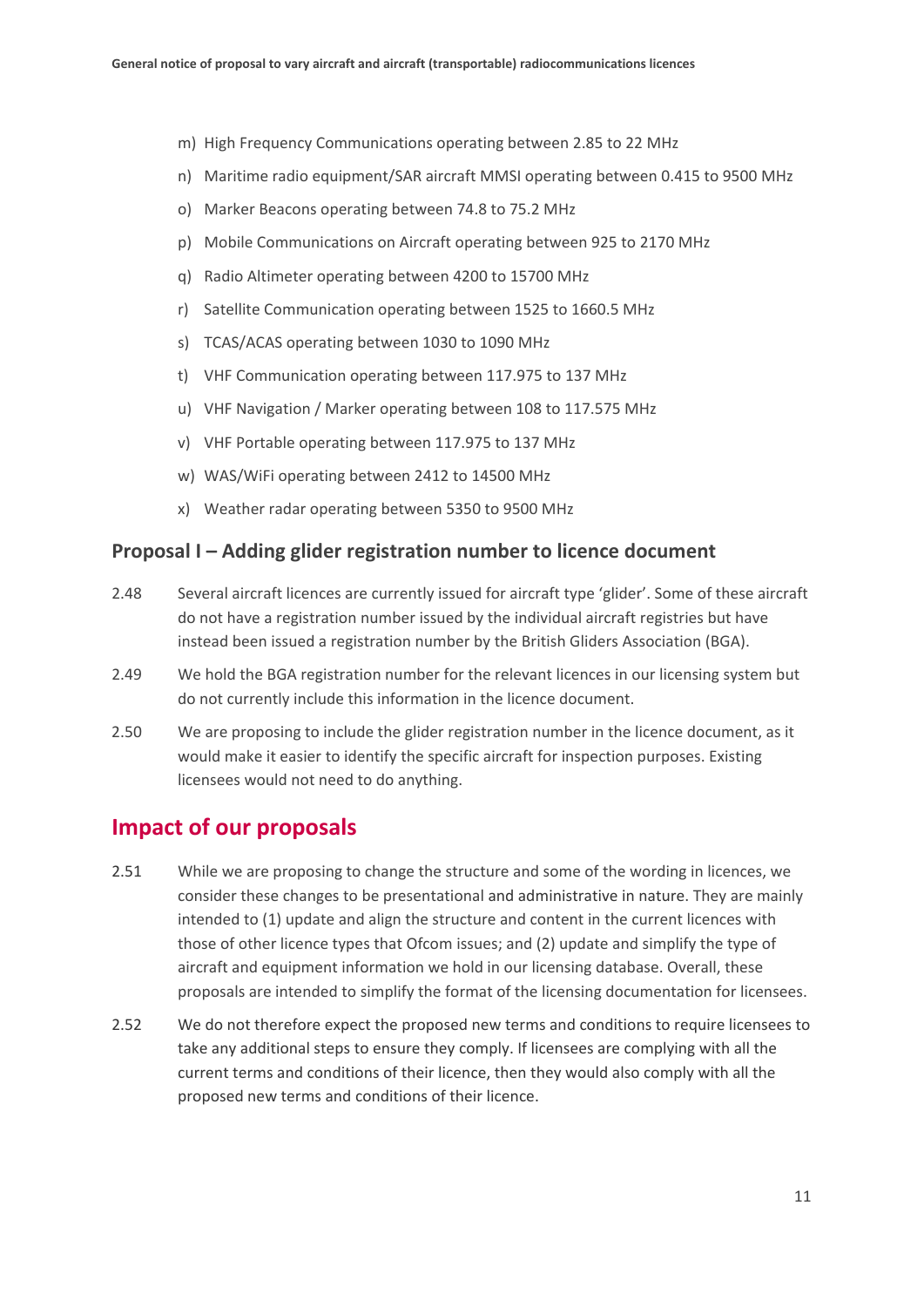- 2.53 We therefore provisionally consider that our proposed changes are unlikely to have a significant impact on licensees in accordance with section 7 of the Communications Act 2003.
- 2.54 We recognise that Proposal A would require licensees to access the standard terms and conditions applicable to their licence online. It is possible that this change could have a detrimental impact on some licensees with protected characteristics under the Equality Act 2010 (for example, elderly or disabled licensees) who may not have access to or be competent in using the internet. However, we expect most holders of an aircraft or aircraft (transportable) licences to be able to obtain access to the internet and assistance where needed, to be fully informed of the obligations under their licence.
- 2.55 Where this is not the case, Ofcom can also provide licensees with the standard terms and conditions applicable to their licence on request and can provide information in a variety of formats, e.g., PDF, large print, easy read, audio recording or braille. If a licensee can let us know what information required and in what format, we will consider the request and respond within 21 days.
- 2.56 We do not therefore consider that our proposals are likely to affect any groups with protected characteristics under the Equality Act 2010.
- 2.57 We have identified the key changes that we are proposing to the aircraft and aircraft (transportable) licences in Annexes A1 and A2 respectively in this document.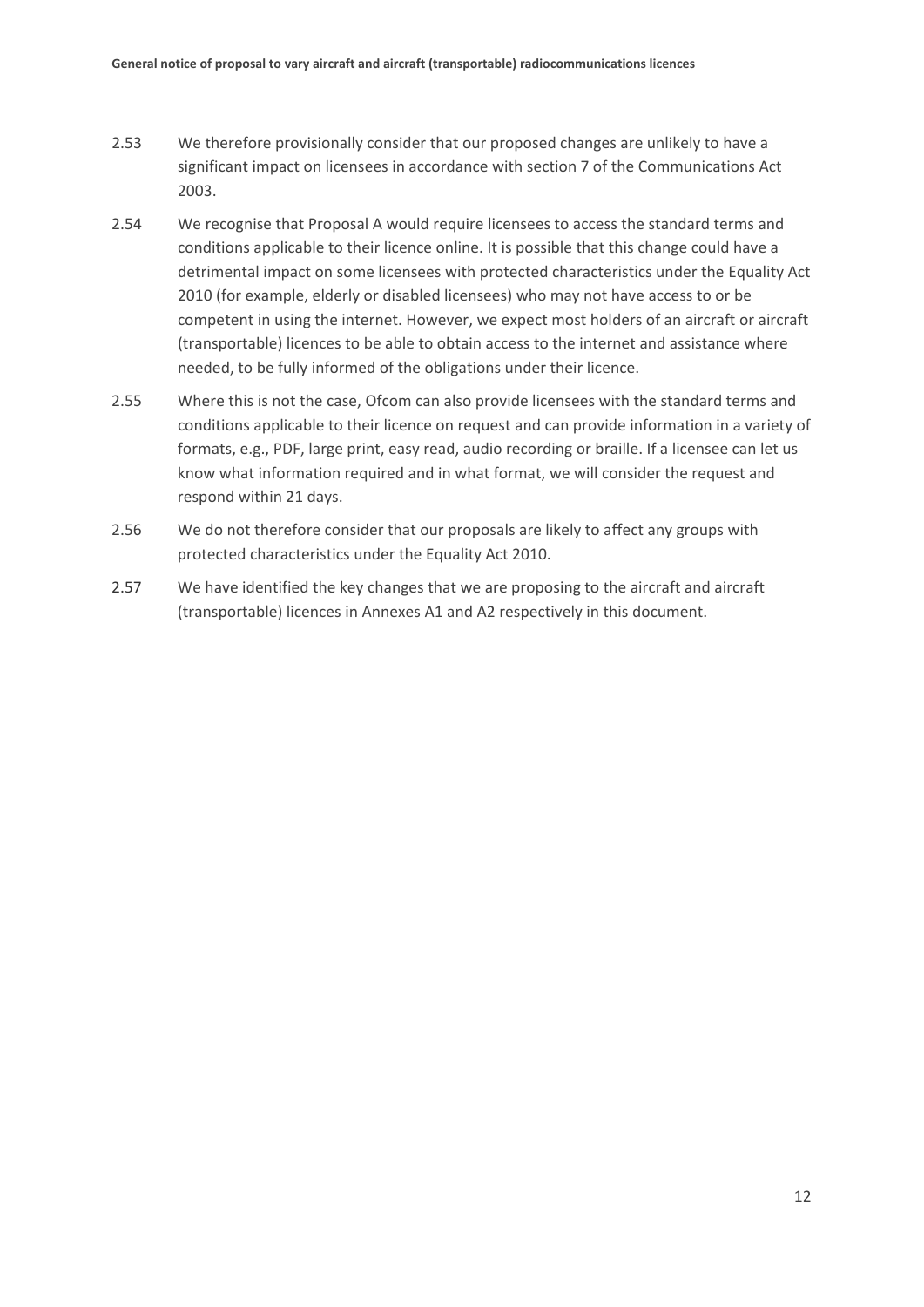# <span id="page-14-0"></span>3. Variation process and how to respond

### **Our proposal**

- 3.1 For Ofcom to vary your licence we must first let affected licensees know that we are proposing to do this and explain the reasons why. We can do this either by individually contacting affected licensees or by publishing our proposal on our website. Where we publish a proposal on our website, it is called a General Notice.
- 3.2 As part of this process, we must also:
	- a) allow licensees the opportunity to respond or provide comments on our proposal if they wish to do so; and
	- b) specify a period (generally of at least 30 days) during which licensees can provide any comments they may wish to make.
- 3.3 As we advised in the emails and letters we sent out when varying licences to include the EMF schedule, Ofcom intends to make greater use of General Notices in the future and will not always individually notify licensees that we have published a General Notice on our website. For this licence variation, we have published this document on our website and sent an email update to licensees that have signed up to our spectrum email updates to inform them of our proposal. We have also informed representative aircraft organisations of our proposals.

#### **Responding to our proposal**

- 3.4 Any response or comments a licensee provides in writing to our proposal is called a 'representation'. If you wish to make a representation, it must be received by Ofcom by the closing date on 20 February 2022.
- 3.5 You may send a representation via our online licensing portal: in [English](https://ofcomforms.secure.force.com/formentry/SitesFormLPELicenceVariationEnquiry?lang=cy) or [Welsh,](https://ofcomforms.secure.force.com/formentry/SitesFormLPELicenceVariationEnquiry?lang=cy) or by post, to the following address: Aircraft Variation Representation, Ofcom, PO Box 1285, Warrington, WA1 9GL. We recommend that you make a representation online, if possible, to ensure we receive it before the closing date.
- 3.6 If you do not wish to make a representation, you do not need to take any action. We will contact affected licensees again at the end of this process.

### **Our final decision**

- 3.7 Once the deadline for providing a representation has passed, Ofcom will consider all the representations that have been provided. We must then decide whether to go ahead with our proposal. We may decide to vary licences in accordance with our proposal or with some modifications to our proposal.
- 3.8 We must make our final decision within one month of the deadline for providing a representation. We must also let affected licensees know what we have decided and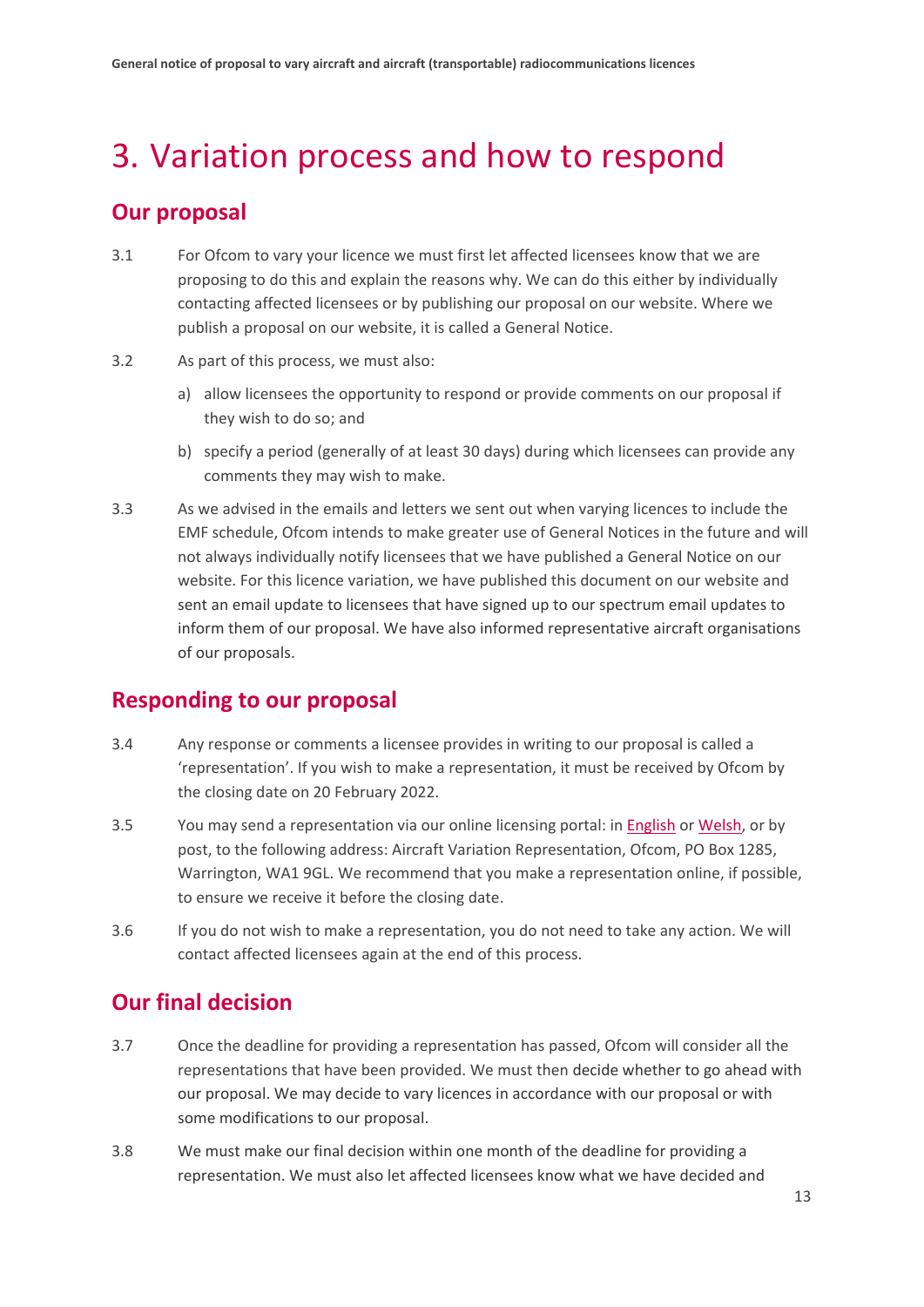explain the reasons for our decision. We can do this either by individually contacting affected licensees or by publishing our final decision on our website (which is again called a General Notice). We would subsequently send licensees their new licence document via their preferred communication method.

- 3.9 On the basis that the deadline for providing a representation is 20 February 2022, we will publish our decision no later than 18 March 2022 on our [General Notice](https://www.ofcom.org.uk/manage-your-licence/radiocommunication-licences/aeronautical-licensing/general-notice) and send an email update to licensees that have signed up to our spectrum email updates to inform them of our decision.
- 3.10 If you would like to stay up to date with this proposal and our final decision, or more generally with our spectrum updates, you can [subscribe to radio spectrum updates.](https://www.ofcom.org.uk/about-ofcom/latest/email-updates)
- 3.11 We are also intending to introduce a new online licensing system and encourage all licensees to sign-up to manage their licence online once that new system becomes available.

## **Effect of our decision**

- 3.12 If we decide to vary licences in accordance with our proposal, we will make the changes to licences that we have explained in this document. We would also:
	- a) amend the [Wireless Telegraphy Licence Conditions Booklet OfW 597](https://www.ofcom.org.uk/__data/assets/pdf_file/0016/214117/emf-glc-licence-conditions-booklet.pdf) Booklet to refer to aircraft and aircraft (transportable) licences;
	- b) remove the document containing [terms and conditions](https://www.ofcom.org.uk/__data/assets/pdf_file/0015/140082/aircraft-radio-licence-equipment-terms-conditions.pdf) relating to specific equipment types from our website.
- 3.13 We would then begin contacting licensees to provide them with their new licence document. This process would be phased over a period of time.
- 3.14 From the date of our final decision, affected licensees would need to ensure they comply with all the terms and conditions of their licence, including:
	- a) all the terms and conditions in their licence document, including any additional terms and conditions relating to specific equipment types; and
	- b) all the standard terms and conditions in the WT Licence Conditions Booklet.

However, if licensees are already complying with all the terms and conditions of their licence, then they would also comply with all the proposed new terms and conditions of their licence without needing to take any further action.

3.15 While the licence variation process is ongoing, we would still accept new licence applications and issue new licences. If a licensee decides to apply for a licence (or continue with a licence application) during this time, they would be doing so on the basis they agree to have their licence subsequently varied in accordance with our final decision. This means that licensees that apply for a new licence after the date of this document but before we publish our final decision would, following the conclusion of the licence variation process, have their licence automatically varied in accordance with our final decision.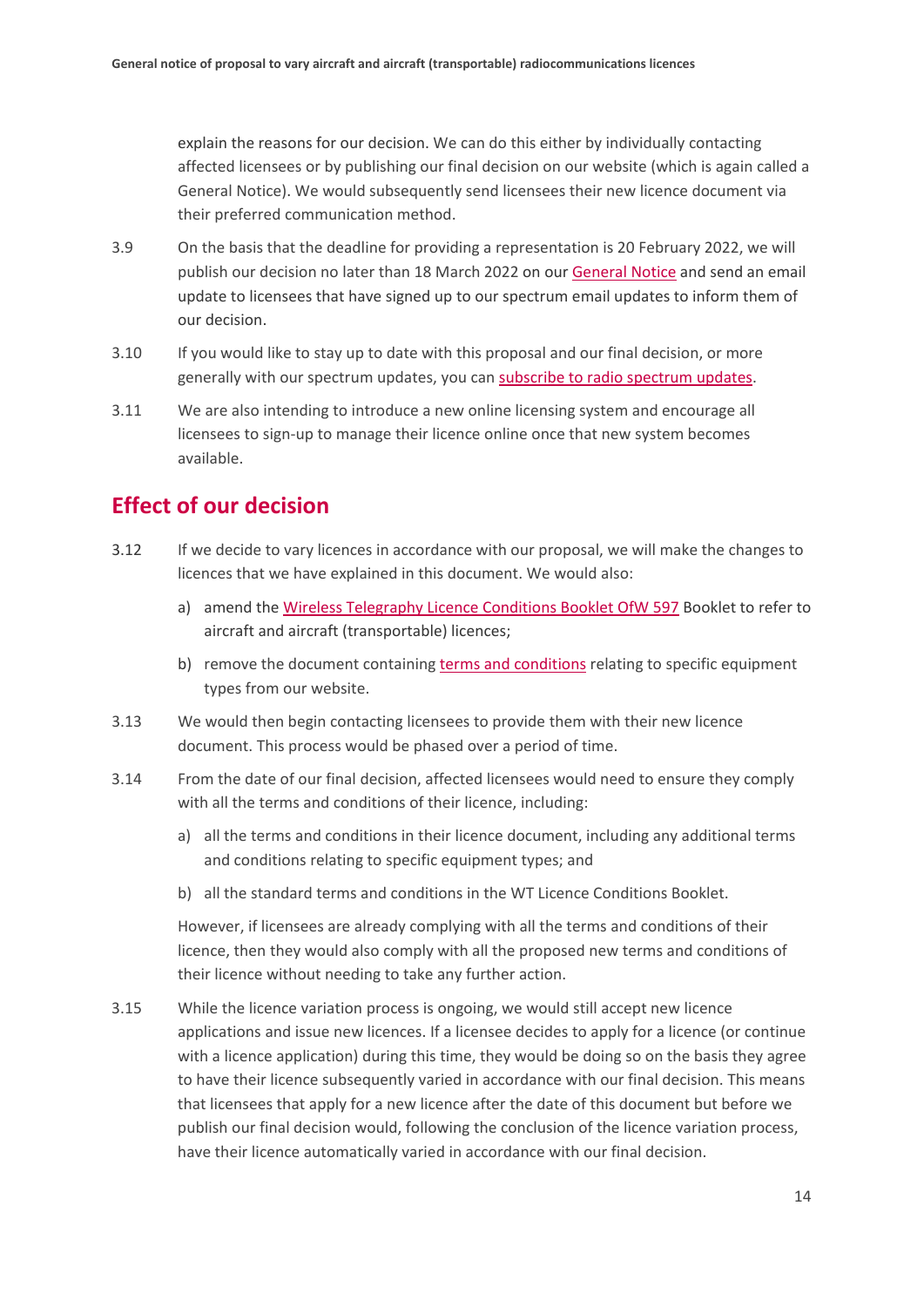### **Legal requirements**

- 3.16 This document is a General Notice. It gives notice of our proposal to vary the licences. It has been issued in accordance with paragraphs 6, 6A and 7 of Schedule 1 of the Wireless Telegraphy Act 2006 (the Act) and the terms and conditions applicable to aircraft and aircraft (transportable) licences. In particular:
	- a) Paragraphs 6(b) and 7(1) of Schedule 1 of the Act and the terms and conditions of aircraft and aircraft (transportable) licences allow Ofcom to propose vary licences by publishing a General Notice on its website.
	- b) For the following reasons, we consider our proposal to be objectively justifiable, transparent, non-discriminatory, and proportionate in accordance with the requirements in section 9(7) and paragraph 6A of Schedule 1 of the Act:
		- i) **Objectively justified and transparent**: Our proposals are intended to improve the way we deliver aircraft and aircraft (transportable) licences. Our proposals are intended to (1) make the licensing documentation clearer, easier to understand and more meaningful for licensees; and (2) bring standard terms and conditions in line with other licences Ofcom issues. Making standard terms and conditions available on our website should also make them more transparent, user-friendly, and accessible. It would mean a licensee would no longer be required to keep up to five separate documents. Our proposals are also intended to streamline our licensing processes and make licences easier to manage in the future. Overall, we consider our proposals are likely to improve the transparency, efficiency, and robustness of our licensing practices.
		- ii) **Non-discriminatory**: Our proposals would apply to all aircraft and aircraft (transportable) licences without exception.
		- iii) **Proportionate**: Our proposals would not impose any new restrictions on current operational radio use or impact the rights and obligations of licensees. If licensees are complying with all the current terms and conditions of their licence, then they would also comply with all the proposed new terms and conditions of their licence.
	- c) This General Notice constitutes our proposal in accordance with the requirements in paragraph 7(1) of Schedule 1 of the Act; it gives notice of our proposal to affected licensees, explains the reasons for our proposal and specifies the period during which affected licensees have an opportunity to make representations about our proposal.

#### **How to stay up to date**

3.17 We encourage all licensees to [subscribe to email spectrum updates](https://www.ofcom.org.uk/about-ofcom/latest/email-updates) to stay up to date with our proposal, decision, and any future changes.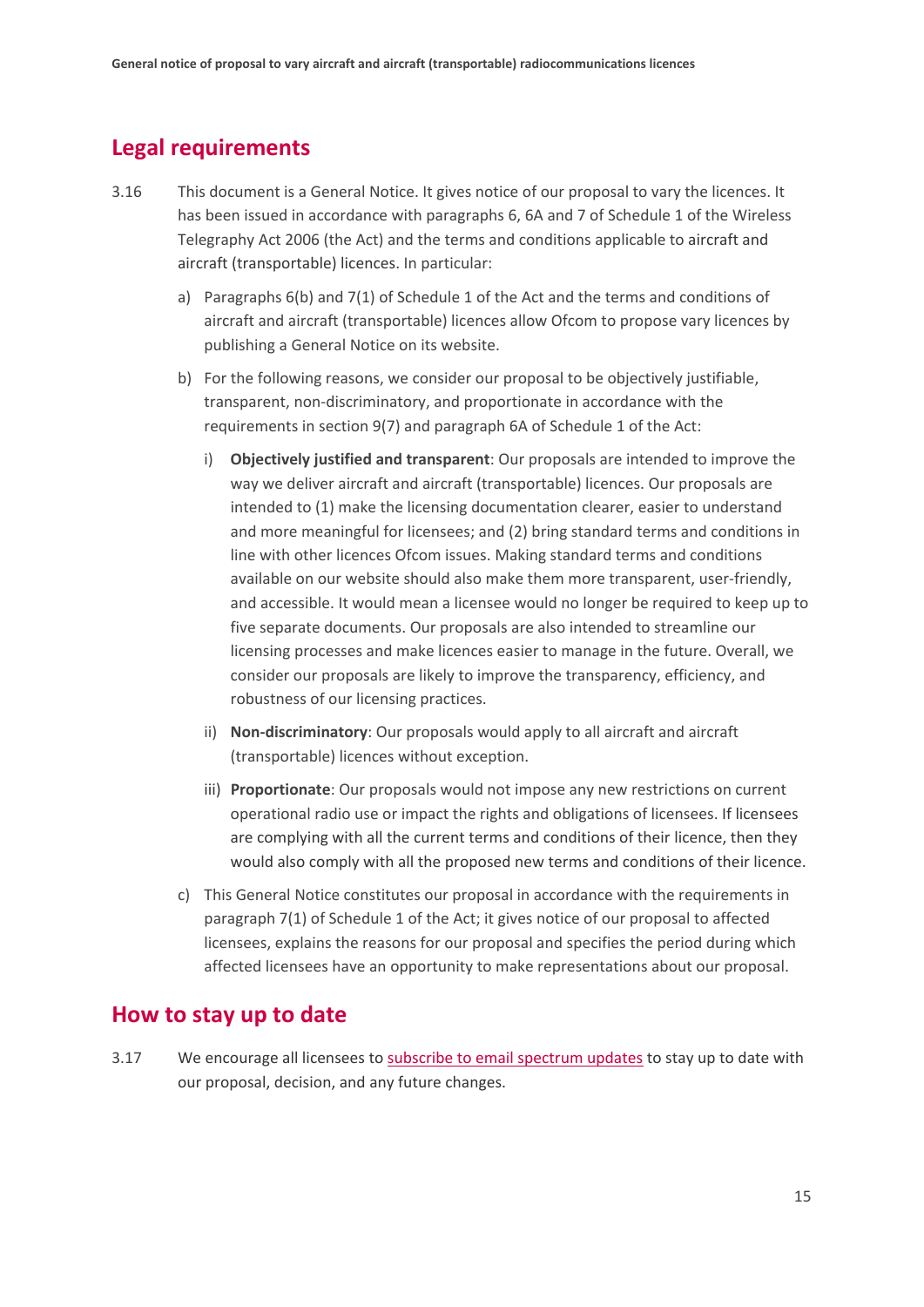# A1. Proposed changes to aircraft licences

A1.1 We have set out below a summary of the key changes we are proposing to make to the current sections of the aircraft licence. Additions are highlighted in yellow and underlined; deletions are highlighted in yellow and struck through.

<span id="page-17-0"></span>

| <b>Changes we are proposing</b> |                 |                                                                                                          | <b>Relevant proposal(s)</b>                                   |
|---------------------------------|-----------------|----------------------------------------------------------------------------------------------------------|---------------------------------------------------------------|
| 4) Licence Details and Validity |                 |                                                                                                          | These proposed changes relate to:                             |
| Sector/class/product            | 470801          |                                                                                                          | Proposal A:                                                   |
| <b>Product name</b>             | <b>Aircraft</b> |                                                                                                          |                                                               |
| Licence number                  |                 |                                                                                                          | Referencing the terms of the Wireless Telegraphy<br>$\bullet$ |
| <b>Aircraft Reg</b>             |                 |                                                                                                          | Licence Conditions Booklet OfW 597 which will                 |
| <mark>Aircraft Type</mark>      |                 |                                                                                                          | also form part of the licence.                                |
| <b>Aircraft Make</b>            |                 |                                                                                                          | Proposal C:                                                   |
| <b>Aircraft Model</b>           |                 |                                                                                                          | Simplifying and aligning information on when<br>$\bullet$     |
| <b>MMSI</b>                     |                 |                                                                                                          | licence fees are due with other licence types.                |
| Date of issue                   |                 |                                                                                                          |                                                               |
| Licence start date              |                 |                                                                                                          | Proposal F:                                                   |
| Fee payment date                |                 |                                                                                                          | Removing Ofcom internal Sector/class/product<br>$\bullet$     |
| <b>Payment interval</b>         |                 |                                                                                                          | codes and instead stating the 'Product' name as               |
| <b>Licence Expiry Date</b>      |                 |                                                                                                          | aircraft.                                                     |
| Licensee Name                   |                 |                                                                                                          | Proposal G:                                                   |
| Licensee address                |                 |                                                                                                          |                                                               |
|                                 |                 |                                                                                                          | Separately identifying the aircraft make and<br>$\bullet$     |
|                                 |                 | 1. This Licence is issued by the Office of Communications ("Ofcom") <b>on [DATE</b> ] and replaces any   | model details.                                                |
|                                 |                 | previous authority granted in respect of the service subject to this <b>L</b> licence by Ofcom or by the | Identifying the "MMSI" number for any existing<br>$\bullet$   |
| Secretary of State.             |                 |                                                                                                          | licence with equipment type Maritime radio                    |
|                                 |                 | 2. This licence authorises [NAME] ('the Licensee') to establish, install and/or use radio                |                                                               |
|                                 |                 | transmitting and/or receiving stations and/or radio apparatus as described in the schedule(s)            |                                                               |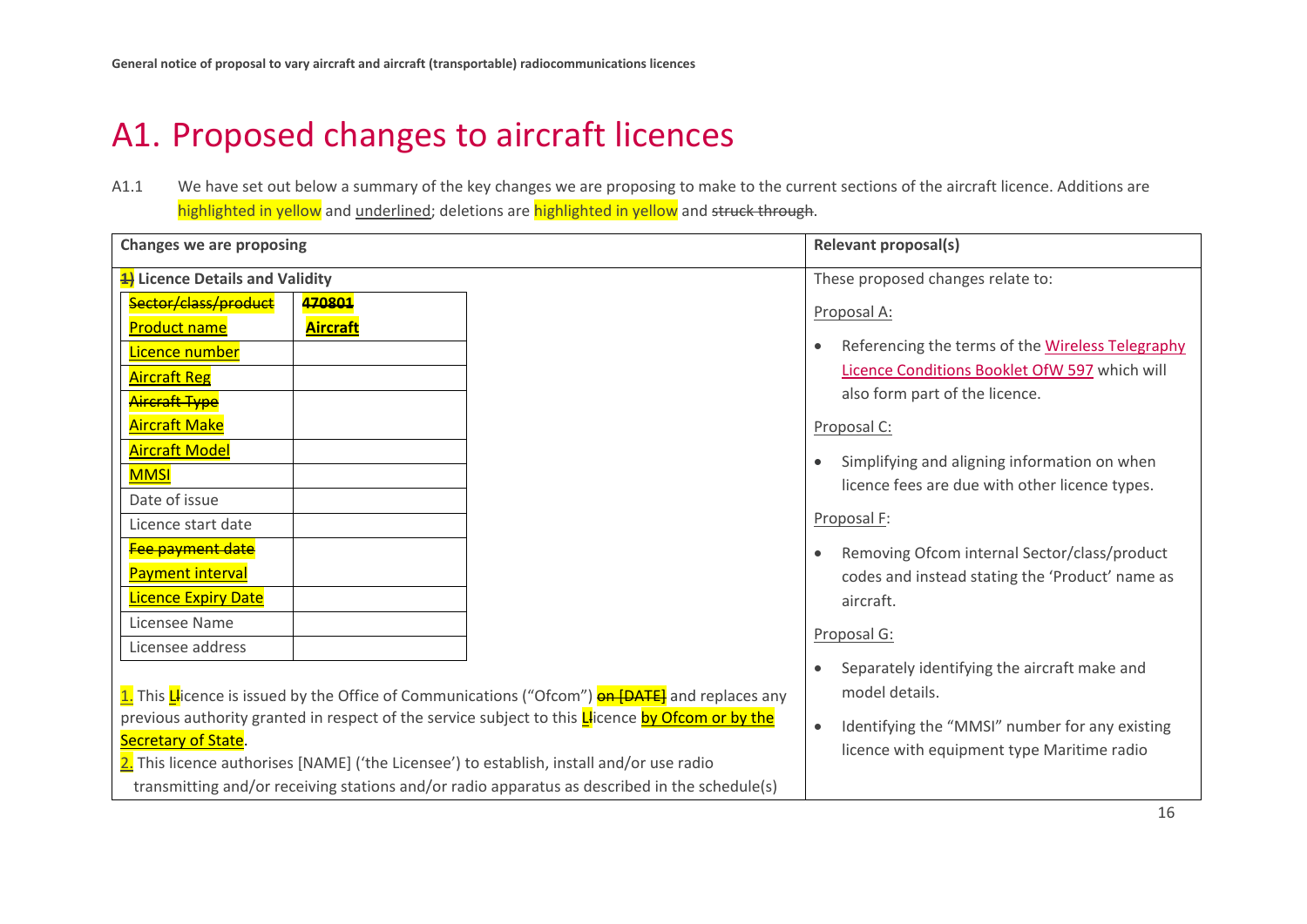| <b>Changes we are proposing</b>                                                                                                                                                                                                                                          | <b>Relevant proposal(s)</b>                                                                                       |
|--------------------------------------------------------------------------------------------------------------------------------------------------------------------------------------------------------------------------------------------------------------------------|-------------------------------------------------------------------------------------------------------------------|
| (together called "the Radio Equipment") subject to the terms set out below and subject to the<br>terms of the Wireless Telegraphy Licence Conditions Booklet OfW 597.<br>3. The schedules (and any subsequent schedule(s) Ofcom may issue as a variation to this Licence | equipment/SAR aircraft MMSI operating between<br>0.415 to 9500 MHz.<br>Proposal I:                                |
| at a later date) as well as the Wireless Telegraphy Licence Conditions Booklet OfW 597 are<br>incorporated into and form part of this Licence.                                                                                                                           | For gliders, adding glider registration number to<br>$\bullet$<br>the "Aircraft Reg" row in the licence document. |
| <u>"The licence also authorises the use of Aeronautical VHF Hand portable radio equipment</u>                                                                                                                                                                            | These proposed changes relate to:                                                                                 |
| operating in the frequency band 118 to 137 MHz and UHF radio equipment operating in the                                                                                                                                                                                  | Proposal D:                                                                                                       |
| frequency bands 455.475 to 455.850 MHz and 460.775 to 461.225 MHz for use on the above                                                                                                                                                                                   |                                                                                                                   |
| named aircraft. Emergency equipment operating in frequency bands 121.5 MHZ and 406 MHZ                                                                                                                                                                                   | Moving the provisions relating to the default set<br>$\bullet$                                                    |
| are also authorised. Where this licence authorises the use of equipment operating on the                                                                                                                                                                                 | of radio equipment into the schedule of the                                                                       |
| emergency frequency (121.5 MHz), the auxiliary frequency for search and rescue operations                                                                                                                                                                                | licence.                                                                                                          |
| (123.1 MHz) or the airport fire service frequency (121.6 MHz), the equipment may operate 25                                                                                                                                                                              |                                                                                                                   |
| kHz channel spacing on these frequencies."                                                                                                                                                                                                                               |                                                                                                                   |
| <b>Schedule 1</b>                                                                                                                                                                                                                                                        |                                                                                                                   |
| Emergency locator transmitter operating on 121.5 and 406 MHz                                                                                                                                                                                                             |                                                                                                                   |
| Emergency radio equipment operating on 123.1 and 121.6 MHz                                                                                                                                                                                                               |                                                                                                                   |
| UHF radio equipment operating between 453.0125 to 462.4875 MHz                                                                                                                                                                                                           |                                                                                                                   |
| VHF Portable operating between 117.975 to 137 MHz                                                                                                                                                                                                                        |                                                                                                                   |
| <b>Schedule 2</b>                                                                                                                                                                                                                                                        |                                                                                                                   |
| <b>Emergency radio equipment</b>                                                                                                                                                                                                                                         |                                                                                                                   |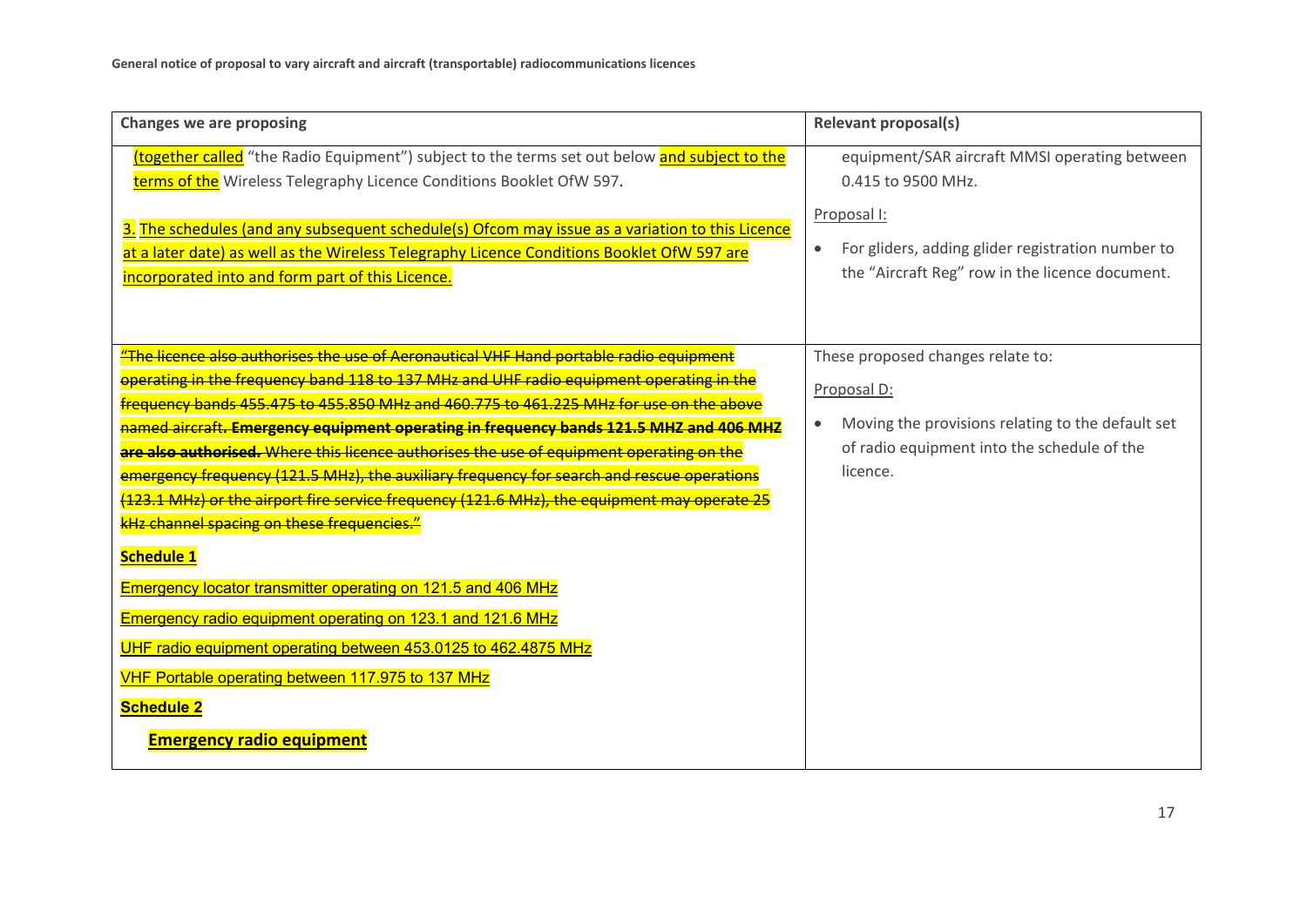| <b>Changes we are proposing</b>                                                                                                                                                                                                                                                                                                                                                                                                                                                                                                                                                                                       | <b>Relevant proposal(s)</b>                                                                                                                                                                                                                                                                                                                                                                                                                                                                                |
|-----------------------------------------------------------------------------------------------------------------------------------------------------------------------------------------------------------------------------------------------------------------------------------------------------------------------------------------------------------------------------------------------------------------------------------------------------------------------------------------------------------------------------------------------------------------------------------------------------------------------|------------------------------------------------------------------------------------------------------------------------------------------------------------------------------------------------------------------------------------------------------------------------------------------------------------------------------------------------------------------------------------------------------------------------------------------------------------------------------------------------------------|
| 11. When operating on the emergency frequency (121.5 MHz), the auxiliary<br>frequency for search and rescue operations (123.1 MHz) or the airport fire<br>service frequency (121.6 MHz), the equipment may operate 25 kHz channel<br>spacing on these frequencies.<br><b>Emergency locator transmitter</b><br>H1. When operating on the emergency frequency (121.5 MHz) the equipment<br>may operate 25 kHz channel spacing on these frequencies.                                                                                                                                                                     |                                                                                                                                                                                                                                                                                                                                                                                                                                                                                                            |
| Licence Term<br>The licence shall continue in force until revoked by Ofcom or surrendered by the Licens                                                                                                                                                                                                                                                                                                                                                                                                                                                                                                               | These proposed changes relate to:<br>Proposal A:                                                                                                                                                                                                                                                                                                                                                                                                                                                           |
| <b>Licence Variation and Revocation</b><br>Ofcom may exercise their power to vary or revoke this licence by a written notice served on the<br>Licensee or by a general notice applicable to holders of this class of Licence.<br>Licence Term, Variation and Revocation [Condition 1 in WT Licence Conditions Booklet]<br>1. The Licence shall continue in force until revoked by Ofcom or surrendered by the Licensee.<br>2. Pursuant to schedule 1 paragraph 8 of the Act Ofcom may not revoke this licence under<br>schedule 1 paragraph 6 except:<br>(a) at the request of, or with the consent of, the Licensee; | Aligning the current standard terms and<br>conditions applicable to aircraft licences with the<br>standard terms and conditions in Wireless<br>Telegraphy Licence Conditions Booklet OfW 597<br>which is applicable to other licence types.<br>The current text only sets out the delivery<br>$\bullet$<br>mechanism by Ofcom will notify licensees of any<br>variation or revocation of their licence. We are<br>not proposing to change this text. We are<br>however proposing to expand the text to (1) |
| (b) if there has been a breach of any of the conditions of the licence;                                                                                                                                                                                                                                                                                                                                                                                                                                                                                                                                               | provide clarity on the grounds on which Ofcom<br>can revoke a licence in accordance with the law;<br>and (2) identify the legal process we must follow<br>when proposing to vary or revoke a licence.                                                                                                                                                                                                                                                                                                      |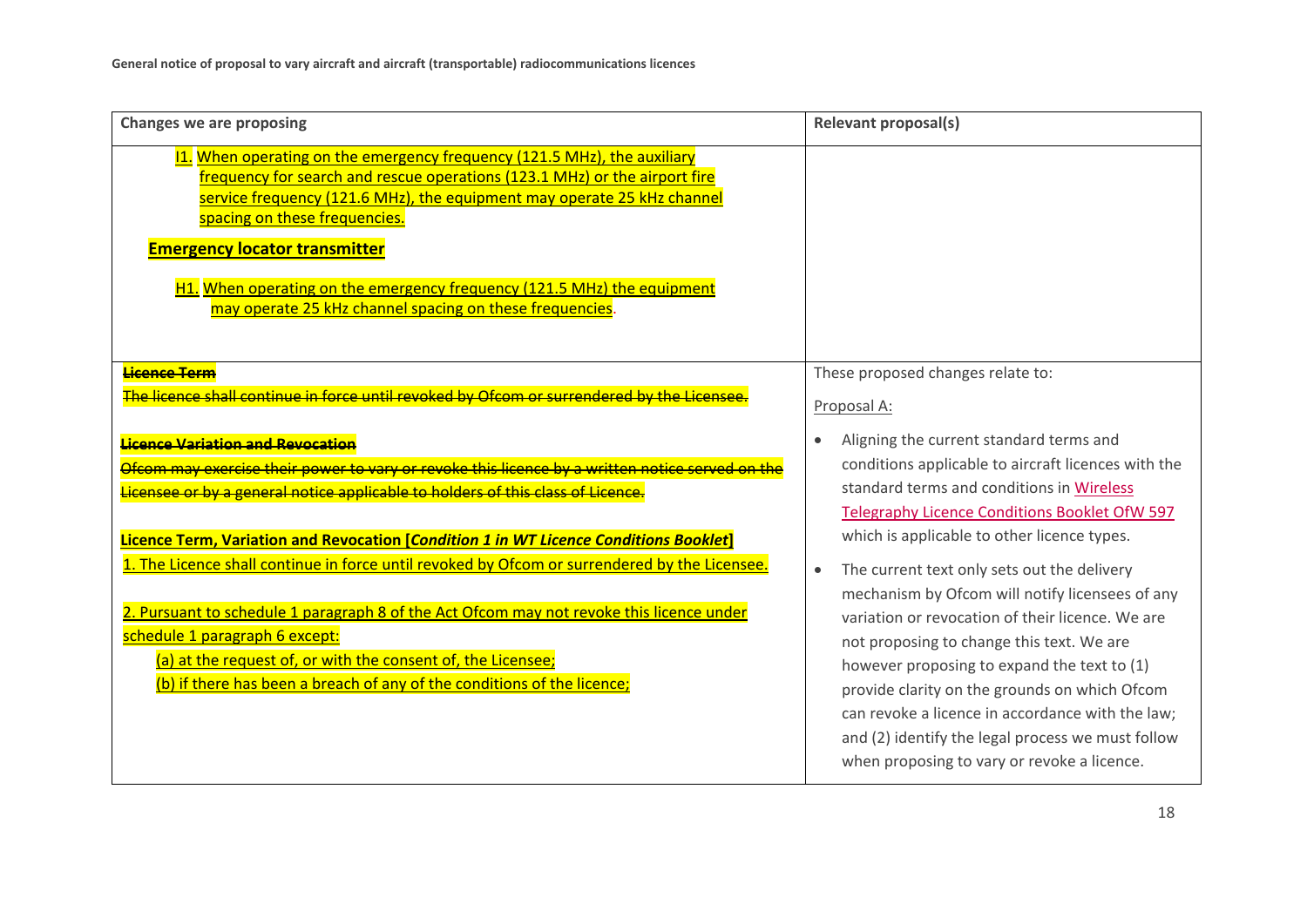<span id="page-20-0"></span>

| <b>Changes we are proposing</b>                                                                                                                                                                                                                                                                                                                                                                                                                                                                                                                                                                                                                                                                                                                                                                                                                                                                                                                                                                                                                                                                               | <b>Relevant proposal(s)</b>                                                                                                                                                                                                                                        |
|---------------------------------------------------------------------------------------------------------------------------------------------------------------------------------------------------------------------------------------------------------------------------------------------------------------------------------------------------------------------------------------------------------------------------------------------------------------------------------------------------------------------------------------------------------------------------------------------------------------------------------------------------------------------------------------------------------------------------------------------------------------------------------------------------------------------------------------------------------------------------------------------------------------------------------------------------------------------------------------------------------------------------------------------------------------------------------------------------------------|--------------------------------------------------------------------------------------------------------------------------------------------------------------------------------------------------------------------------------------------------------------------|
| (c) if, in connection with the transfer or proposed transfer of rights and obligations arising<br>by virtue of the licence, there has been a breach of any provision of regulations made by<br>Ofcom under the powers conferred by section 30 (1) and (3) of the Act <sup>5</sup> ;<br>(d) in accordance with schedule 1 paragraph 8(5) of the Act;<br>(e) if it appears to Ofcom to be necessary or expedient to revoke the licence for the<br>purposes of complying with a direction by the Secretary of State given to Ofcom under<br>section 5 of the Act or section 5 of the Communications Act 2003; or<br>(f) for reasons related to the management of the radio spectrum, provided that in such case<br>the power to revoke may only be exercised after a 5-year notice is given in writing to the<br>Licensee.<br>3. Where Ofcom exercise their power to revoke or vary the licence in accordance with schedule 1<br>paragraph 6 of the Act, the Licensee shall be notified in writing or by a general notice. Any<br>general notices will be posted on the Ofcom website: https://www.ofcom.org.uk/ |                                                                                                                                                                                                                                                                    |
| <b>User of the Station</b>                                                                                                                                                                                                                                                                                                                                                                                                                                                                                                                                                                                                                                                                                                                                                                                                                                                                                                                                                                                                                                                                                    | These proposed changes relate to:                                                                                                                                                                                                                                  |
| The Licensee shall not permit or suffer any person to use the station unless that person:<br>(a) possesses a valid Flight Radio Telephony Operators licences issued by or rendered valid by<br>the Civil Aviation Authority; or<br>(b) is under the supervision of a person possessing the above.<br>Article 51(2) of the Air Navigation Order exempts glider pilots operating on the nominated glider                                                                                                                                                                                                                                                                                                                                                                                                                                                                                                                                                                                                                                                                                                        | Proposal B:<br>Updating the licence document to clarify that the<br>$\bullet$<br>licensee must comply with the terms and<br>conditions on the use of radio equipment which<br>are contained in both the licence document and<br>the WT Licence Conditions Booklet. |
| frequencies and persons being trained as flight crew in UK registered aircraft from the<br>requirement to hold an operator's qualification. However, glider pilots must contact air traffic                                                                                                                                                                                                                                                                                                                                                                                                                                                                                                                                                                                                                                                                                                                                                                                                                                                                                                                   |                                                                                                                                                                                                                                                                    |

<sup>5</sup> These are regulations on spectrum trading.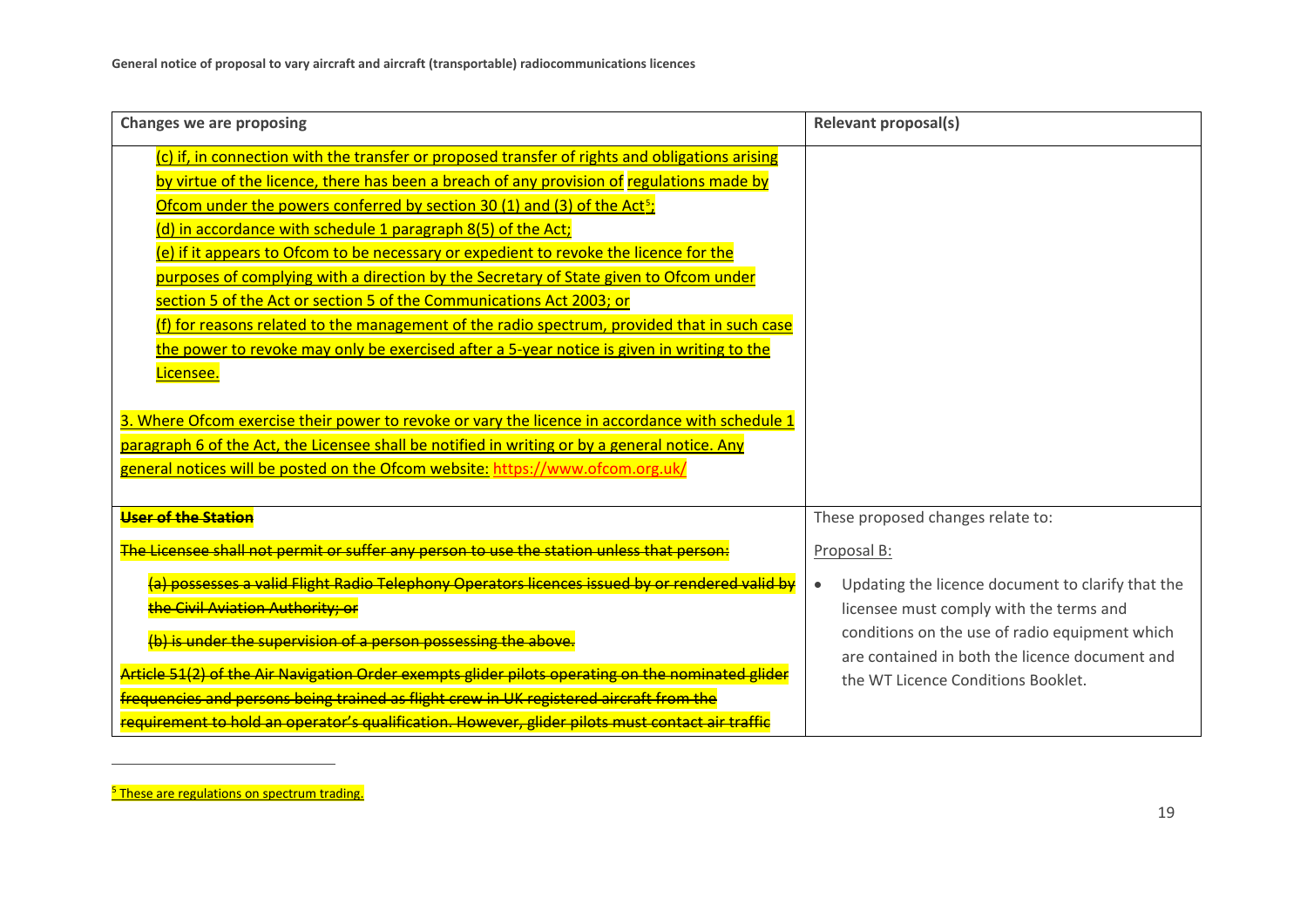| <b>Changes we are proposing</b>                                                                                                                                                                                                                                                                                                                                                                                                                                                                    | <b>Relevant proposal(s)</b>                                                                                                                                                                                                                                                                          |
|----------------------------------------------------------------------------------------------------------------------------------------------------------------------------------------------------------------------------------------------------------------------------------------------------------------------------------------------------------------------------------------------------------------------------------------------------------------------------------------------------|------------------------------------------------------------------------------------------------------------------------------------------------------------------------------------------------------------------------------------------------------------------------------------------------------|
| control if they wish to enter controlled airspace for which they must hold the Flight<br>Radiotelephony Operators licence.<br>The Licensee shall ensure that all persons using the station are made aware of and comply with<br>the terms of this licence.                                                                                                                                                                                                                                         | Updating the licence document to clarify the<br>$\bullet$<br>persons that are authorised to use the aircraft<br>radio equipment in the licence document. In<br>particular, we are proposing to:                                                                                                      |
| Use of Radio Equipment [for licence document]<br>2. The Radio Equipment may only be used in accordance with Condition 4 of the Wireless<br>Telegraphy Licence Conditions Booklet OfW 597 and the terms and conditions set out below and<br>in any subsequent schedules.                                                                                                                                                                                                                            | State that in the event of an emergency<br>where there is a risk of life, any person<br>can use radio equipment to summon<br>assistance.                                                                                                                                                             |
| 3. The Radio Equipment may only be used as follows:<br>(a) by a person who holds (or is under the direct supervision of a person who holds) a valid<br>Flight Radio Telephony Operator Licence issued by the Civil Aviation Authority (CAA) or<br>equivalent licence issued by a national aviation authority, unless such a requirement has been<br>exempted under the Air Navigation Order 2016, as amended, or equivalent legislation that<br>applies in the Isle of Man, Guernsey or Jersey; or | Remove the text relating to glider pilots as<br>$\circ$<br>this information is already covered under<br>the Air Navigation Order (or equivalent<br>legislation in the Crown Dependencies)<br>and is therefore not necessary to include<br>in the licence document.                                   |
| (b) in the event of an emergency where there is a risk to life, by any person to summon<br>assistance.<br>Radio Equipment Use [Condition 4 in WT Licence Conditions Booklet]                                                                                                                                                                                                                                                                                                                       | Proposal A:<br>Aligning the current standard terms and<br>$\bullet$<br>conditions relating to the use of radio equipment<br>in aircraft licences with the standard terms and<br>conditions in Wireless Telegraphy Licence                                                                            |
| 1. The Licensee must ensure that the Radio Equipment relevant to each licence is constructed,<br>established, installed and used only in accordance with the provisions specified in this the<br>individual licence schedules. Any proposal to amend any detail specified in <b>the those</b> schedule(s)<br>must be agreed with Ofcom in advance and implemented only after <b>this</b> that <b>Li</b> cence has been<br>varied <b>and/</b> or reissued accordingly.                              | Conditions Booklet OfW 597 which is applicable to<br>other licence types.<br>In particular, we are proposing to add a clause<br>$\bullet$<br>confirming that the licensee needs to comply with<br>Condition 7 of the WT Licence Conditions Booklet<br>relating to EMF compliance. This condition was |
|                                                                                                                                                                                                                                                                                                                                                                                                                                                                                                    | 20                                                                                                                                                                                                                                                                                                   |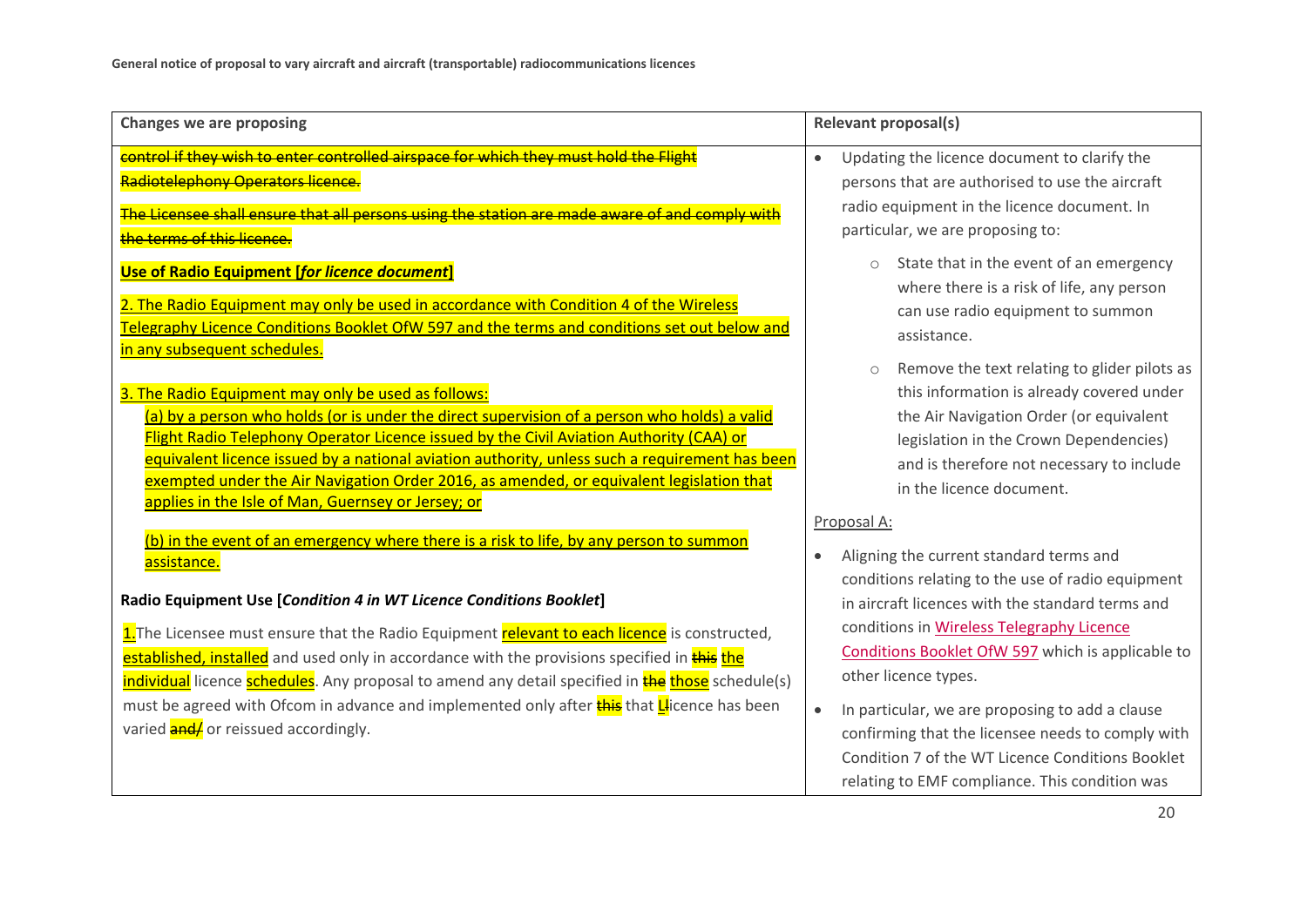| <b>Changes we are proposing</b>                                                                                                                                                                                                                                                                                                                                                                                                                                                                                                                                                                                                                                                                                                                                                 | <b>Relevant proposal(s)</b>                                                                                                                                                                                                                                                                                                |
|---------------------------------------------------------------------------------------------------------------------------------------------------------------------------------------------------------------------------------------------------------------------------------------------------------------------------------------------------------------------------------------------------------------------------------------------------------------------------------------------------------------------------------------------------------------------------------------------------------------------------------------------------------------------------------------------------------------------------------------------------------------------------------|----------------------------------------------------------------------------------------------------------------------------------------------------------------------------------------------------------------------------------------------------------------------------------------------------------------------------|
| 2. The Licensee must ensure that the Radio Equipment is used only by persons who have been<br>authorised by the Licensee to do so, and that such persons are made aware of, and of the<br>requirement to comply with, the terms of the this Llicence.<br>3. The Licensee shall ensure that the establishment, installation, modification or use of the Radio<br>Equipment is carried out in accordance with the provisions set out in condition 7 of this Licence<br>in relation to electromagnetic field (EMF) exposure.                                                                                                                                                                                                                                                       | sent to licensees as a separate schedule to their<br>licence following our final decision dated 18 May<br>2021 and we are proposing it is now contained in<br>the WT Licence Conditions Booklet which is<br>applicable to other licence types. Further<br>information on our EMF condition is available on<br>our website. |
| Other requirements<br>The Licensee and all persons using the station shall comply with:<br>(a) the relevant provisions of the International Telecommunication Union Constitution and<br>Convention and the Radio Regulations thereunder, in particular (without prejudice to the<br>generality of the foregoing) article 33 of the Constitution, and articles 36, 37, 39, 42 and No<br>44.1 of the Radio Regulations; and                                                                                                                                                                                                                                                                                                                                                       | These proposed changes relate to:<br>Proposal B:<br>Updating the licence document to remove<br>$\bullet$<br>references to other aeronautical obligations.                                                                                                                                                                  |
| (b) [For UK]: the relevant statutes and statutory instruments including (without prejudice to<br>the generality of the foregoing), the Wireless Telegraphy Act, the Civil Aviation Act 1982 and<br>the Air Navigation Order 2016, as amended.<br>(b) [For Jersey]: the relevant statutes and statutory instruments including (without prejudice<br>to the generality of the foregoing), the Wireless Telegraphy Act, the Civil Aviation Act 1982<br>and the Air Navigation (Jersey) Law 2014, as amended.<br>(b) [For Isle of Man]: the relevant statutes and statutory instruments including (without<br>prejudice to the generality of the foregoing), the Wireless Telegraphy Act, the Civil Aviation<br>Act 1982 and the Air Navigation (Isle of Man) Order 2015 as amended |                                                                                                                                                                                                                                                                                                                            |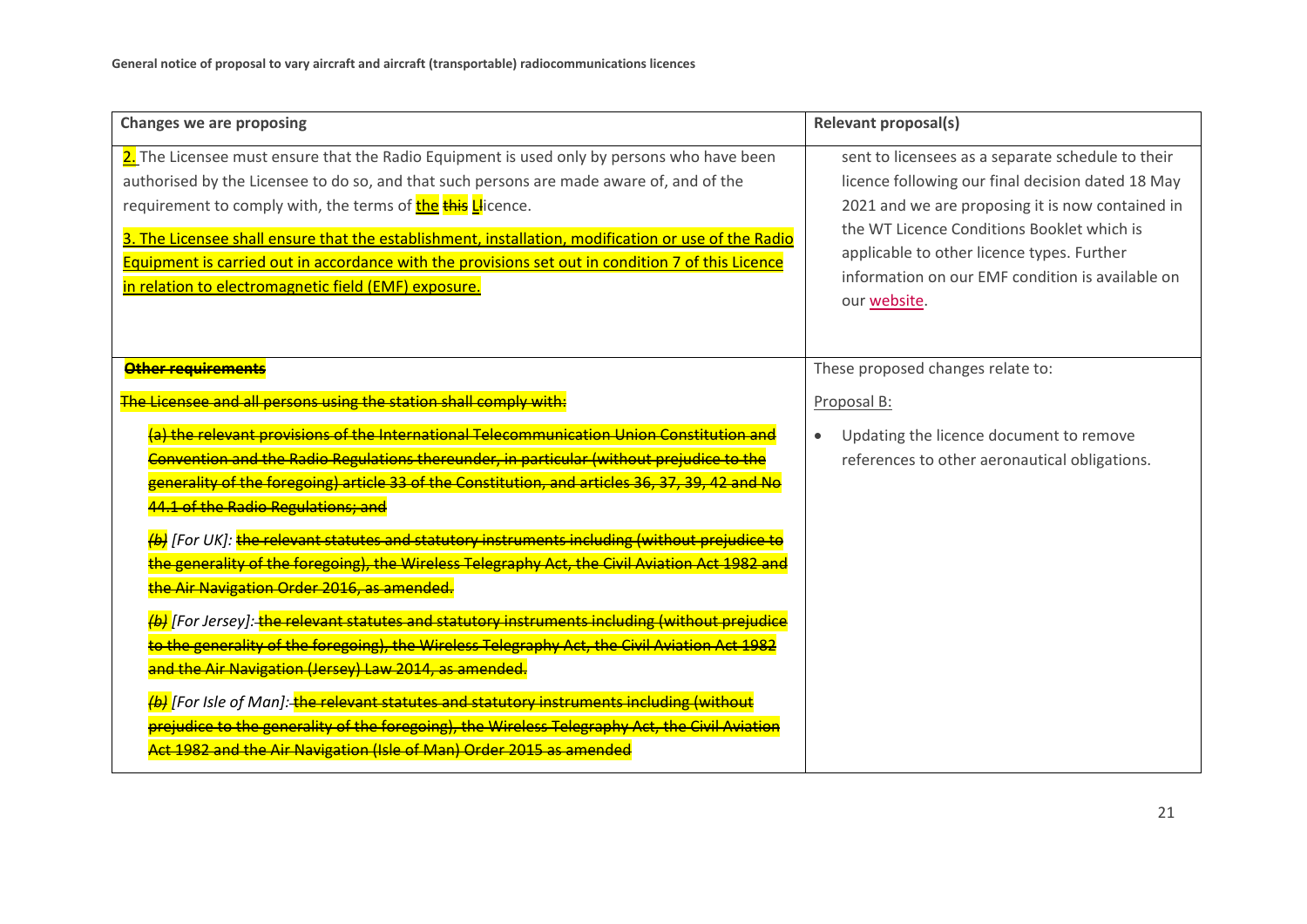| <b>Changes we are proposing</b>                                                                                                                                                                                                                                                                                                                                                                                                                                                                                                                                                                                                                                                | <b>Relevant proposal(s)</b>                                                                                                                                                                                                                                                                                                                                                                                                                                                                                                                                                                   |
|--------------------------------------------------------------------------------------------------------------------------------------------------------------------------------------------------------------------------------------------------------------------------------------------------------------------------------------------------------------------------------------------------------------------------------------------------------------------------------------------------------------------------------------------------------------------------------------------------------------------------------------------------------------------------------|-----------------------------------------------------------------------------------------------------------------------------------------------------------------------------------------------------------------------------------------------------------------------------------------------------------------------------------------------------------------------------------------------------------------------------------------------------------------------------------------------------------------------------------------------------------------------------------------------|
| (b) [For Guernsey]: the relevant statutes and statutory instruments including (without<br>prejudice to the generality of the foregoing), the Wireless Telegraphy Act, the Civil Aviation<br>Act 1982 and the Air Navigation (Bailiwick of Guernsey) Law, 2012, as amended.                                                                                                                                                                                                                                                                                                                                                                                                     |                                                                                                                                                                                                                                                                                                                                                                                                                                                                                                                                                                                               |
| Changes [Condition 2 in WT Licence Conditions Booklet]<br>1. This Licence may not be transferred.<br>2. The Licensee must give <i>Ofcom prior or</i> immediate notice to Ofcom in writing of any change in<br>to the details of the Licensee's name and/or address from that recorded above on the Licence.                                                                                                                                                                                                                                                                                                                                                                    | These proposed changes relate to:<br>Proposal A:<br>Aligning the current standard terms and<br>$\bullet$<br>conditions relating to any changes with the<br>standard terms and conditions in Wireless<br>Telegraphy Licence Conditions Booklet OfW 597<br>which is applicable to other licence types.                                                                                                                                                                                                                                                                                          |
| <b>Licence</b> Fees [Condition 3 in WT Licence Conditions Booklet]<br>1. The Licensee shall pay to Ofcom the relevant fee sums as provided in section 12 of the<br><b>Wireless Telegraphy</b> Act and the regulations made thereunder:<br>(a) i) on or before the date of issue of the Llicence; and for<br>(b) ii) on or before the fee payment date shown above each year, or on the Licence for<br>subsequent payments or <b>before</b> such other date or dates as shall be notified in writing to the<br>Licensee, in accordance with those regulations and any relevant terms, provisions and limitations<br>of the Licence failing which Ofcom may revoke this Licence. | These proposed changes relate to:<br>Proposal A:<br>Aligning the current standard terms and<br>$\bullet$<br>conditions relating to Radio equipment use in<br>aircraft licences with the standard terms and<br>conditions in Wireless Telegraphy Licence<br>Conditions Booklet OfW 597 which is applicable to<br>other licence types.<br>In particular, we are proposing to remove the<br>specific reference to licence revocation on the<br>basis this is now covered by the more detailed<br>clause we are proposing on the licence "Term"<br>above - the proposed new licence "Term" clause |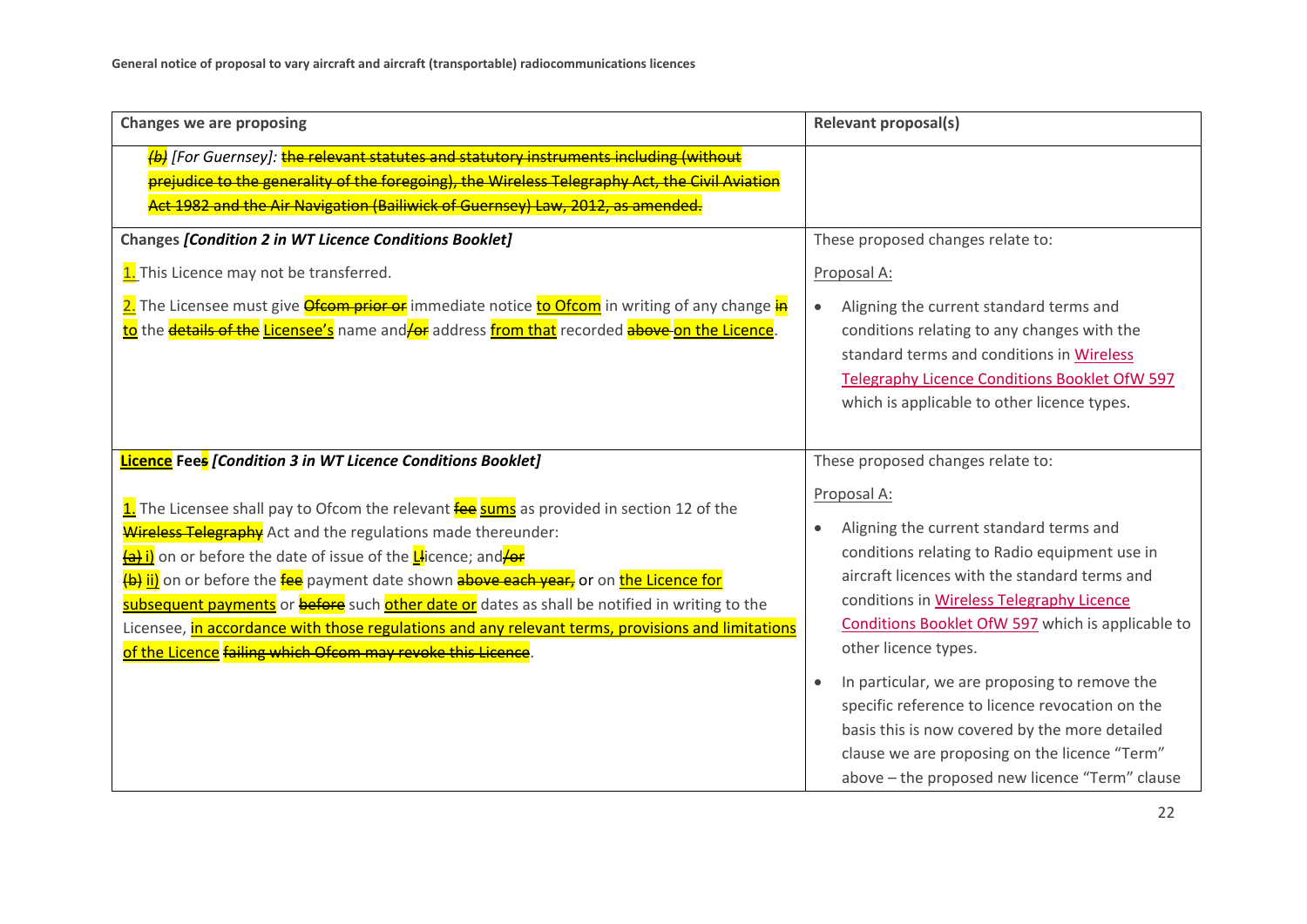| <b>Changes we are proposing</b>                                                                                                                                                                                                                                                                                                                                                                                                                                                                                                       | <b>Relevant proposal(s)</b>                                                                                                                                                                                                                                                                                                                                                                                                                                                                                                                                                                                                                                                                                                                                            |
|---------------------------------------------------------------------------------------------------------------------------------------------------------------------------------------------------------------------------------------------------------------------------------------------------------------------------------------------------------------------------------------------------------------------------------------------------------------------------------------------------------------------------------------|------------------------------------------------------------------------------------------------------------------------------------------------------------------------------------------------------------------------------------------------------------------------------------------------------------------------------------------------------------------------------------------------------------------------------------------------------------------------------------------------------------------------------------------------------------------------------------------------------------------------------------------------------------------------------------------------------------------------------------------------------------------------|
|                                                                                                                                                                                                                                                                                                                                                                                                                                                                                                                                       | explains that Ofcom may revoke a licence in the<br>event of a breach of a licence term (which would<br>include a failure to pay fees).                                                                                                                                                                                                                                                                                                                                                                                                                                                                                                                                                                                                                                 |
| Access and Inspection [Condition 5 in WT Licence Conditions Booklet]                                                                                                                                                                                                                                                                                                                                                                                                                                                                  | These proposed changes relate to:                                                                                                                                                                                                                                                                                                                                                                                                                                                                                                                                                                                                                                                                                                                                      |
| 1. The Licensee shall permit representatives of any person authorised by Ofcom or the CAA<br>authorised by Ofcom:<br>(a) i) to have access to the Radio Equipment; and<br>(b) ii) to inspect this the Llicence and Radio Equipment, at any and all reasonable times (or,<br>when <sub>z</sub> in the opinion of <b>that person Ofcom</b> , an urgent situation exists, at any time) for the<br>purpose of verifying compliance to ensure that the Radio Equipment is being used in accordance<br>with the terms of this the Llicence. | Proposal A:<br>Aligning the current standard terms and<br>$\bullet$<br>conditions relating to Radio equipment use in<br>aircraft licences with the standard terms and<br>conditions in Wireless Telegraphy Licence<br>Conditions Booklet OfW 597 which is applicable to<br>other licence types.<br>In particular, we are proposing to remove the text<br>which states the CAA may be authorised to have<br>access to radio equipment and carry out<br>inspections on Ofcom's behalf. This is because<br>Ofcom is now fully responsible for ensuring<br>compliance with all the terms and conditions of<br>aircraft and aircraft (transportable) licences and<br>the CAA has its own separate processes relating to<br>other aeronautical legislation and requirements. |
| Modification, Restriction and Closedown [Condition 6 in WT Licence Conditions Booklet]                                                                                                                                                                                                                                                                                                                                                                                                                                                | These proposed changes relate to:                                                                                                                                                                                                                                                                                                                                                                                                                                                                                                                                                                                                                                                                                                                                      |
|                                                                                                                                                                                                                                                                                                                                                                                                                                                                                                                                       | Proposal A:                                                                                                                                                                                                                                                                                                                                                                                                                                                                                                                                                                                                                                                                                                                                                            |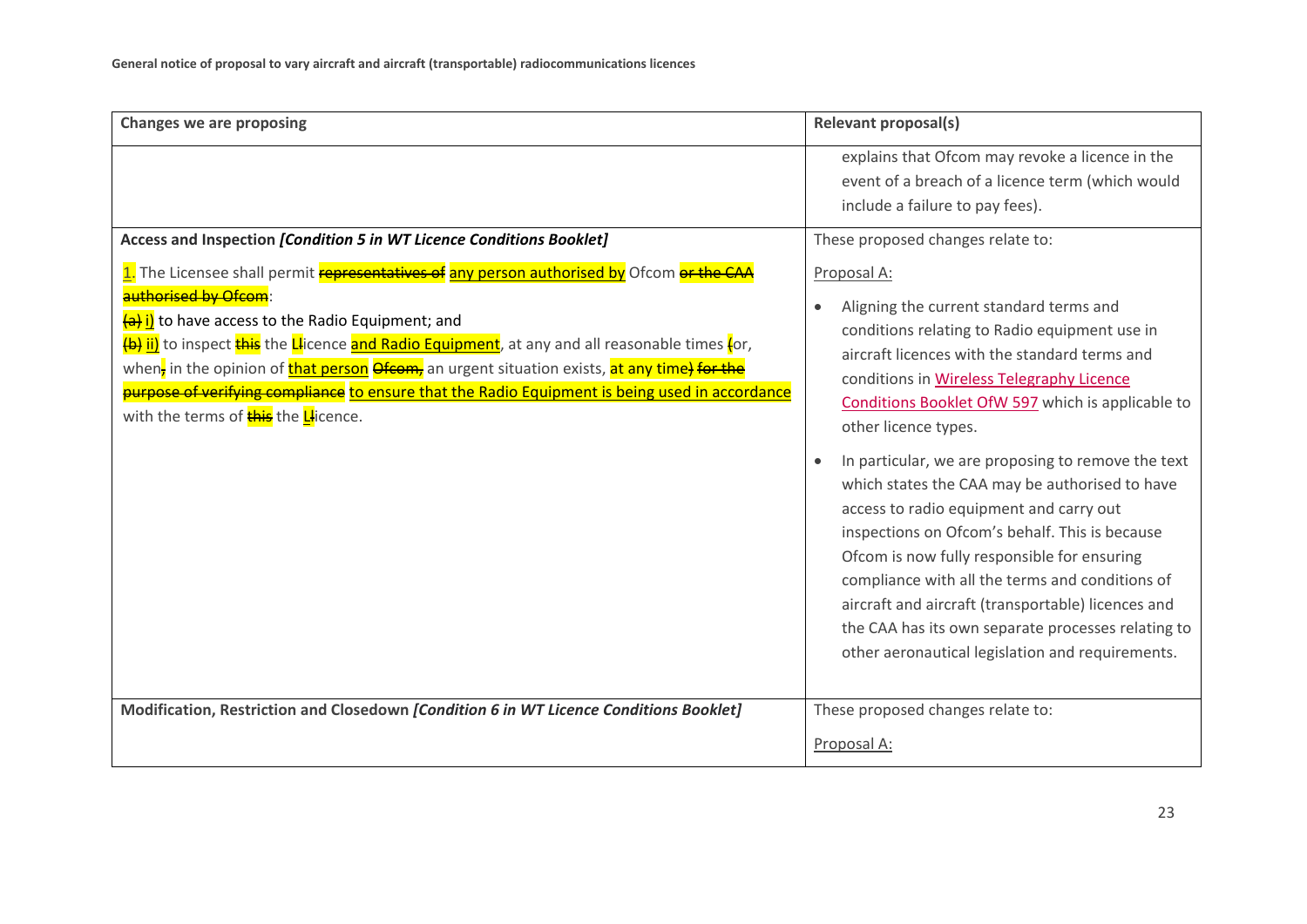| <b>Changes we are proposing</b>                                                                                                                                                                                                                                                                                                                                                                                                                                                                                                                                                                                         |                                                        |                 | <b>Relevant proposal(s)</b>                                                                                                                                                                                                                                                      |                                         |                                                                                                                                                                                                |
|-------------------------------------------------------------------------------------------------------------------------------------------------------------------------------------------------------------------------------------------------------------------------------------------------------------------------------------------------------------------------------------------------------------------------------------------------------------------------------------------------------------------------------------------------------------------------------------------------------------------------|--------------------------------------------------------|-----------------|----------------------------------------------------------------------------------------------------------------------------------------------------------------------------------------------------------------------------------------------------------------------------------|-----------------------------------------|------------------------------------------------------------------------------------------------------------------------------------------------------------------------------------------------|
| 1. A person authorised by Ofcom may require the Radio Equipment, or any part thereof, to be<br>modified or restricted in use, or temporarily or permanently closed down immediately if in the<br>opinion of the person authorised by Ofcom:<br>(a) <mark>i)</mark> a breach of <mark>this the</mark> Licence has occurred; and/or<br>(b) ii) the use of the Radio Equipment is causing or contributing to undue interference to the<br>authorised use of other authorised radio equipment.                                                                                                                              |                                                        |                 | Aligning the current standard terms and<br>$\bullet$<br>conditions relating to Radio equipment use in<br>aircraft licences with the standard terms and<br>conditions in Wireless Telegraphy Licence<br>Conditions Booklet OfW 597 which is applicable to<br>other licence types. |                                         |                                                                                                                                                                                                |
| 2. Ofcom may require the Radio Equipment to be modified or restricted in use, or temporarily<br>closed down either immediately or on the expiry of such period as may be specified: (a) in the<br>interests of long-term spectrum planning; or (b) in the event of a national or local state of<br>emergency being declared. Ofcom <mark>shall may only</mark> exercise <mark>their this</mark> power <mark>by after</mark> a written<br>notice is served on the Licensee and/ or a general notice applicable to <b>holders of a named this</b><br>class of Licence is published on Ofcom's website (www.ofcom.org.uk). |                                                        |                 |                                                                                                                                                                                                                                                                                  |                                         | In particular, in light of the more detailed clause<br>$\bullet$<br>we are proposing on the licence 'Term' above, we<br>no longer require the text relating to long-term<br>spectrum planning. |
| Additional terms and conditions applicable to WAS/WiFi                                                                                                                                                                                                                                                                                                                                                                                                                                                                                                                                                                  |                                                        |                 | These proposed changes relate to:                                                                                                                                                                                                                                                |                                         |                                                                                                                                                                                                |
| C1. For the Wireless Access Point equipment and Satellite Earth Station on Aircraft, as described                                                                                                                                                                                                                                                                                                                                                                                                                                                                                                                       |                                                        |                 | Proposal E:                                                                                                                                                                                                                                                                      |                                         |                                                                                                                                                                                                |
| in <mark>the tT</mark> able 1 below (together, "the WAS/Wi-Fi Equipment"), the terms and conditions in                                                                                                                                                                                                                                                                                                                                                                                                                                                                                                                  |                                                        |                 | Updating WAS/RLAN table in line with recent<br>$\bullet$                                                                                                                                                                                                                         |                                         |                                                                                                                                                                                                |
|                                                                                                                                                                                                                                                                                                                                                                                                                                                                                                                                                                                                                         | <b>Clauses C2 to C4</b> below shall <b>also</b> apply: |                 |                                                                                                                                                                                                                                                                                  |                                         | changes to the authorisation of these bands and                                                                                                                                                |
| Table 1                                                                                                                                                                                                                                                                                                                                                                                                                                                                                                                                                                                                                 |                                                        |                 |                                                                                                                                                                                                                                                                                  |                                         | added two additional frequency bands that Ofcom                                                                                                                                                |
| Frequency range                                                                                                                                                                                                                                                                                                                                                                                                                                                                                                                                                                                                         |                                                        |                 |                                                                                                                                                                                                                                                                                  | has made available for WAS use. Further |                                                                                                                                                                                                |
|                                                                                                                                                                                                                                                                                                                                                                                                                                                                                                                                                                                                                         | Equipment description                                  | From            | To                                                                                                                                                                                                                                                                               |                                         | information is available in our Statement on<br><b>Improving spectrum access for Wi-Fi: Spectrum</b>                                                                                           |
| $\mathbf{1}$                                                                                                                                                                                                                                                                                                                                                                                                                                                                                                                                                                                                            | <b>Wireless Access Point</b>                           | 2412 MHz        | 2472 MHz                                                                                                                                                                                                                                                                         |                                         | use in the 5 GHz and 6 GHz bands dated 24 July                                                                                                                                                 |
| 2472 MHz<br><b>Wireless Access Point</b><br>2457 MHz<br>2<br><b>Wireless Access Point</b><br>5350 MHz<br>5150 MHz<br>3                                                                                                                                                                                                                                                                                                                                                                                                                                                                                                  |                                                        |                 | 2020.                                                                                                                                                                                                                                                                            |                                         |                                                                                                                                                                                                |
|                                                                                                                                                                                                                                                                                                                                                                                                                                                                                                                                                                                                                         |                                                        |                 |                                                                                                                                                                                                                                                                                  |                                         |                                                                                                                                                                                                |
| 4                                                                                                                                                                                                                                                                                                                                                                                                                                                                                                                                                                                                                       | <b>Wireless Access Point</b>                           | 5470 MHz        | 5725 MHz-5730 MHz                                                                                                                                                                                                                                                                |                                         | Making corresponding changes to the conditions<br>$\bullet$<br>and removing part (b). Both parts (a) and (b)                                                                                   |
| <u>5</u>                                                                                                                                                                                                                                                                                                                                                                                                                                                                                                                                                                                                                | <b>Wireless Access Point</b>                           | <b>5725 MHz</b> | <b>5850 MHz</b>                                                                                                                                                                                                                                                                  |                                         |                                                                                                                                                                                                |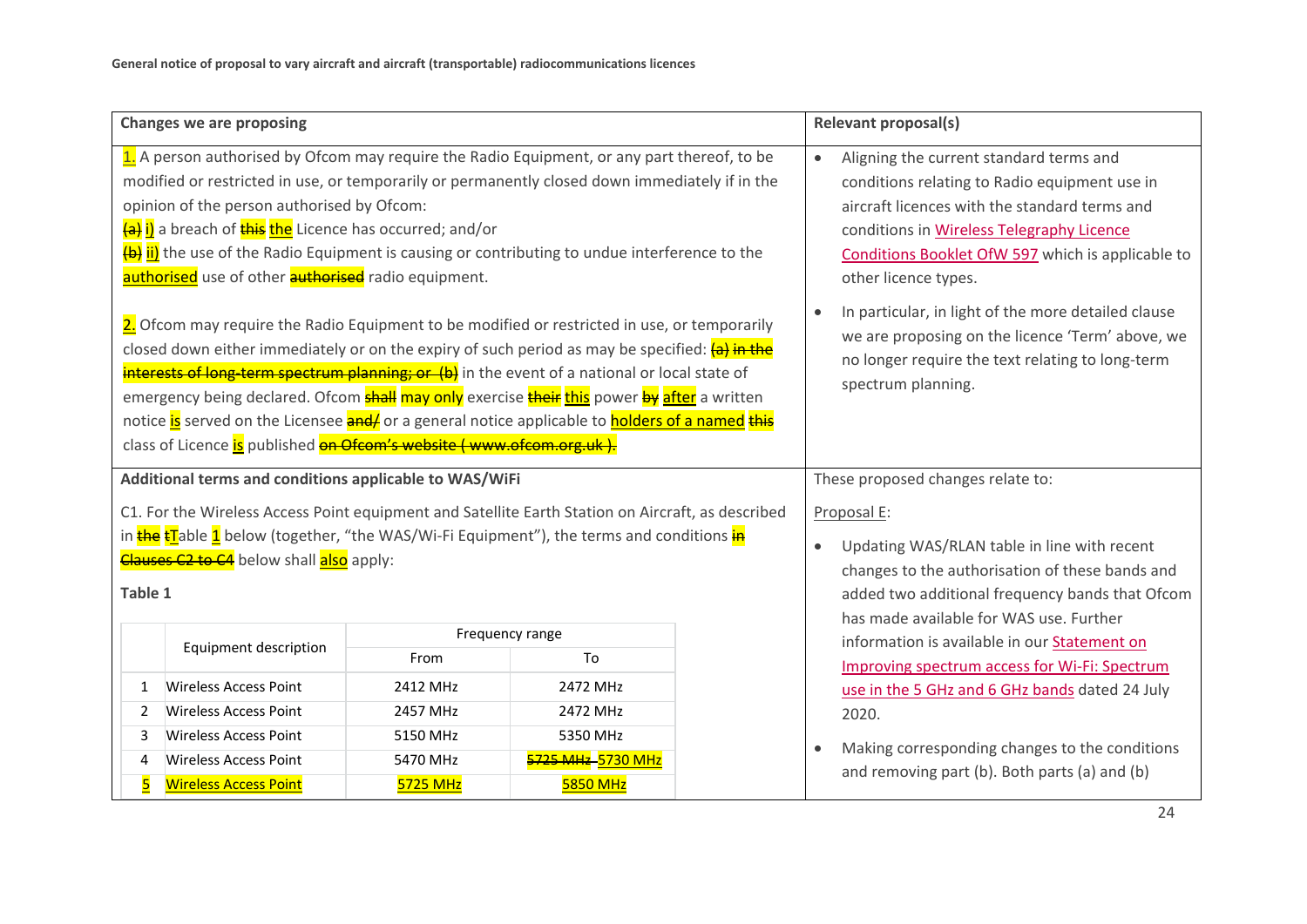<span id="page-26-0"></span>

| <b>Changes we are proposing</b>                                                                                                                                                                                                                                                                                                                                                                                 |                 |          | <b>Relevant proposal(s)</b>                                                                      |
|-----------------------------------------------------------------------------------------------------------------------------------------------------------------------------------------------------------------------------------------------------------------------------------------------------------------------------------------------------------------------------------------------------------------|-----------------|----------|--------------------------------------------------------------------------------------------------|
| <b>Wireless Access Point</b><br>$6\overline{6}$                                                                                                                                                                                                                                                                                                                                                                 | <b>5925 MHz</b> | 6425 MHz | explained that the licensee needs to comply with                                                 |
| Satellite Earth Station on<br>$\overline{2}$ -5                                                                                                                                                                                                                                                                                                                                                                 | 14 GHz          | 14.5 GHz | the relevant exemption regulations <sup>6</sup> when using                                       |
| Aircraft                                                                                                                                                                                                                                                                                                                                                                                                        |                 |          | the Wireless Access Point apparatus but point (b)                                                |
|                                                                                                                                                                                                                                                                                                                                                                                                                 |                 |          | provided a carve out to allow airborne use in the                                                |
|                                                                                                                                                                                                                                                                                                                                                                                                                 |                 |          | 5150 to 5350 MHz and 5470 to 5725 MHz bands.<br>However, the current exemption regulations allow |
|                                                                                                                                                                                                                                                                                                                                                                                                                 |                 |          | for the use of all the Wireless Access Point                                                     |
|                                                                                                                                                                                                                                                                                                                                                                                                                 |                 |          | apparatus within an aircraft. As a result, part (b) is                                           |
|                                                                                                                                                                                                                                                                                                                                                                                                                 |                 |          | in our view no longer necessary as the use of all                                                |
|                                                                                                                                                                                                                                                                                                                                                                                                                 |                 |          | Wireless Access Point apparatus is covered under                                                 |
|                                                                                                                                                                                                                                                                                                                                                                                                                 |                 |          | the revised part (a). Further information is                                                     |
|                                                                                                                                                                                                                                                                                                                                                                                                                 |                 |          | available on pages 33 - 36 of Interface                                                          |
|                                                                                                                                                                                                                                                                                                                                                                                                                 |                 |          | Requirement IR 2030.                                                                             |
|                                                                                                                                                                                                                                                                                                                                                                                                                 |                 |          |                                                                                                  |
| C2. In relation to the use of the Wireless Access Point apparatus, described in rows 1 to $4$<br>6 of the above tlable 1 ("the Wireless Access Point apparatus") above:                                                                                                                                                                                                                                         |                 |          |                                                                                                  |
| (a) The Licence does not authorise the use of the Wireless Access Point apparatus described<br>in rows 1 to $\frac{2}{5}$ 6 of $\frac{1}{5}$ able 1 above when the Aircraft is in or over (or for the time being in or<br>over) the United Kingdom or any of the Crown Dependencies (including, in each case, their<br>territorial seas). Such use must be in accordance with applicable exemption regulations; |                 |          |                                                                                                  |
| (b)—When the Aircraft is in or over (or for the time being in or over) the United Kingdom or<br>any of the Crown Dependencies (including, in each case, their territorial seas), the use of the<br>Wireless Access Point apparatus described in rows 3 and 4 of table 1, above must be in<br>accordance with applicable exemption regulations, save that airborne use is authorised;                            |                 |          |                                                                                                  |

**<sup>&</sup>lt;u><sup>6</sup> See: [Wireless Telegraphy \(Exemption\) Regulations 2021](https://www.legislation.gov.uk/uksi/2021/493/data.pdf)</u>**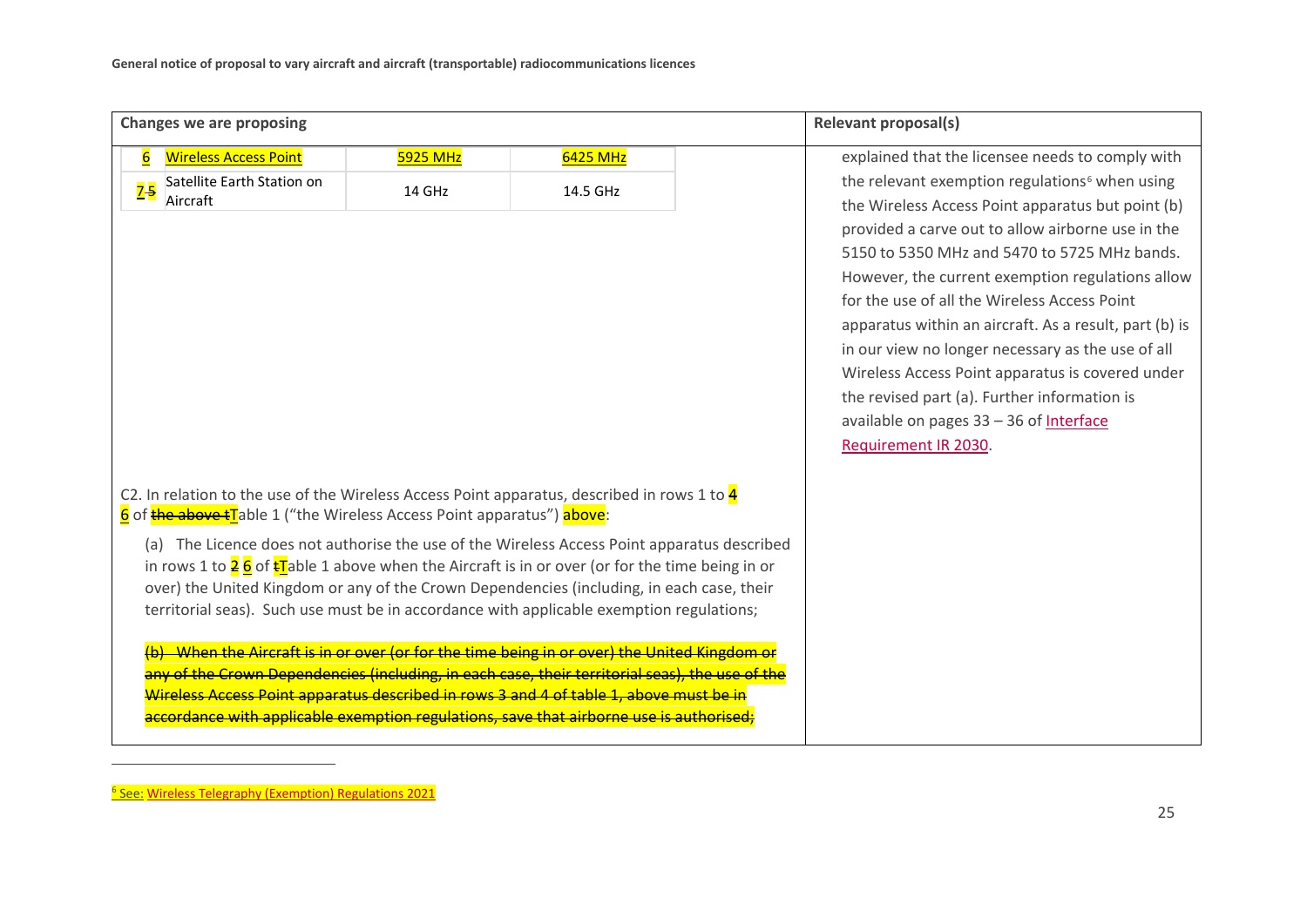| Changes we are proposing                                                                                                                                                                                                                                                                                                                                                                                               | Relevant proposal(s) |
|------------------------------------------------------------------------------------------------------------------------------------------------------------------------------------------------------------------------------------------------------------------------------------------------------------------------------------------------------------------------------------------------------------------------|----------------------|
| The use of the Wireless Access Point apparatus, described in rows 1 to $46$ of $tT$ able 1<br>(C)<br>above must be in conformity with applicable provisions of Interface Requirement IR 2030,<br>published by Ofcom;<br>C3. In relation to the use of the Satellite Earth Station, described in row $\frac{5}{7}$ of the table above<br>("the Satellite Earth Station"), the following shall apply:<br>$\lfloor \dots$ |                      |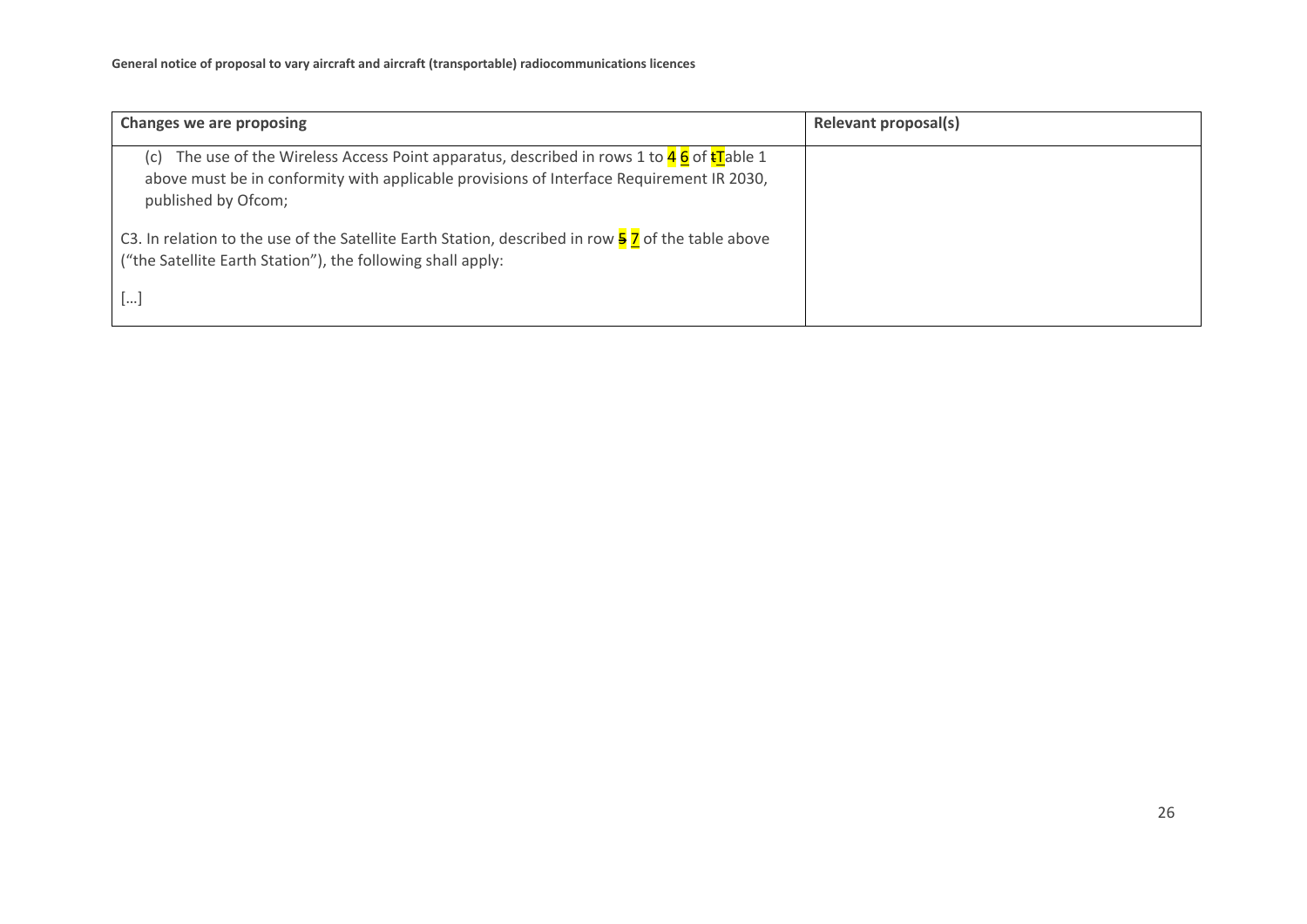# A2. Proposed changes to aircraft (transportable) licences

A2.1 We have set out below a summary of the key changes we are proposing to make to the current sections of the aircraft (transportable) licence.

<span id="page-28-0"></span>

| <b>Changes we are proposing</b>                                                                      |                                                                                           | <b>Relevant proposal(s)</b>                                                                                 |  |
|------------------------------------------------------------------------------------------------------|-------------------------------------------------------------------------------------------|-------------------------------------------------------------------------------------------------------------|--|
| 4) Licence Details and Validity                                                                      |                                                                                           | These proposed changes relate to:                                                                           |  |
| Sector/class/product                                                                                 | 470801                                                                                    | Proposal B:                                                                                                 |  |
| <b>Product Name</b>                                                                                  | <b>Aircraft</b>                                                                           | Referencing the terms of the Wireless Telegraphy Licence<br>$\bullet$                                       |  |
|                                                                                                      | (Transportable)                                                                           | Conditions Booklet OfW 597 which will also form part of<br>the licence.                                     |  |
| Licence number                                                                                       |                                                                                           |                                                                                                             |  |
| Date of issue                                                                                        |                                                                                           | Proposal C:                                                                                                 |  |
| Licence start date                                                                                   |                                                                                           | Simplifying and aligning information on when licence fees<br>$\bullet$<br>are due with other licence types. |  |
| Fee payment date                                                                                     |                                                                                           | Proposal F:                                                                                                 |  |
| <b>Payment interval</b>                                                                              |                                                                                           | Removing Ofcom internal Sector/class/product codes and<br>$\bullet$                                         |  |
| <b>Licence Expiry Date</b>                                                                           |                                                                                           | instead stating the 'Product' name as aircraft                                                              |  |
| Licensee Name                                                                                        |                                                                                           | (transportable)                                                                                             |  |
| Licensee address                                                                                     |                                                                                           |                                                                                                             |  |
|                                                                                                      |                                                                                           |                                                                                                             |  |
|                                                                                                      | 1. This Llicence is issued by the Office of Communications ("Ofcom") <b>on [DATE]</b> and |                                                                                                             |  |
| replaces any previous authority granted in respect of the service subject to this $L$ <i>i</i> cence |                                                                                           |                                                                                                             |  |
| by Ofcom or by the Secretary of State.                                                               |                                                                                           |                                                                                                             |  |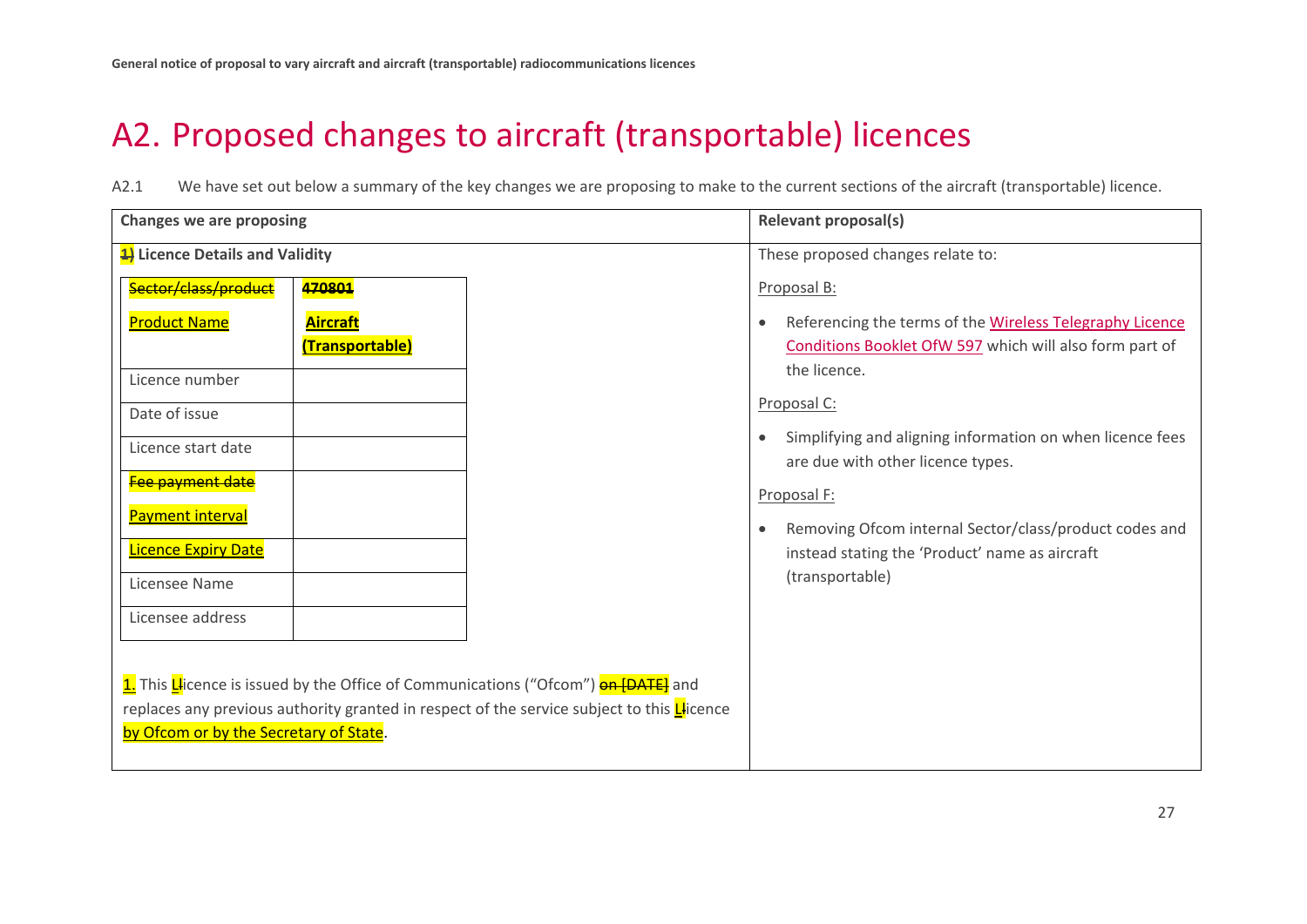| <b>Changes we are proposing</b>                                                                                                                                                                                                                                                                                                                                                                                                                                                                                                                                                                                                                                                                                                                                                                                                                                                                                                                                                                                                                    | <b>Relevant proposal(s)</b>                                                                                                                                                                                                                                                                                                                                                                                                                                                                                                                                                                                                                                                                                            |
|----------------------------------------------------------------------------------------------------------------------------------------------------------------------------------------------------------------------------------------------------------------------------------------------------------------------------------------------------------------------------------------------------------------------------------------------------------------------------------------------------------------------------------------------------------------------------------------------------------------------------------------------------------------------------------------------------------------------------------------------------------------------------------------------------------------------------------------------------------------------------------------------------------------------------------------------------------------------------------------------------------------------------------------------------|------------------------------------------------------------------------------------------------------------------------------------------------------------------------------------------------------------------------------------------------------------------------------------------------------------------------------------------------------------------------------------------------------------------------------------------------------------------------------------------------------------------------------------------------------------------------------------------------------------------------------------------------------------------------------------------------------------------------|
| 2. This licence authorises [NAME] ('the Licensee') to establish, install and/or use radio<br>transmitting and/or receiving stations and/or radio apparatus as described in the<br>schedule(s) (together called "the Radio Equipment") subject to the terms set out below<br>and subject to the terms of the Wireless Telegraphy Licence Conditions Booklet OfW 597.<br>3. The schedules (and any subsequent schedule(s) Ofcom may issue as a variation to this<br>Licence at a later date) as well as the Wireless Telegraphy Licence Conditions Booklet<br>OfW 597 are incorporated into and form part of this Licence.                                                                                                                                                                                                                                                                                                                                                                                                                           |                                                                                                                                                                                                                                                                                                                                                                                                                                                                                                                                                                                                                                                                                                                        |
| Radio Equipment<br>The Licensee is authorised to use one VHF hand portable aeronautical radio. which<br>operates in the frequency range 118 - 136.975 MHz. Where this licence authorises the<br>use of equipment operating on the emergency frequency (121.5 MHz), the auxiliary<br>frequency for search and rescue operations (123.1 MHz) or the airport fire service<br>frequency (121.6 MHz), the equipment may operate 25 kHz channel spacing on these<br>frequencies.<br><mark>The licensee may install and use an Electronic Conspicuity Device ('ECD'). The ECD may</mark><br>be used on an Unmanned Aircraft ('UA'), as defined in the latest version of CAP 722,<br>published by the CAA. The ECD must identify the aircraft (or UA), and must be operated.<br>in accordance with the latest version of CAP 1391, published by the CAA.<br><u> Heer of the Stati</u><br>The Licensee shall not permit or suffer any person to use the station unless that per<br>possesses a valid Flight Radio Telephony Operators licences issued by or | These proposed changes relate to:<br>Proposal B:<br>Updating the licence document to clarify the radio<br>equipment authorised under the licence.<br>Updating the licence document to clarify that the licensee<br>$\bullet$<br>must comply with the terms and conditions on the use of<br>radio equipment which are contained in both the licence<br>document and the WT Licence Conditions Booklet.<br>Updating the licence document to clarify the persons that<br>$\bullet$<br>are authorised to use the aircraft radio equipment in the<br>licence document. In particular, we are proposing to:<br>State that in the event of an emergency where<br>$\circ$<br>there is a risk of life, any person can use radio |
| rendered valid by the Civil Aviation Authority; or is under the supervision of a<br><mark>person possessing the above.</mark>                                                                                                                                                                                                                                                                                                                                                                                                                                                                                                                                                                                                                                                                                                                                                                                                                                                                                                                      | equipment to summon assistance.                                                                                                                                                                                                                                                                                                                                                                                                                                                                                                                                                                                                                                                                                        |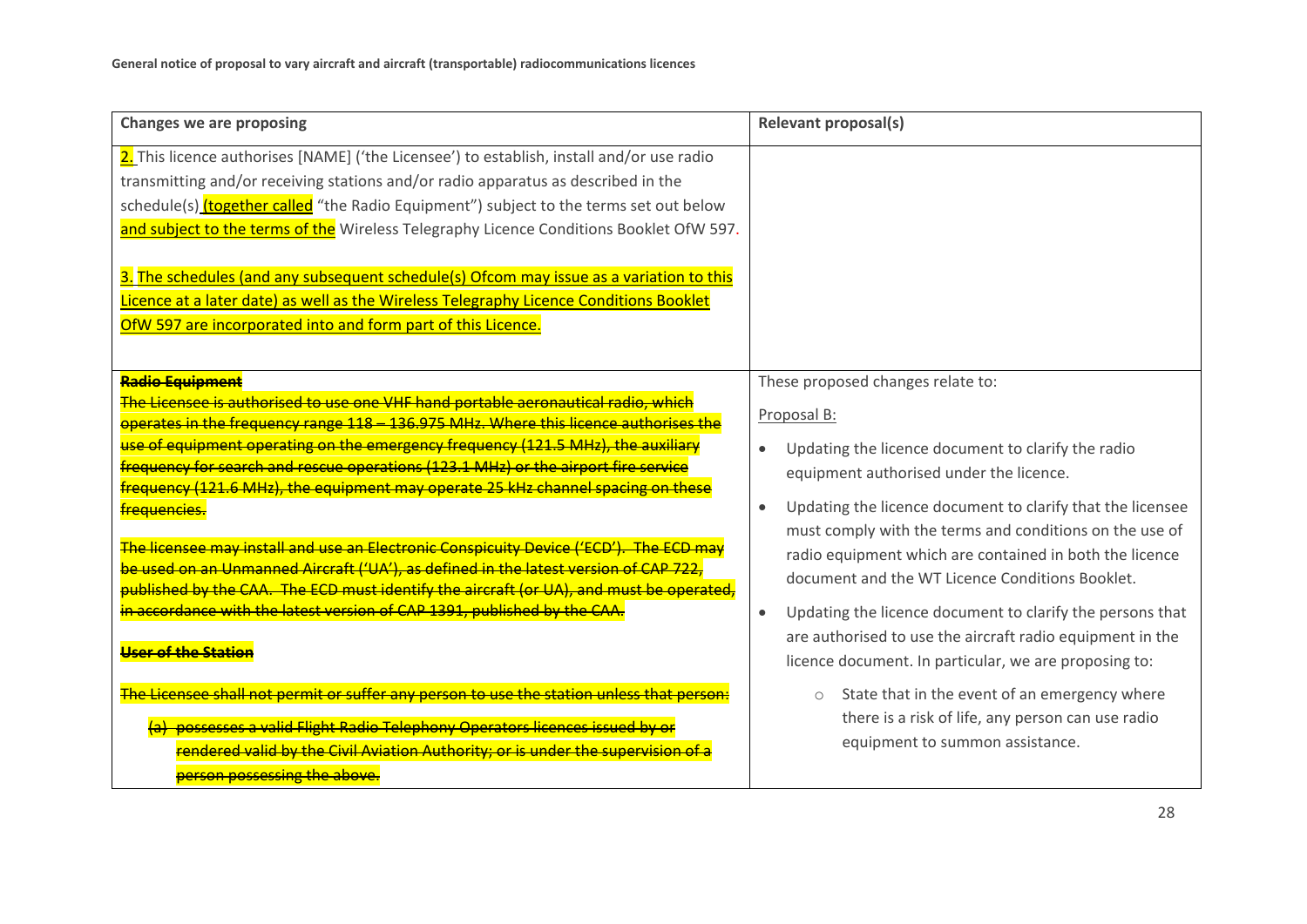| (b) Notwithstanding sub-clause (a), above, a person operating an aircraft (including<br>$\circ$<br>an Unmanned Aircraft), is not required to hold a Flight Radio Telephony Operator<br>licence to use an Electronic Conspicuity Device.<br>(c) Article 51(2) of the Air Navigation Order exempts glider pilots operating on the<br>nominated glider frequencies and persons being trained as flight crew in UK<br>registered aircraft from the requirement to hold an operators qualification.<br>However, glider pilots must contact air traffic control if they wish to enter<br>controlled airspace for which they must hold the Flight Radiotelephony<br>Operators Licence.<br>(d) The Licensee shall ensure that all persons using the station are made aware o<br>and comply with the terms of this licence.<br>Radio Equipment [for licence document]<br>1. In this Licence, the Radio Equipment means the following equipment:<br>(a) one Very High Frequency (VHF) hand portable aeronautical radio, which operates<br>in the frequency range 118 - 136.975 MHz; and<br>(b) an Electronic Conspicuity Device ('ECD'; including, for the avoidance of doubt, a<br>transponder) on an aircraft or on an Unmanned Aircraft ('UA') (as defined in the<br>latest version of CAP 722, published by the Civil Aviation Authority ('CAA')),<br><b>Use of Radio Equipment [for licence document]</b><br>2. The Radio Equipment may only be used in accordance with Condition 4 of the Wireless<br>Telegraphy Licence Conditions Booklet OfW 597 and the terms and conditions set out<br>below and in any subsequent schedules.<br>3. The Radio Equipment may only be used as follows: | Remove the text relating to glider pilots as this<br>information is already covered under the Air<br>Navigation Order and is therefore not necessary<br>to include in the licence document.<br>Clarifying the terms of use of ECDs and confirming the<br>circumstances in which a person using an ECD us not<br>required to hold a Flight Radio Operators Licence. |
|---------------------------------------------------------------------------------------------------------------------------------------------------------------------------------------------------------------------------------------------------------------------------------------------------------------------------------------------------------------------------------------------------------------------------------------------------------------------------------------------------------------------------------------------------------------------------------------------------------------------------------------------------------------------------------------------------------------------------------------------------------------------------------------------------------------------------------------------------------------------------------------------------------------------------------------------------------------------------------------------------------------------------------------------------------------------------------------------------------------------------------------------------------------------------------------------------------------------------------------------------------------------------------------------------------------------------------------------------------------------------------------------------------------------------------------------------------------------------------------------------------------------------------------------------------------------------------------------------------------------------------------------------------------------------------------|--------------------------------------------------------------------------------------------------------------------------------------------------------------------------------------------------------------------------------------------------------------------------------------------------------------------------------------------------------------------|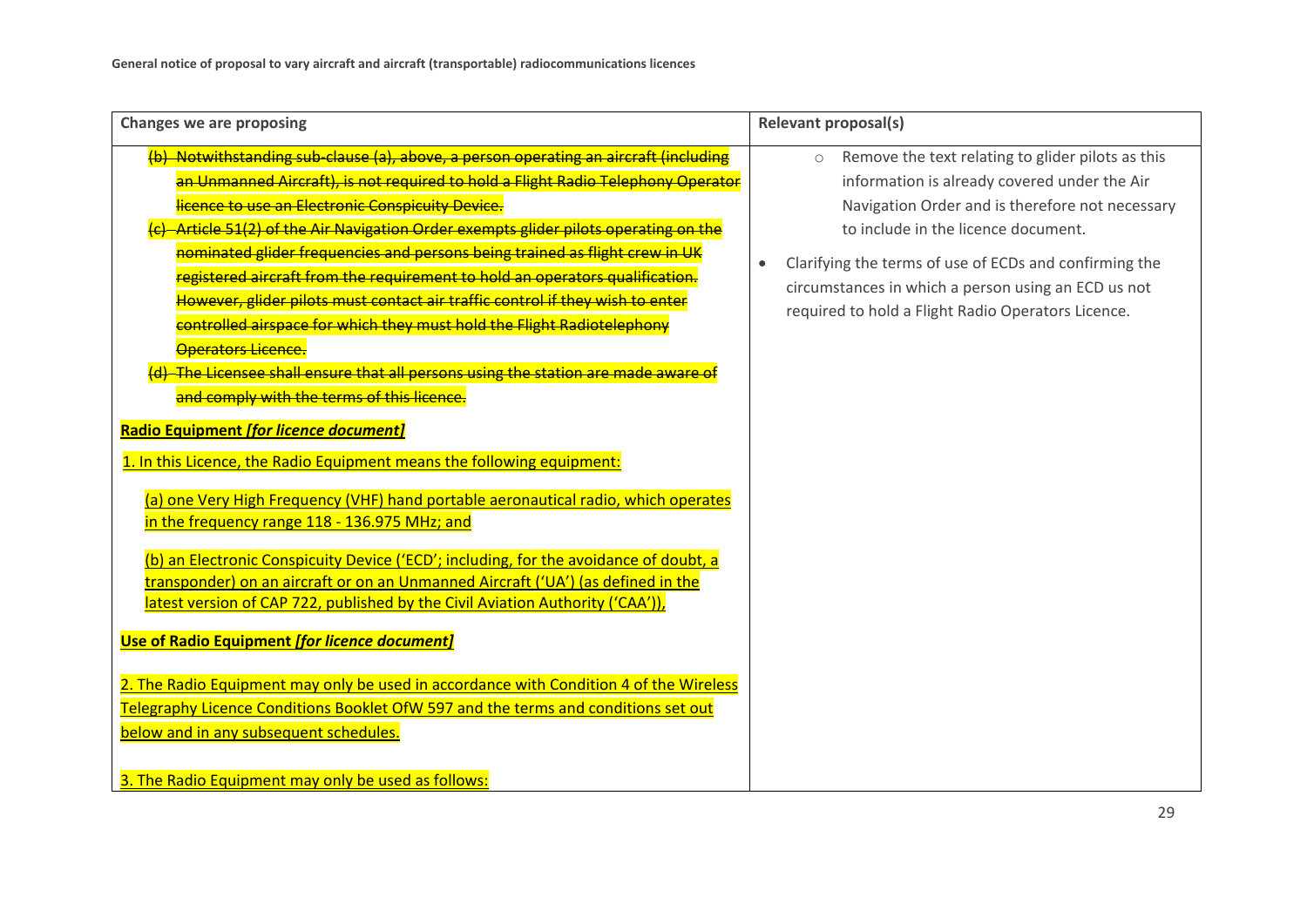| <b>Changes we are proposing</b>                                                                                                                                         | <b>Relevant proposal(s)</b> |
|-------------------------------------------------------------------------------------------------------------------------------------------------------------------------|-----------------------------|
| (a) by a person who holds (or is under the direct supervision of a person who holds)<br>a valid Flight Radio Telephony Operator Licence issued by the CAA or equivalent |                             |
| licence issued by a national aviation authority, unless such a requirement has been                                                                                     |                             |
| exempted under the Air Navigation Order 2016, as amended, or equivalent                                                                                                 |                             |
| legislation that applies in the Isle of Man, Guernsey or Jersey; or<br>(b) in the event of an emergency where there is a risk to life, by any person to                 |                             |
| summon assistance.                                                                                                                                                      |                             |
| 4. When operating VHF hand portable aeronautical radio on the emergency frequency                                                                                       |                             |
| (121.5 MHz), the auxiliary frequency for search and rescue operations (123.1 MHz) or                                                                                    |                             |
| the airport fire service frequency (121.6 MHz), the equipment may operate 25 kHz<br>channel spacing on these frequencies.                                               |                             |
|                                                                                                                                                                         |                             |
| 5. In relation to use of an ECD:                                                                                                                                        |                             |
| (a) The ECD must identify the aircraft (or UA), and must be operated in accordance<br>with the latest version of CAP 1391, published by the CAA.                        |                             |
|                                                                                                                                                                         |                             |
| (b) The ECD must:                                                                                                                                                       |                             |
| (i) conform to the Radio Equipment Regulations 2017; or                                                                                                                 |                             |
| (ii) have the appropriate approval, granted by (or on behalf of) the Civil<br><b>Aviation Authority or the European Aviation Safety Agency.</b>                         |                             |
|                                                                                                                                                                         |                             |
| (c) Where an ECD is installed on a UA or is the only radio equipment installed on an                                                                                    |                             |
| aircraft, then Clause 3 above requiring a person who uses the Radio Equipment to<br>hold (or be under the direct supervision of a person who holds) a Flight Radio      |                             |
| Telephony Operator Licence does not apply, insofar as it relates to the use of the                                                                                      |                             |
| ECD, and as long as the person has no control over the operation of the ECD, other                                                                                      |                             |
| than to switch it on and off.                                                                                                                                           |                             |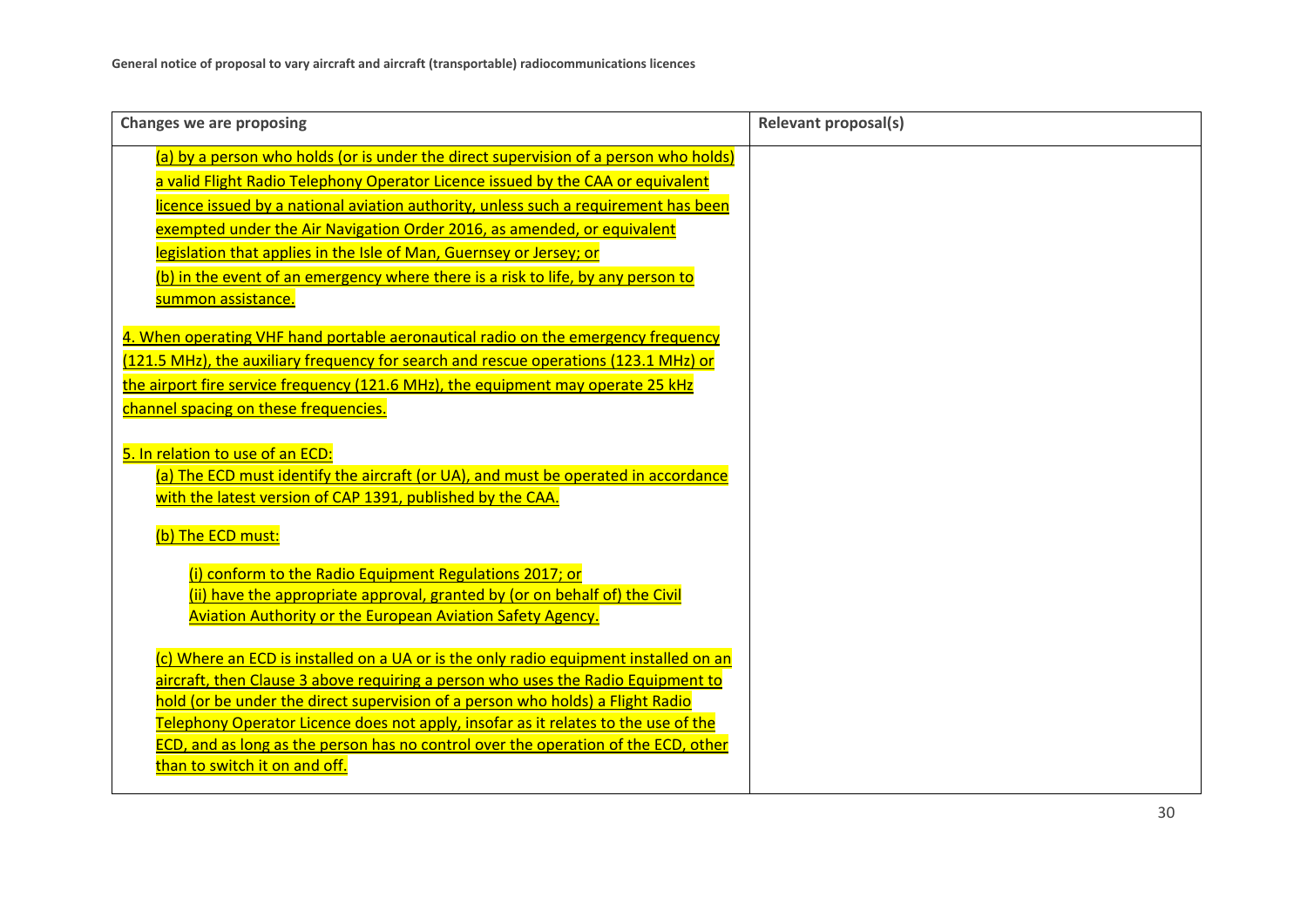| <b>Changes we are proposing</b>                                                                                                                                                                                                                                                                                                                                                                                                                                                                                                                                                                                                                                                                                                                                                                                                                                                                                                                                                                                                                                                                                              | Relevant proposal(s)                                                                                                                                                                                                                                                                                                                                                                                                                                                                                                                                                                                                                                                                                                                                                                                                                                                                                                                                                                                                                                                                                                 |  |
|------------------------------------------------------------------------------------------------------------------------------------------------------------------------------------------------------------------------------------------------------------------------------------------------------------------------------------------------------------------------------------------------------------------------------------------------------------------------------------------------------------------------------------------------------------------------------------------------------------------------------------------------------------------------------------------------------------------------------------------------------------------------------------------------------------------------------------------------------------------------------------------------------------------------------------------------------------------------------------------------------------------------------------------------------------------------------------------------------------------------------|----------------------------------------------------------------------------------------------------------------------------------------------------------------------------------------------------------------------------------------------------------------------------------------------------------------------------------------------------------------------------------------------------------------------------------------------------------------------------------------------------------------------------------------------------------------------------------------------------------------------------------------------------------------------------------------------------------------------------------------------------------------------------------------------------------------------------------------------------------------------------------------------------------------------------------------------------------------------------------------------------------------------------------------------------------------------------------------------------------------------|--|
| Radio Equipment Use [Condition 4 in WT Licence Conditions Booklet]<br>1. The Licensee must ensure that the Radio Equipment relevant to each Licence is<br>constructed, established, installed and used only in accordance with the provisions<br>specified in <b>this the individual Ll</b> icence <b>schedules</b> . Any proposal to amend any detail<br>specified in the those schedule(s) must be agreed with the Civil Aviation Authority (CAA)<br><b>er</b> Ofcom in advance and implemented only after <b>that this Ll</b> icence has been varied <b>and/</b><br>or reissued accordingly.<br>2. The Licensee must ensure that the Radio Equipment is used only by persons who have<br>been authorised by the Licensee to do so, and that such persons are made aware of, and<br>of the requirement to comply with, the terms of the this Llicence.<br>3. The Licensee shall ensure that the establishment, installation, modification or use of<br>the Radio Equipment is carried out in accordance with the provisions set out in condition<br>7 of this Licence in relation to electromagnetic field (EMF) exposure. | Proposal A:<br>Aligning the current standard terms and conditions<br>$\bullet$<br>relating to Radio equipment use in aircraft licences with<br>the standard terms and conditions in Wireless Telegraphy<br>Licence Conditions Booklet OfW 597 which is applicable to<br>other licence types.<br>In particular, we are proposing to:<br>$\bullet$<br>Remove the text which states any amendments to<br>$\circ$<br>the details of the radio equipment in the licence<br>can be agreed with the CAA as this responsibility<br>now lies fully with Ofcom and the CAA has its own<br>separate processes.<br>Add a clause confirming that the licensee needs to<br>$\circ$<br>comply with Condition 7 of the WT Licence<br>Conditions Booklet relating to EMF compliance.<br>This condition was sent to licensees as a separate<br>schedule to their licence following our final<br>decision dated 18 May 2021 and we are proposing<br>it is now contained in the WT Licence Conditions<br>Booklet which is applicable to other licence types.<br>Further information on our EMF condition is<br>available on our website. |  |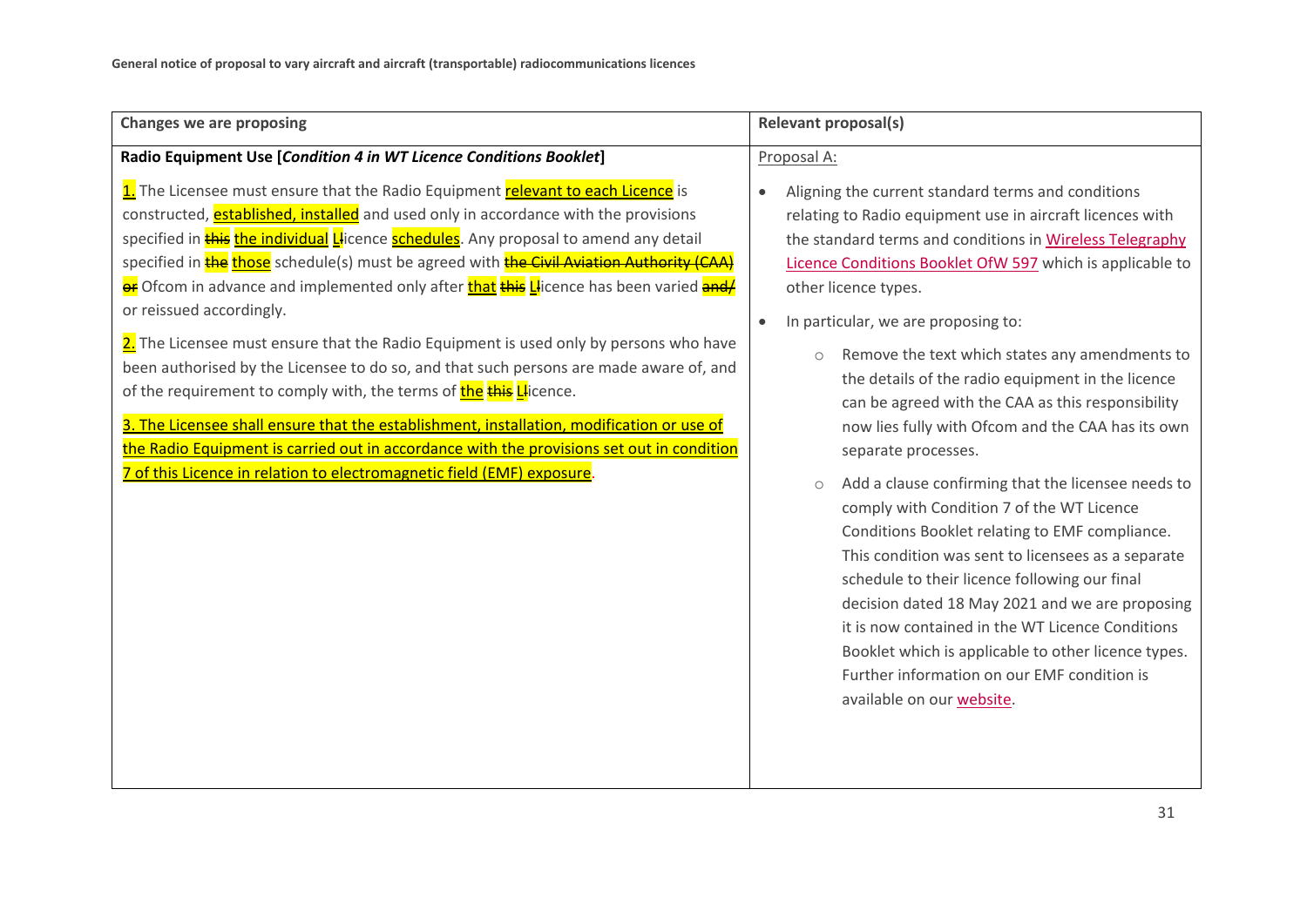<span id="page-33-0"></span>

| <b>Changes we are proposing</b>                                                                                                                                                                                                                                                                                                                                                                                                                                                                                                                                                                                                                                                                                          | <b>Relevant proposal(s)</b>                                                                                                                                                                                                                                 |
|--------------------------------------------------------------------------------------------------------------------------------------------------------------------------------------------------------------------------------------------------------------------------------------------------------------------------------------------------------------------------------------------------------------------------------------------------------------------------------------------------------------------------------------------------------------------------------------------------------------------------------------------------------------------------------------------------------------------------|-------------------------------------------------------------------------------------------------------------------------------------------------------------------------------------------------------------------------------------------------------------|
| <b>Licence Term</b><br>The licence shall continue in force until revoked by Ofcom or surrendered by the<br><mark>Licensee.</mark>                                                                                                                                                                                                                                                                                                                                                                                                                                                                                                                                                                                        | These proposed changes relate to:<br>Proposal A:<br>Aligning the current standard terms and conditions                                                                                                                                                      |
| <b>Licence Variation and Revocation</b><br>Ofcom may exercise their power to vary or revoke this licence by a written notice served<br>on the Licensee or by a general notice applicable to holders of this class of Licence.                                                                                                                                                                                                                                                                                                                                                                                                                                                                                            | applicable to aircraft licences with the standard terms and<br>conditions in Wireless Telegraphy Licence Conditions<br>Booklet OfW 597 which is applicable to other licence<br>types.                                                                       |
| Licence Term, Variation and Revocation [Condition 1 in WT Licence Conditions Booklet]<br>1. The Licence shall continue in force until revoked by Ofcom or surrendered by the<br>Licensee.                                                                                                                                                                                                                                                                                                                                                                                                                                                                                                                                | The current text only sets out the delivery mechanism by<br>Ofcom will notify licensees of any variation or revocation<br>of their licence. We are not proposing to change this text.                                                                       |
| 2. Pursuant to schedule 1 paragraph 8 of the Act Ofcom may not revoke this licence<br>under schedule 1 paragraph 6 except:<br>(a) at the request of, or with the consent of, the Licensee;<br>(b) if there has been a breach of any of the conditions of the licence;<br>(c) if, in connection with the transfer or proposed transfer of rights and obligations<br>arising by virtue of the licence, there has been a breach of any provision of<br>regulations made by Ofcom under the powers conferred by section 30 (1) and (3) of<br>the Act <sup>7</sup> ;<br>(d) in accordance with schedule 1 paragraph 8(5) of the Act;<br>(e) if it appears to Ofcom to be necessary or expedient to revoke the licence for the | We are however proposing to expand the text to (1)<br>provide clarity on the grounds on which Ofcom can revoke<br>a licence in accordance with the law; and (2) identify the<br>legal process we must follow when proposing to vary or<br>revoke a licence. |
| purposes of complying with a direction by the Secretary of State given to Ofcom<br>under section 5 of the Act or section 5 of the Communications Act 2003; or                                                                                                                                                                                                                                                                                                                                                                                                                                                                                                                                                            |                                                                                                                                                                                                                                                             |

<sup>&</sup>lt;sup>7</sup> These are regulations on spectrum trading.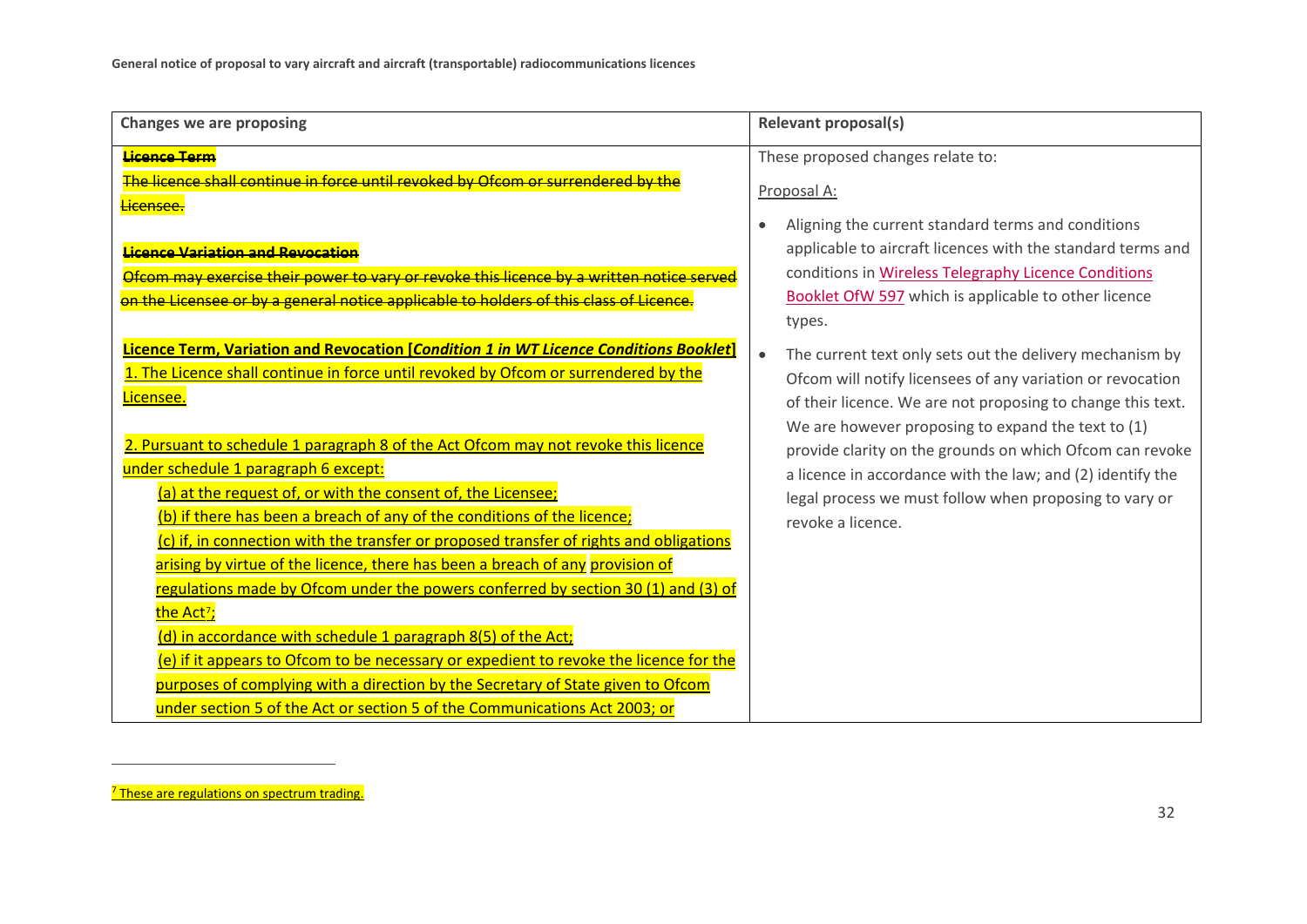| <b>Changes we are proposing</b>                                                                                                                                                                                                                                                                                                                                                                                                                                                                 | <b>Relevant proposal(s)</b>                                                                                                                                                    |  |
|-------------------------------------------------------------------------------------------------------------------------------------------------------------------------------------------------------------------------------------------------------------------------------------------------------------------------------------------------------------------------------------------------------------------------------------------------------------------------------------------------|--------------------------------------------------------------------------------------------------------------------------------------------------------------------------------|--|
| (f) for reasons related to the management of the radio spectrum, provided that in<br>such case the power to revoke may only be exercised after a 5-year notice is given<br>in writing to the Licensee.<br>3. Where Ofcom exercise their power to revoke or vary the licence in accordance with<br>schedule 1 paragraph 6 of the Act, the Licensee shall be notified in writing or by a<br>general notice. Any general notices will be posted on the Ofcom website:<br>https://www.ofcom.org.uk/ |                                                                                                                                                                                |  |
| <b>Other requirements</b>                                                                                                                                                                                                                                                                                                                                                                                                                                                                       | These proposed changes relate to:                                                                                                                                              |  |
| The Licensee and all persons using the station shall comply with:                                                                                                                                                                                                                                                                                                                                                                                                                               | Proposal B:                                                                                                                                                                    |  |
| the relevant provisions of the International Telecommunication Union                                                                                                                                                                                                                                                                                                                                                                                                                            | Updating the licence document to remove references<br>$\bullet$                                                                                                                |  |
| Convention and the Radio Regulations thereunder, in particular (without prejudice to<br>the generality of the foregoing) article 31 of the Convention, and articles 43, 44, 46,                                                                                                                                                                                                                                                                                                                 | to other aeronautical obligations.                                                                                                                                             |  |
| 49 and No 3651 of the Radio Regulations; and                                                                                                                                                                                                                                                                                                                                                                                                                                                    |                                                                                                                                                                                |  |
| (b) the relevant statutes and statutory instruments including (without prejudice to                                                                                                                                                                                                                                                                                                                                                                                                             |                                                                                                                                                                                |  |
| the generality of the foregoing), the Wireless Telegraphy Act, the Civil Aviation Act                                                                                                                                                                                                                                                                                                                                                                                                           |                                                                                                                                                                                |  |
| 1982 and the Air Navigation Order 2005 and its subsequent amendments.                                                                                                                                                                                                                                                                                                                                                                                                                           |                                                                                                                                                                                |  |
| Changes [Condition 2 in WT Licence Conditions Booklet]                                                                                                                                                                                                                                                                                                                                                                                                                                          | These proposed changes relate to:                                                                                                                                              |  |
| 1. This Licence may not be transferred.                                                                                                                                                                                                                                                                                                                                                                                                                                                         | Proposal A:                                                                                                                                                                    |  |
| 2. The Licensee must give <b>prior or</b> immediate notice to Ofcom in writing of any change in<br>to the details of the Licensee's name and for address from that recorded above on the<br>Licence.                                                                                                                                                                                                                                                                                            | Aligning the current standard terms and conditions<br>$\bullet$<br>relating to any changes with the standard terms and<br>conditions in Wireless Telegraphy Licence Conditions |  |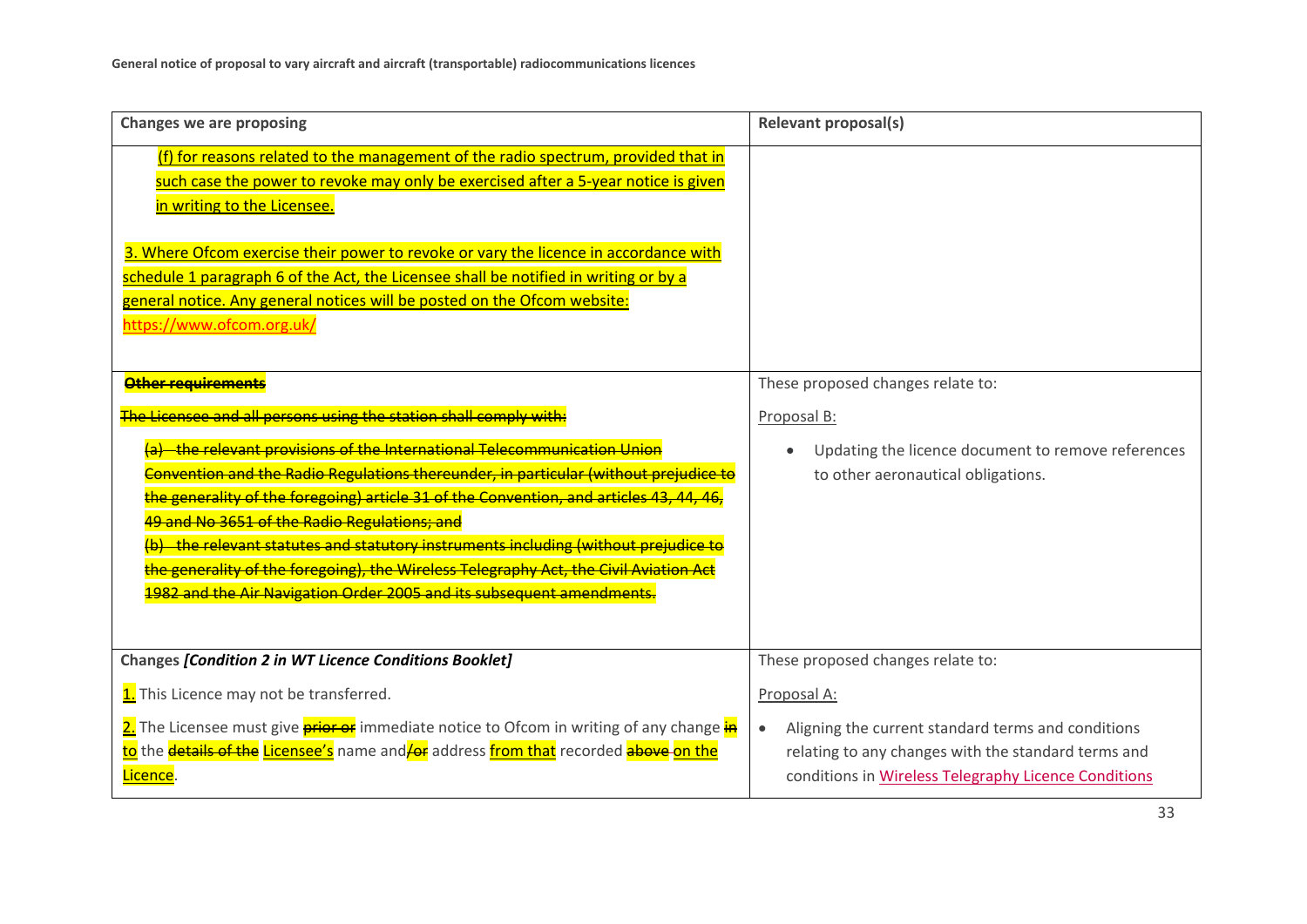| <b>Changes we are proposing</b>                                                                                                                                                                                                                                                                                                                                                                                                                                                                                                                                                                                                                                                                | <b>Relevant proposal(s)</b>                                                                                                                                                                                                                                                                                                                                                                                                                                                                                                                                                                                                                                                                                                                    |
|------------------------------------------------------------------------------------------------------------------------------------------------------------------------------------------------------------------------------------------------------------------------------------------------------------------------------------------------------------------------------------------------------------------------------------------------------------------------------------------------------------------------------------------------------------------------------------------------------------------------------------------------------------------------------------------------|------------------------------------------------------------------------------------------------------------------------------------------------------------------------------------------------------------------------------------------------------------------------------------------------------------------------------------------------------------------------------------------------------------------------------------------------------------------------------------------------------------------------------------------------------------------------------------------------------------------------------------------------------------------------------------------------------------------------------------------------|
|                                                                                                                                                                                                                                                                                                                                                                                                                                                                                                                                                                                                                                                                                                | Booklet OfW 597 which is applicable to other licence<br>types.                                                                                                                                                                                                                                                                                                                                                                                                                                                                                                                                                                                                                                                                                 |
| <b>Licence</b> Fees [Condition 3 in WT Licence Conditions Booklet]<br>1. The Licensee shall pay to Ofcom the relevant <b>fee sums</b> as provided in section 12 of the<br>Wireless Telegraphy Act and the regulations made thereunder:<br>(a) i) on or before the date of issue of this the Licence; and <i>je</i> r<br>(b) ii) on or before the fee payment date shown above each year, or on the Licence<br>for subsequent payments or <b>before</b> such other date or dates as shall be notified in<br>writing to the Licensee, in accordance with those regulations and any relevant terms,<br>provisions and limitations of the Licence.<br>failing which Ofcom may revoke this Licence. | These proposed changes relate to:<br>Proposal A:<br>Aligning the current standard terms and conditions<br>$\bullet$<br>relating to Radio equipment use in aircraft licences with<br>the standard terms and conditions in Wireless Telegraphy<br>Licence Conditions Booklet OfW 597 which is applicable to<br>other licence types.<br>In particular, we are proposing to remove the specific<br>$\bullet$<br>reference to licence revocation on the basis this is now<br>covered by the more detailed clause we are proposing on<br>the licence "Term" above - the proposed new licence<br>"Term" clause explains that Ofcom may revoke a licence<br>in the event of a breach of a licence term (which would<br>include a failure to pay fees). |
| Access and Inspection [Condition 5 in WT Licence Conditions Booklet]                                                                                                                                                                                                                                                                                                                                                                                                                                                                                                                                                                                                                           | These proposed changes relate to:                                                                                                                                                                                                                                                                                                                                                                                                                                                                                                                                                                                                                                                                                                              |
| 1. The Licensee shall permit representatives of any person authorised by Ofcom or the<br><b>CAA authorised by Ofcom:</b><br>(a) i) to have access to the Radio Equipment; and<br><mark>(b) <u>ii)</u></mark> to inspect <mark>this</mark> the <mark>Ll</mark> icence and CAA Certificate Radio Equipment, at any and<br>all reasonable times for, when, in the opinion of that person Ofcom, an urgent                                                                                                                                                                                                                                                                                         | Proposal A:<br>Aligning the current standard terms and conditions<br>$\bullet$<br>relating to Radio equipment use in aircraft licences with<br>the standard terms and conditions in Wireless Telegraphy                                                                                                                                                                                                                                                                                                                                                                                                                                                                                                                                        |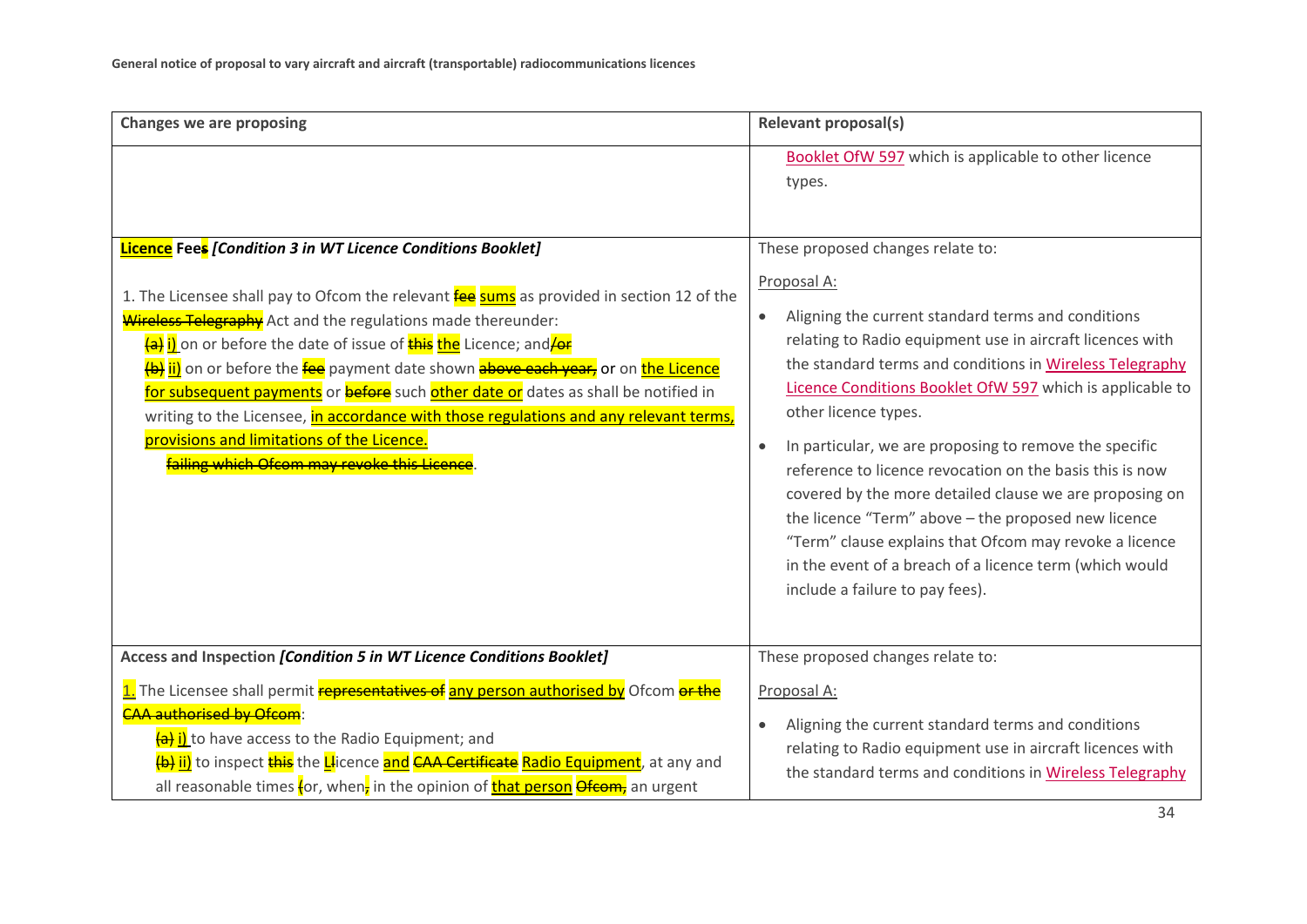| <b>Changes we are proposing</b>                                                                                                                                                                                                                                                                                                                 | <b>Relevant proposal(s)</b>                                                                                                                                                                                                                                                                                                                                                                                                                                                                                                                                                                                          |  |  |
|-------------------------------------------------------------------------------------------------------------------------------------------------------------------------------------------------------------------------------------------------------------------------------------------------------------------------------------------------|----------------------------------------------------------------------------------------------------------------------------------------------------------------------------------------------------------------------------------------------------------------------------------------------------------------------------------------------------------------------------------------------------------------------------------------------------------------------------------------------------------------------------------------------------------------------------------------------------------------------|--|--|
| situation exists, at any time) for the purpose of verifying compliance to ensure that<br>the Radio Equipment is being used in accordance with the terms of this the Llicence.                                                                                                                                                                   | Licence Conditions Booklet OfW 597 which is applicable to<br>other licence types.                                                                                                                                                                                                                                                                                                                                                                                                                                                                                                                                    |  |  |
|                                                                                                                                                                                                                                                                                                                                                 | In particular, we are proposing to:<br>$\bullet$<br>Remove the text which states the CAA may be<br>$\circ$<br>authorised to have access to radio equipment and<br>carry out inspections on Ofcom's behalf. This is<br>because Ofcom is now fully responsible for<br>ensuring compliance with all the terms and<br>conditions of aircraft and aircraft (transportable)<br>licences and the CAA has its own separate<br>processes relating to other aeronautical<br>legislation and requirements.<br>Remove the reference to the Radio Operators<br>$\circ$<br>Certificate as this is a document issued by the<br>CAA. |  |  |
| Modification, Restriction and Closedown [Condition 6 in WT Licence Conditions<br><b>Booklet]</b><br>1. A person authorised by Ofcom may require the Radio Equipment, or any part thereof,<br>to be modified or restricted in use, or temporarily or permanently closed down<br>immediately if in the opinion of the person authorised by Ofcom: | These proposed changes relate to:<br>Proposal A:<br>Aligning the current standard terms and conditions<br>relating to Radio equipment use in aircraft licences with                                                                                                                                                                                                                                                                                                                                                                                                                                                  |  |  |
| (a) i) a breach of this the Licence has occurred; and/or<br>(b) ii) the use of the Radio Equipment is causing or contributing to undue<br>interference to the use of other authorised radio equipment.                                                                                                                                          | the standard terms and conditions in Wireless Telegraphy<br>Licence Conditions Booklet OfW 597 which is applicable to<br>other licence types.                                                                                                                                                                                                                                                                                                                                                                                                                                                                        |  |  |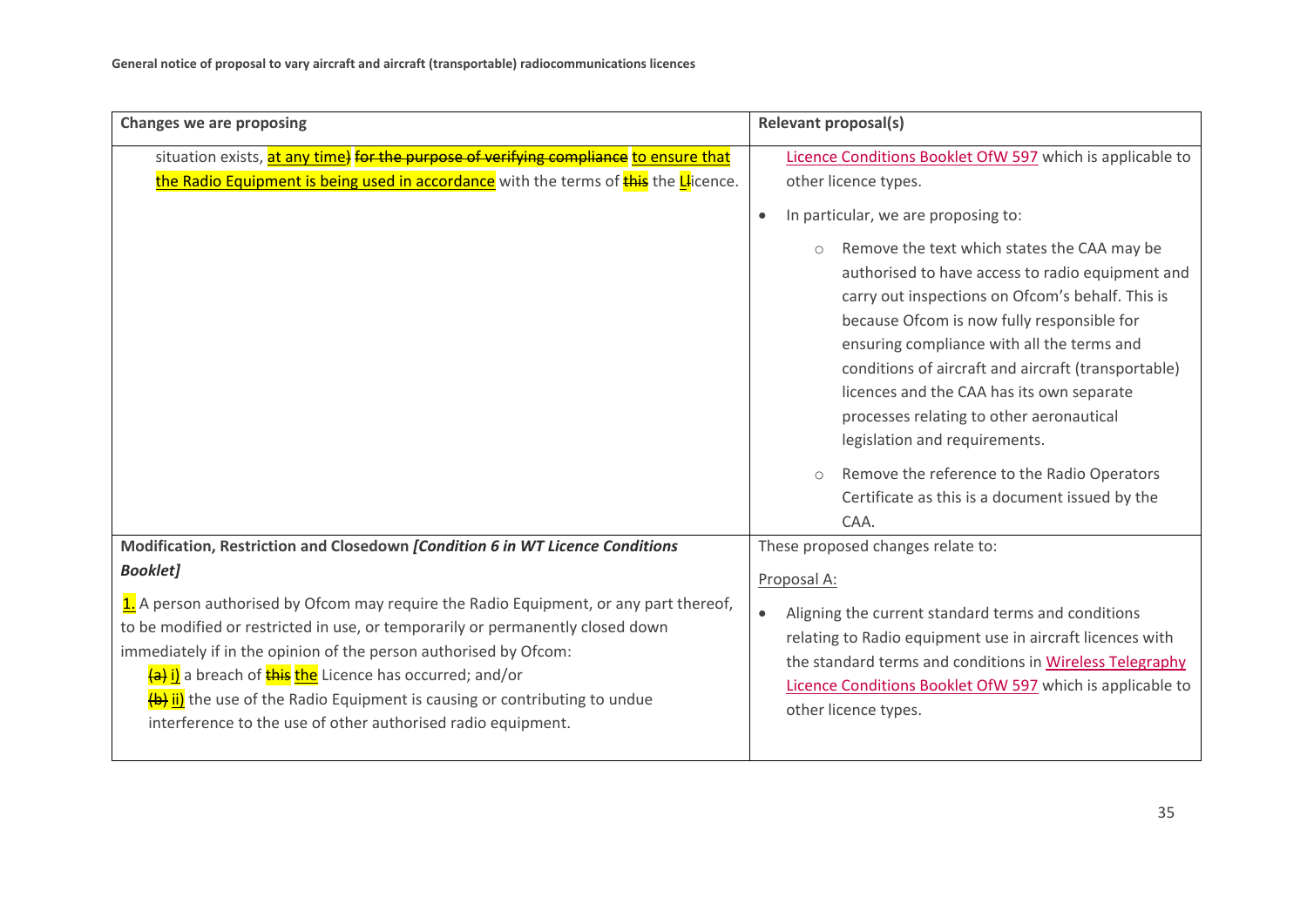| <b>Changes we are proposing</b>                                                                         |  | Relevant proposal(s)                                       |  |
|---------------------------------------------------------------------------------------------------------|--|------------------------------------------------------------|--|
| 2. Ofcom may require the Radio Equipment to be modified or restricted in use, or                        |  | In particular, in light of the more detailed clause we are |  |
| temporarily closed down either immediately or on the expiry of such period as may be                    |  | proposing on the licence 'Term' above, we no longer        |  |
| specified: (a) in the interests of long-term spectrum planning; or (b) in the event of a                |  | require the text relating to long-term spectrum planning.  |  |
| national or local state of emergency being declared. Ofcom <b>shall may only</b> exercise <b>their</b>  |  |                                                            |  |
| this power by after a written notice is served on the Licensee and/ or a general notice                 |  |                                                            |  |
| applicable to <b>holders of a named this-</b> class of Licence is published <b>on Ofcom's website (</b> |  |                                                            |  |
| www.ofcom.org.uk).                                                                                      |  |                                                            |  |